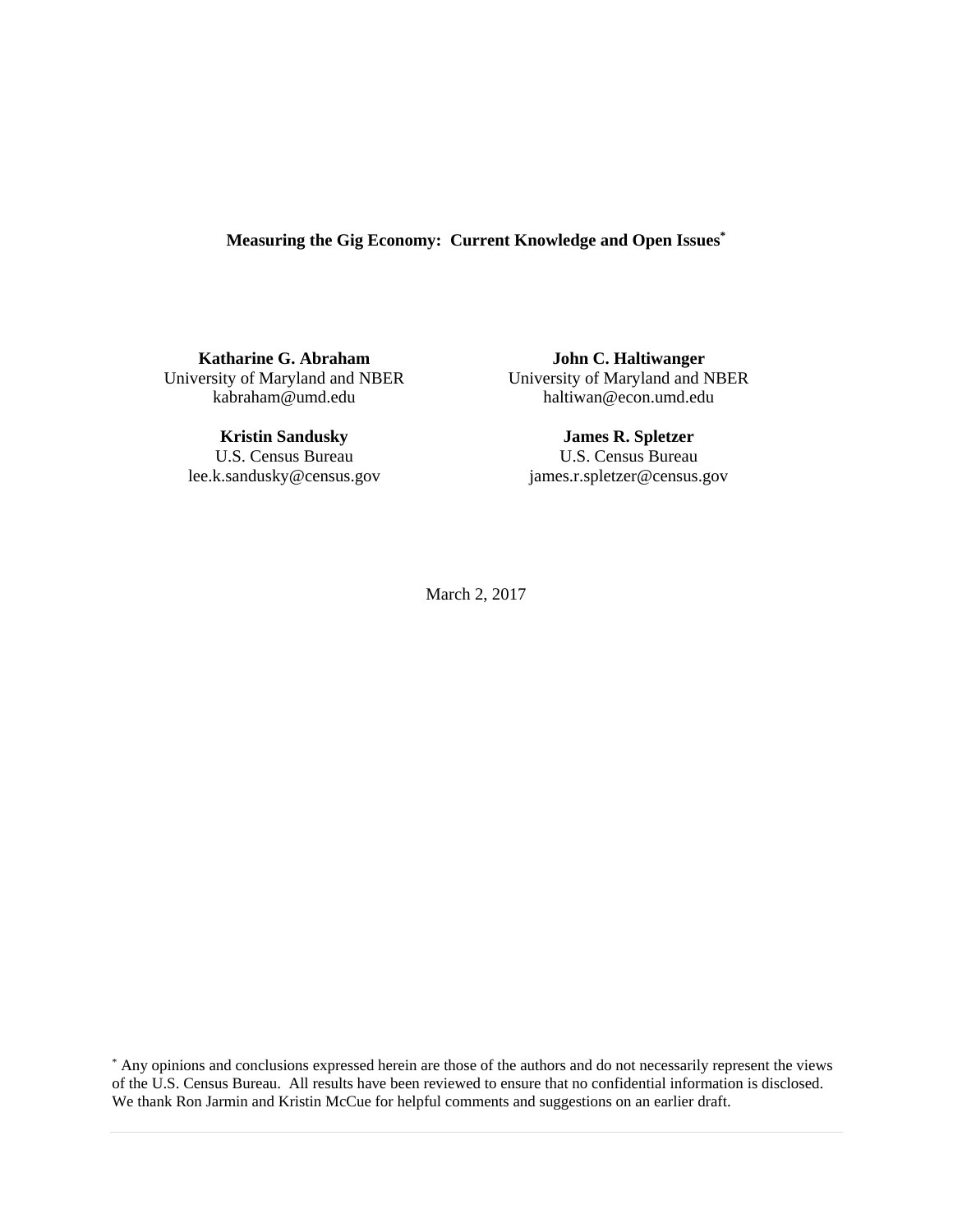#### **I. Introduction**

 In recent years, the popular press has been full of stories premised on the idea that the share of U.S. jobs that do not involve a formal employer-employee relationship is large and growing. Both media sources and scholars have adopted the term "gig economy" to refer broadly to these less structured work arrangements as well as more narrowly to the subset of flexible jobs mediated through various online platforms. The latter have been viewed as yielding an increasingly "on demand" economy where goods and services can be acquired through apps on smartphones and other web based applications. The current discussion regarding alternative work arrangements echoes an earlier discussion that arose in the late 1980s and 1990s (e.g., Abraham 1988, 1990; Barker and Christensen 1998). Then as now, there was talk of dramatic growth in the numbers of people working in contingent or precarious jobs – positions in which workers had no long-term connection to a particular business, but were employed to complete a specific task or for a defined period of time – or under other non-standard employment arrangements. The recent resurgence of interest in non-traditional work arrangements reflects the perception that new technology, along with the restructuring of business enterprises made possibly by this technology, is producing an accelerated pace of change in the organization of work that is having important effects on both workers and firms.

 Much of the discussion of the gig economy, as well as the broader discussion of non-employee work arrangements, has focused on the implications of growth in these arrangements for workers and their families. On the one hand, gig work may enable individuals to better match their skills to work projects in a flexible manner that they find attractive. Making a similar point, Hurst and Pugsley (2011), for example, argue that self-employed workers enjoy substantial non-pecuniary benefits in the form of being one's own boss, enjoying flexible hours and so on. On the other hand, some of those performing gig work are not doing so by choice. Similar to others who are not employees of the firms for which they are providing labor services, gig workers do not enjoy the legal rights and protections afforded under the unemployment insurance system, the workers compensation system, the Fair Labor Standards Act and other laws and regulations written with more traditional employment arrangements in mind (Harris and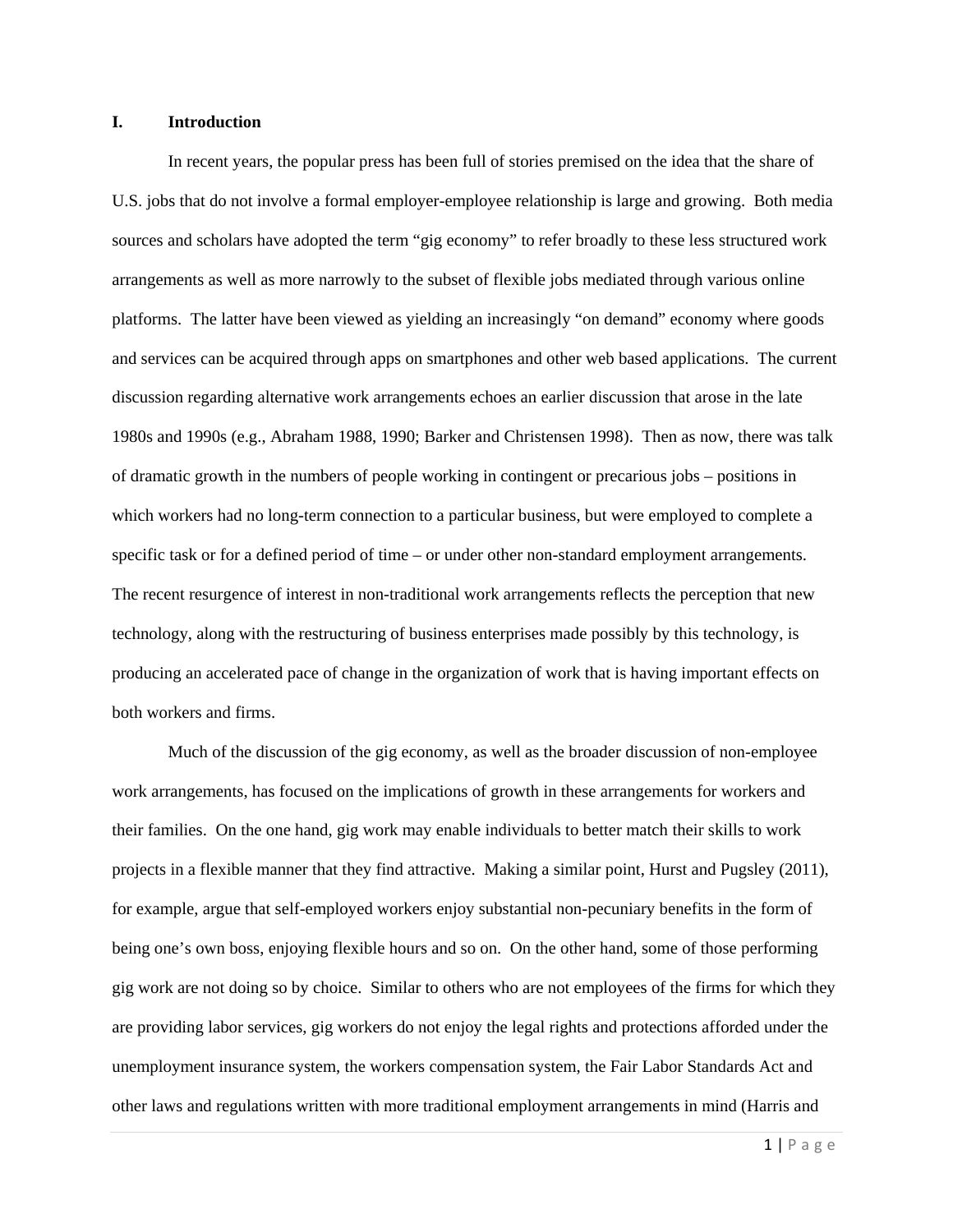Krueger 2015). Further, they are markedly less likely to have health insurance or to have a retirement plan (Jackson, Looney and Romnath 2017) and may have hours and earnings that are substantially more variable and less predictable.

 Advances in technology resting on digitization and the inter-connectivity of the internet have made it increasingly attractive for firms to re-organize their activities so that a greater share of work is performed by individuals who are not employees of the firm. These new technologies make it more feasible for firms to organize their workforce on a project-specific basis, utilizing a changing cast of workers with the mix of skills that is appropriate for each project (National Academies Press 2017). Such a shift from traditional employees to non-employees may be viewed as a means of reducing wage and benefit costs (Abraham and Taylor 1996; Dube and Kaplan 2010; Goldschmidt and Schmieder 2015) in addition to positioning the firm to be able to respond quickly to shifts in demand. In a related manner, these same technological advances have facilitated the segmentation of the various aspects of firms' production processes (see, e.g., Fort 2016). On the other hand, while offering some clear advantages to firms, increased reliance on outsourcing also implies less accumulation of firm-specific human capital. Even within narrowly defined sectors, there is enormous heterogeneity in the productivity and profitability of individual firms (see, e.g., Foster, Haltiwanger and Krizan 2001). Differences in the ability to attract, train and retain high quality workers, especially those performing functions that are core to the firm, seem likely to be an important contributor to this heterogeneity in firm-level outcomes.

 Growth in non-employee work also matters for the measurement of economic activity. The current system of economic measurement is designed for a world in which work generally occurs within traditional employment relationships. Each month, for example, the Current Population Survey (CPS) collects information from households about work that household members have done for pay or profit. Like other ongoing household surveys, however, the survey questionnaire may not always cue respondents to report work that they do not think of as a job and, beyond asking broad questions to distinguish wage and salary work from self-employment or unpaid family work, is not designed to probe regarding the nature of the arrangements under which work occurs. Further, even the questions that are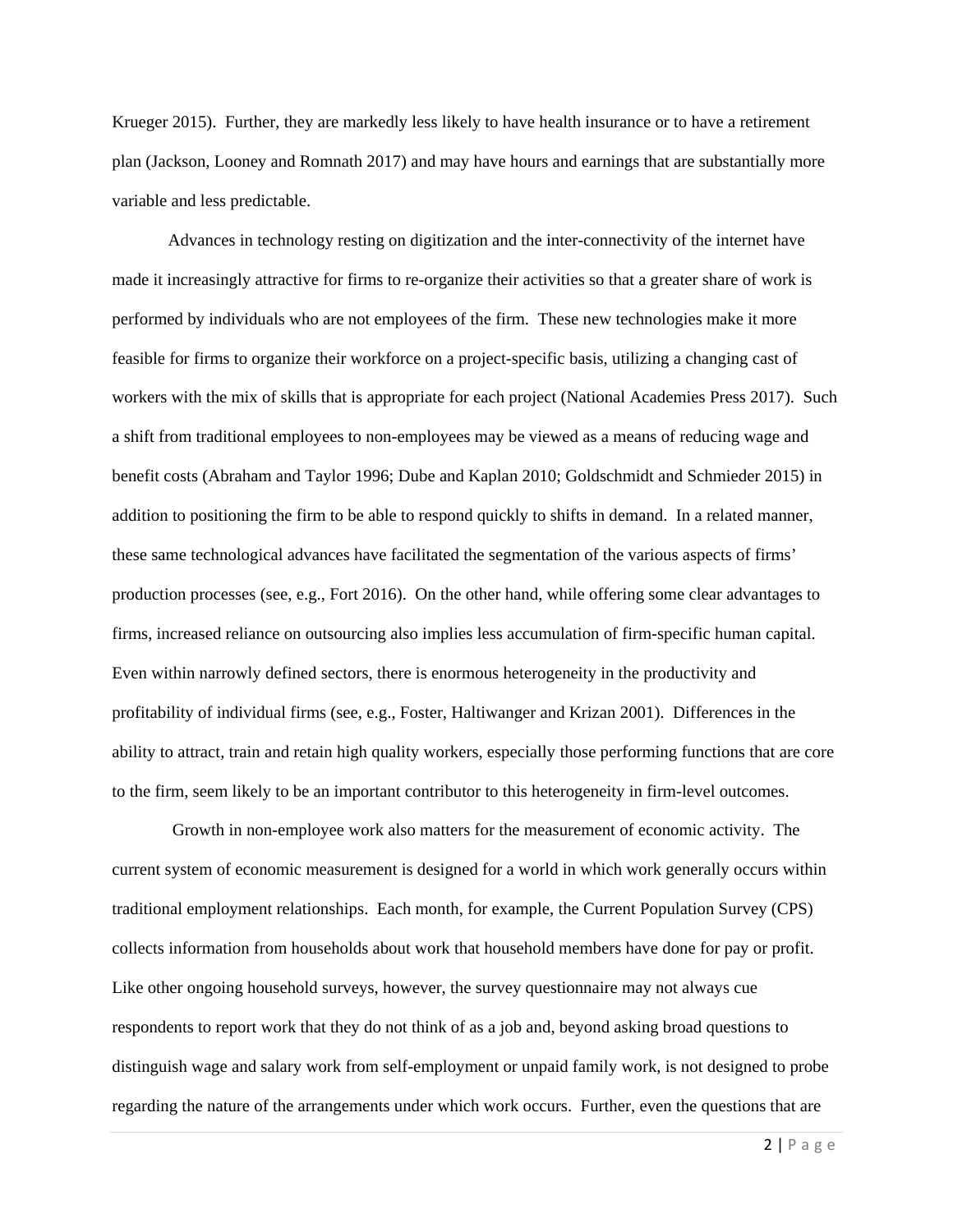asked focus primarily on the main job. These limitations could mean that important changes in work activity, including changes in the prevalence of multiple job-holding, are not being captured. Other surveys collect information from businesses on the number of people they employ and the hours those employees work, but do not capture the labor input of people who are not on those businesses' payrolls. To the extent that an increasing share of the labor input embodied in firms' products is supplied by nonemployees whose hours are not well captured by existing data collections, measures of labor productivity growth may be distorted. To illustrate, the Bureau of Labor Statistics (BLS) major sector productivity program uses CPS data to measure the labor input of the self-employed. If recent increases in nonemployee work are not well captured by the CPS, then labor productivity growth may have been overstated. Further, if different sectors have made more or less intensive use of non-employee labor input, the pattern of growth in productivity may be distorted as well. These potential distortions in sectoral measures of productivity are related to the longstanding issue of whether purchased services are well captured in collected statistics.

While there has been considerable discussion about the changing nature of work and its broader implications for workers and firms, different sources of data send conflicting messages regarding the prevalence of non-employee work generally and gig employment specifically. Individuals performing non-employee work should be classified as self-employed. In the CPS and other household surveys, however, the percentage of the workforce that is self-employed has shown no upward trend and in fact has been drifting downwards since at least the mid-1990s. In contrast, administrative data derived from tax filings provide stronger support for the popular perception that non-employee work arrangements are a growing phenomenon (Katz and Krueger 2016; Abraham et al in progress).

 Further, relatively little is known about the answers to other important questions about the gig economy. Who are the people engaged in gig work? Where are they working and what type of work are they doing? To what extent is gig work a primary source of earnings for those who do it as opposed to a source of supplementary income that complements earnings from a wage and salary job? Do those engaged in gig work tend to be low-earning or high-earning individuals? Where does such work fit into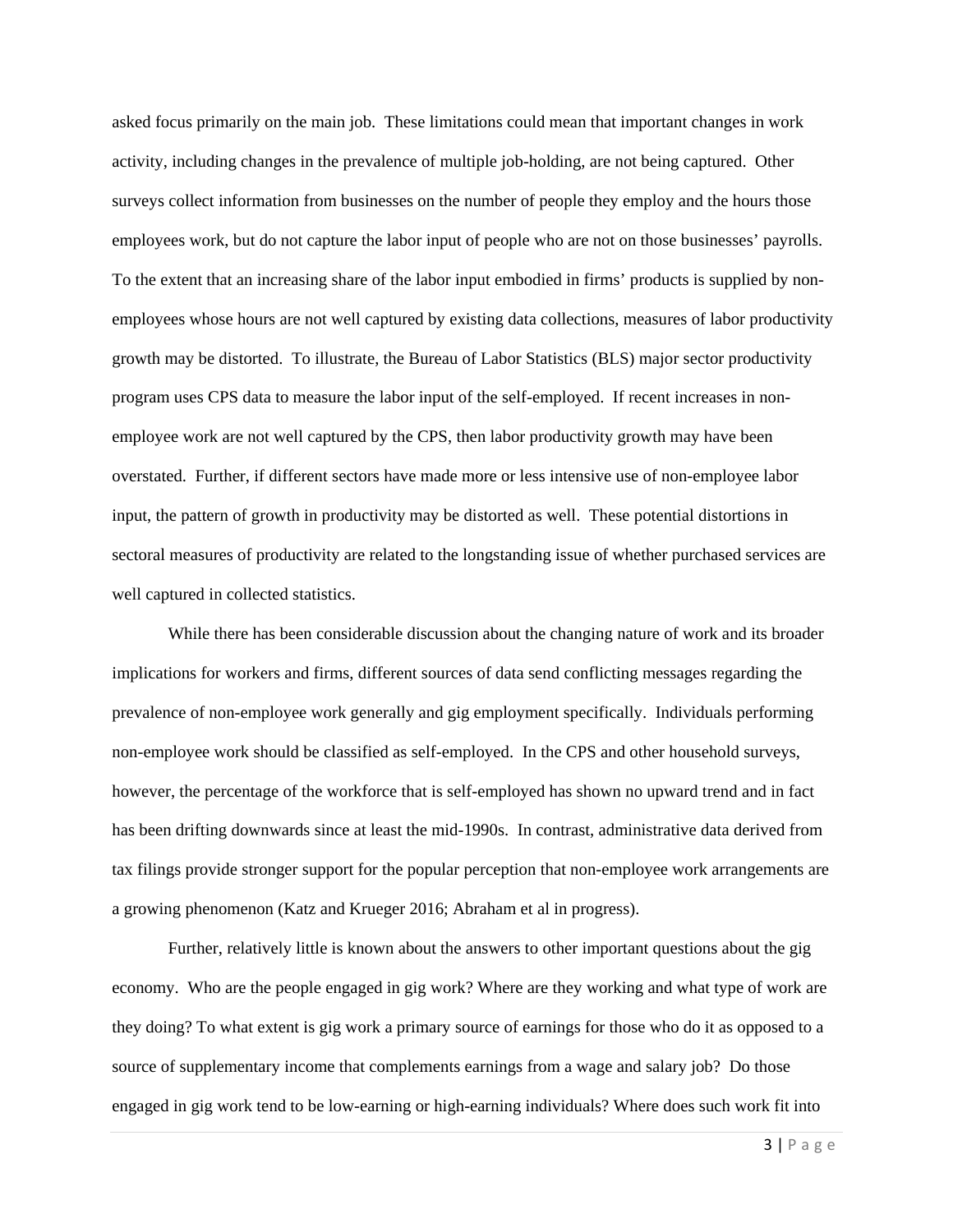the life cycle career path of individuals? Do individuals engage in such work because they are pushed into doing it or do they do it by choice? Has any or all of this changed over time?

In this paper, we seek to clarify what different sources of data can tell us about changes in the prevalence and nature of both gig employment and non-employee work arrangements more generally over time. We begin with a discussion in Section II of the heterogeneity of non-employee work and the challenges this heterogeneity poses to its measurement and assessment. Section III considers the two main types of data that have been used to study past trends in non-employee work – surveys of households and administrative data. The discrepancy between the flat or declining trend in selfemployment shown by measures based on household surveys and the long term growth in similar measures based on administrative data is a significant puzzle. To reconcile these conflicting trends, we turn to analysis of a newly-created linked data file that contains household survey and administrative information based on tax records for the same individuals. Preliminary findings based on this linked file are reported in Section IV. Although there is some CPS self-employment for which we can find no corresponding tax records, the amount of such undocumented self-employment has been relatively stable; in contrast, there has been a notable increase in the volume of self-employment activity reported to the Internal Revenue Service (IRS) that is not reported on the CPS. Looking to the future, Section V considers ways in which household survey data on non-traditional employment might be improved and Section VI evaluates how administrative data, employer survey data and naturally occurring private sector data might be used more effectively to improve our understanding of gig employment specifically and non-employee work more generally. Finally, Section VII offers some initial thoughts about a path forward. Recognizing the limitations of each of the individual available sources of data, our major conclusion is that efforts to develop linked data sets that combine household survey data, employer survey data and, potentially, naturally occurring private sector data are likely to have a high payoff, permitting greater insight into the changing nature of work than is possible using any single data source.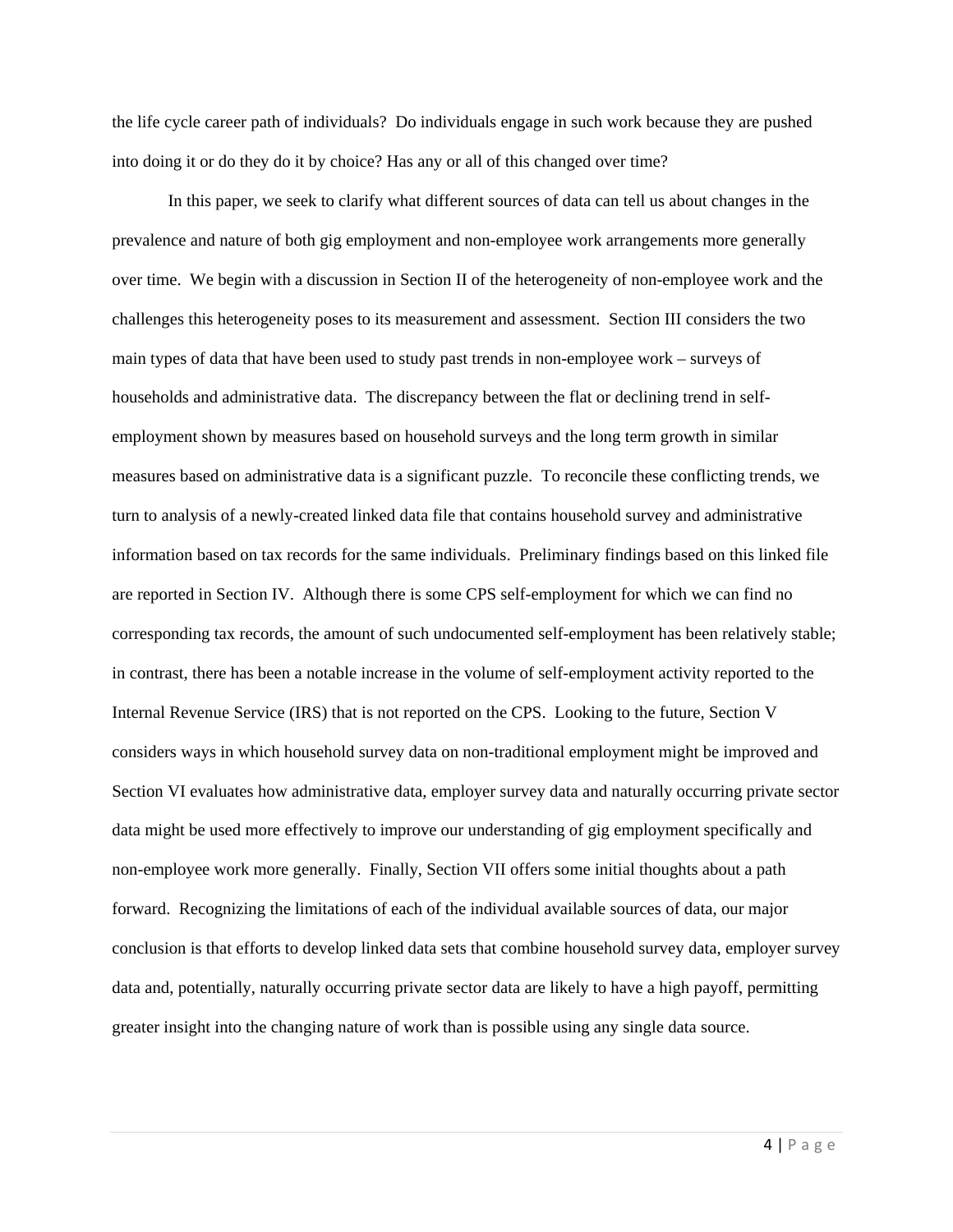#### **II. Typology of Work Arrangements**

 Although there has been a great deal of interest in the growth in non-traditional work arrangements in the U.S. labor market, the ensuing discussion has not always fully recognized the considerable heterogeneity in these arrangements. Combining arrangements with very different characteristics and then attempting to draw conclusions about them has the potential to be quite misleading. In Table 1, we have laid out a typology of work arrangements and their characteristics that begins to clarify the similarities and differences across a variety of types of work arrangements. The table also identifies where these arrangements might be captured in household survey and administrative data, as well as where gig employment specifically might be counted.

#### *Work Arrangements and Their Characteristics*

 One challenge in characterizing the evolution of work arrangements is that there are many different possible ways in which work may be organized. The first column of Table 1 lists a number of such arrangements that have been discussed in the literature. These categories are not necessarily mutually exclusive and, in some cases, a job might fall into more than one category. In addition, any given person may have multiple jobs and work under multiple arrangements. The next five columns of the table identify some key dimensions along with the listed work arrangements may differ.

 Despite the ongoing changes in the labor market, traditional employment still accounts for the largest share of work in the U.S. labor market. These are jobs on which workers are paid a wage or salary; generally can anticipate continuing if they so choose; may be full-time or part-time, but have hours and earnings that are relatively predictable; and whose incumbents are supervised by the same firm that pays the incumbent's salary. On-call workers also appear on the payroll of the firm where they are employed; they are called to work only as needed by the firm, though when called they may be scheduled to work for several days or weeks in a row. A seasonal worker is someone whose term of employment is for some defined part of the year, such as a lifeguard hired for the summer or a sales clerk in a department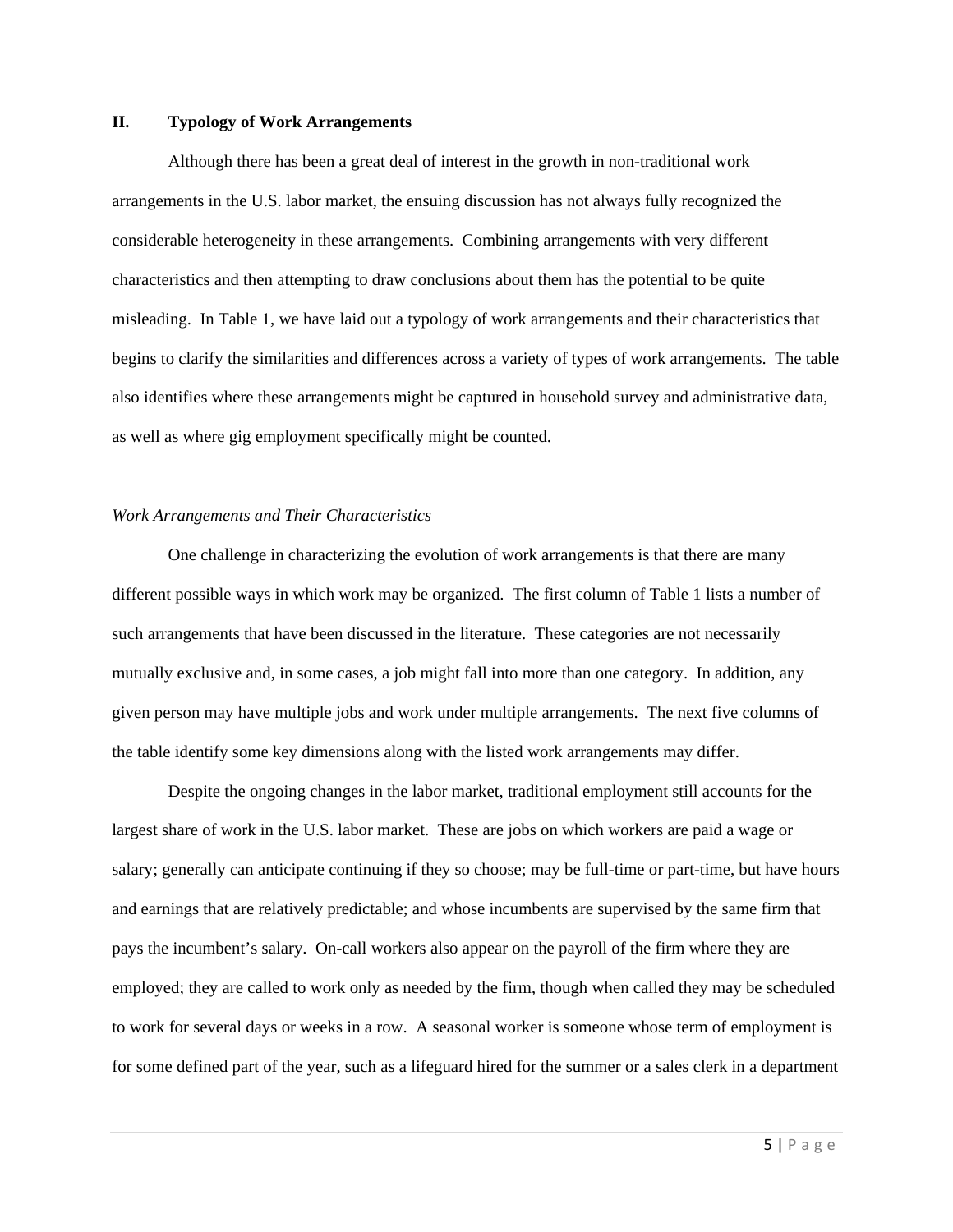store hired for the busy holiday season. Interestingly, the share of jobs that are seasonal has dropped significantly in recent decades (Hyatt and Spletzer 2017).

 As an alternative to using direct hires to meet irregular, temporary or seasonal demand for labor, a firm with a task or tasks to be performed may call upon a temporary help agency to supply workers or turn to a contract firm whose employees provide needed services. Under both of these arrangements, the firm on whose behalf work is being performed (the client) is a different entity than the firm writing the worker's paycheck (the agency or contract firm).

 The self-employed are an important but highly heterogeneous group. Some of the self-employed may own a stable incorporated business, pay themselves a salary, and enjoy relatively predictable hours and earnings thanks to a well-established clientele. Others, however, may operate as unincorporated sole proprietors who earn money by performing a series of one-time jobs for which they are paid agreed sums but who cannot count on continuing employment and whose hours and earnings may be volatile. Given this heterogeneity, as can be seen in Table 1, we have broken the self-employed into several distinct categories. Our operating assumption is that the costs associated with incorporating a business or forming a partnership are sufficiently large that they would not be worth incurring unless a relatively stable flow of work was anticipated. In contrast, many but not all unincorporated sole proprietors may have work that is more sporadic or at least less predictable.

 Independent contractor is a related term that has been used in several statistical data collections. The Bureau of Labor Statistics defines an independent contractor as anyone who self-identifies as an independent contractor, independent consultant, or freelance worker. It is listed separately in Table 1 primarily because it is a group about which various surveys have collected information. Independent contractors generally should be classified as self-employed, though in some cases they may have incorporated for business purposes and thus pay themselves a wage or salary.

 A day laborer is a person who gets work by waiting at a place where employers pick up people to help with short-term tasks. In some communities, for example, individuals seeking work may be known to wait in a convenience store parking lot or other similar location. On-demand or platform workers can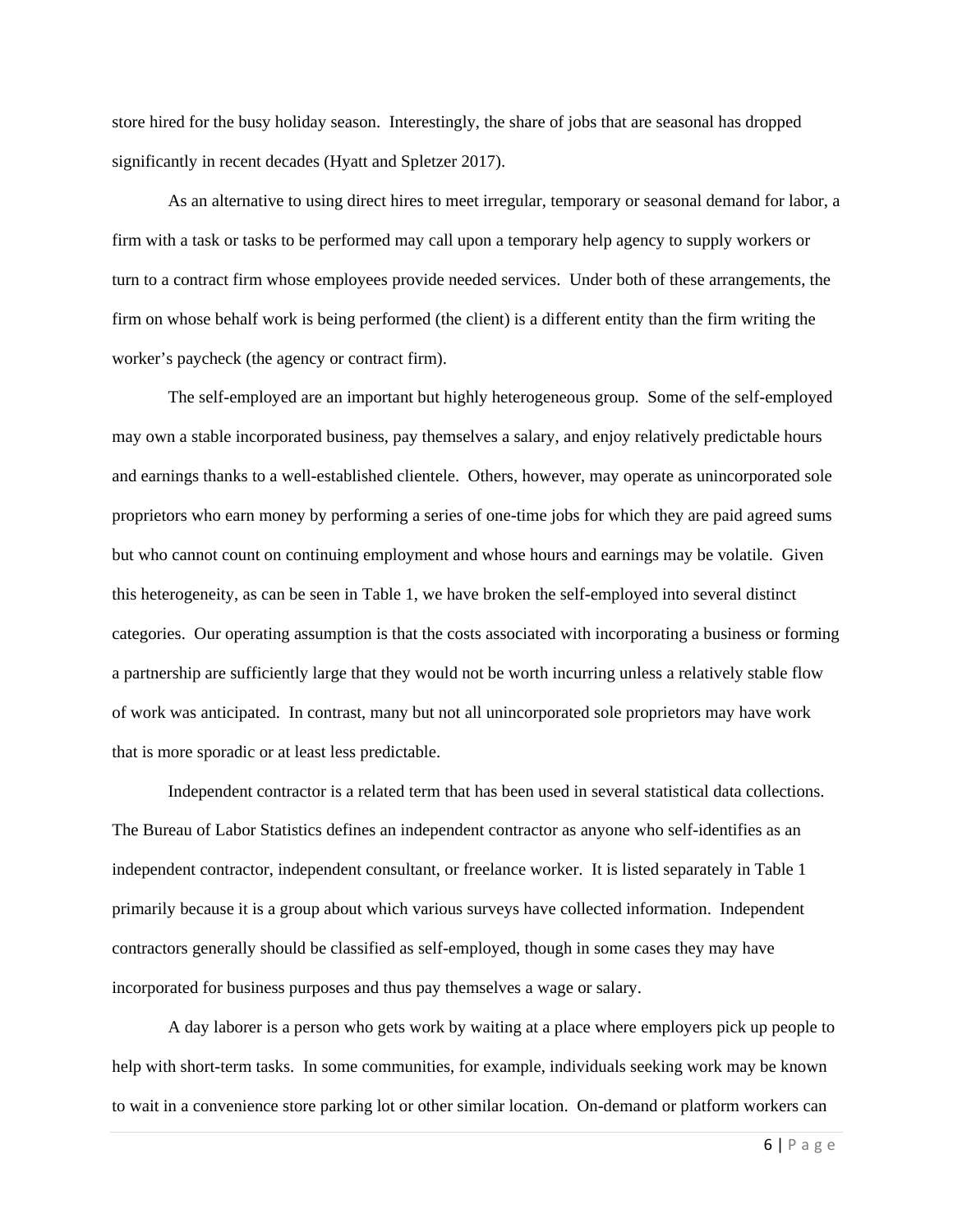be thought of as the modern version of a day laborer, but with work obtained by claiming tasks listed through an online intermediary rather than by waiting for work at a physical location. Examples of online platforms that facilitate the matching of workers to those requiring services include Uber, TaskRabbit and Amazon Turk.

 The first characteristic we have identified as relevant to distinguishing among the various work arrangements is simply whether the person is paid a wage or salary. This can be thought of as a shorthand for whether those working under the arrangement are likely to be covered by unemployment insurance, workers compensation, the Fair Labor Standards Act, and other labor market laws and regulations applicable to employees. $<sup>1</sup>$ </sup>

 A second important characteristic of a work arrangement is whether the work relationship can be expected to continue. This construct has been used by the BLS as the basis of its definition of *contingent work* (Polivka 1996a). In published BLS statistics based on the Contingent Worker Supplement to the CPS, a contingent worker is anyone for whom no implicit or explicit contract for a continuing work relationship exists. Most traditional employees would not view their employment as contingent. The same is likely to be true of most self-employed individuals who have an incorporated business, a partnership or an established sole proprietorship with regular clients. For consistency with the way that the BLS has applied this concept, however, we have allowed for the possibility that those in such positions might consider their job to be time-limited due to an expectation that the business where they work will fail or for other similar reasons. Accordingly, we have entered "some" rather than "yes" in the relevant cells of Table 1 for these groups. An on-call worker may not work regularly, but nonetheless may have an ongoing relationship with the firm at which they work when called and thus may be considered to have an implicit or explicit contract for continuing employment. Somewhat similarly, workers supplied by a temporary help agency or contract firm may have only a short-term relationship

<sup>&</sup>lt;sup>1</sup> The application of these laws and regulations to the owners of incorporated businesses who pay themselves a wage or salary is complicated, but in many states they are permitted to opt in to coverage under the unemployment insurance and workers compensation systems.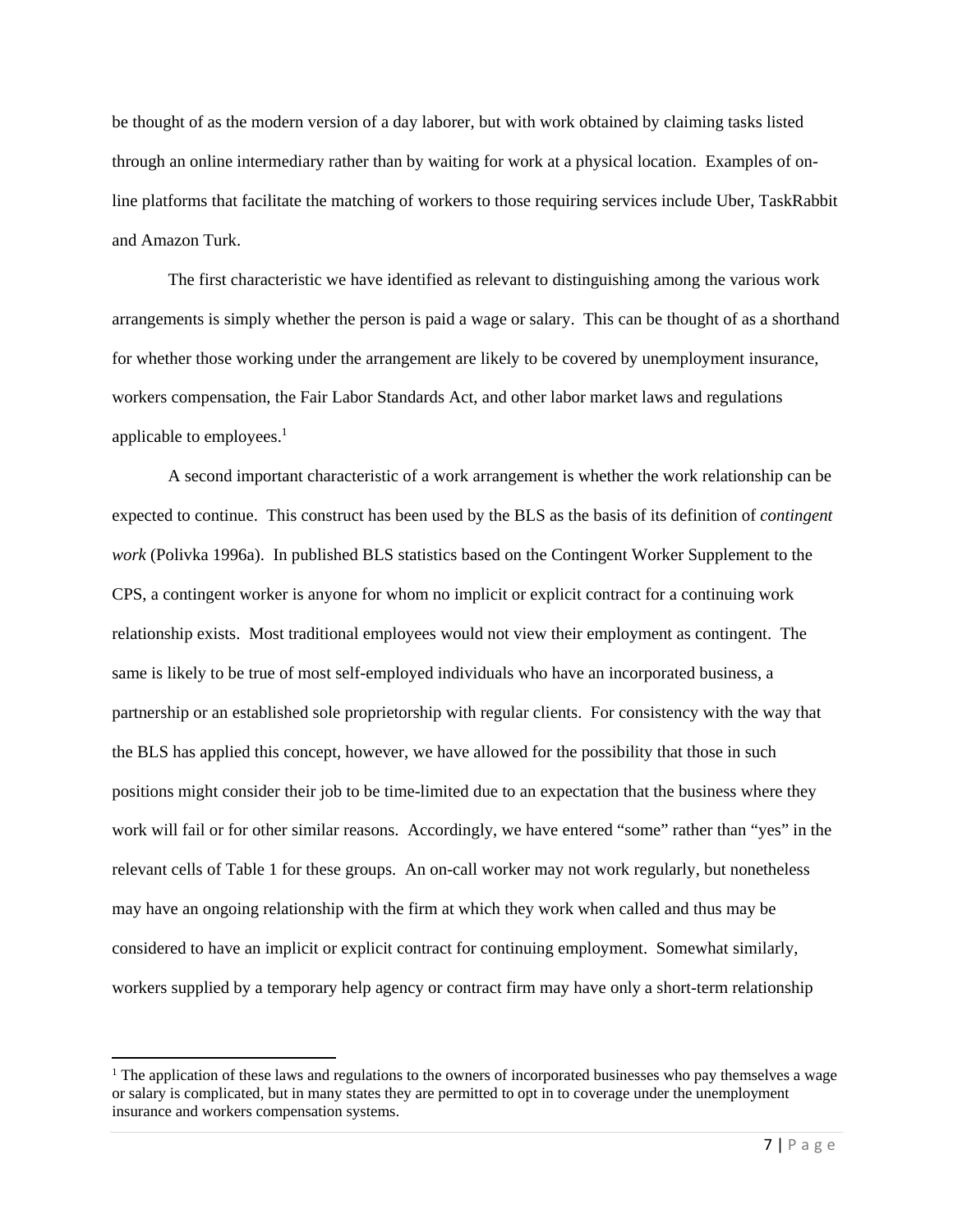with the different firms that make use of their services, but a continuing relationship with the temporary help agency or contract firm. Again, we have entered "some" in the relevant cells of the column summarizing whether a continuing work relationship exists. In contrast to the arrangements just listed, sole proprietors whose work consists of a series of less predictable one-time jobs, seasonal workers, day laborers, and on-demand or platform workers do not have an expectation of continuity in their work relationship. Contingent workers in the sense that term is used by the BLS thus can be expected to include all of those in these four categories, plus some of those working in each of the other listed categories.

 The third and fourth work characteristic columns pertain to whether the person in the listed work arrangement has a predictable work schedule and whether their earnings when working are predictable. For a traditional employee, both of these conditions generally would obtain. There is more diversity with respect to the predictability of hours and earnings among the self-employed. Both hours and earnings are apt to be unpredictable for day laborers and on-demand or platform workers. An on-call worker or temporary help agency worker often will have unpredictable hours, but his or her pay while working is likely to be quite predictable.

 A final work characteristic, applicable only to those who are paid a wage or salary, captures whether on-the-job supervision is provided by the same firm that pays the worker's salary. This would be the case for traditional employees, on-call workers, and seasonal workers, all of whom are hired onto the payroll of the firm requiring their services. It would not be the case, however, for the employees of temporary help agencies or contract firms who perform tasks under the supervision of the client firm but are paid by a different firm. This characteristic is associated with the so-called fissuring in the labor market that has been identified by some scholars as having weakened the opportunities and protections for workers who previously would have been employed directly by the firm for which they provide services but now are employed by a different company (Weil 2014).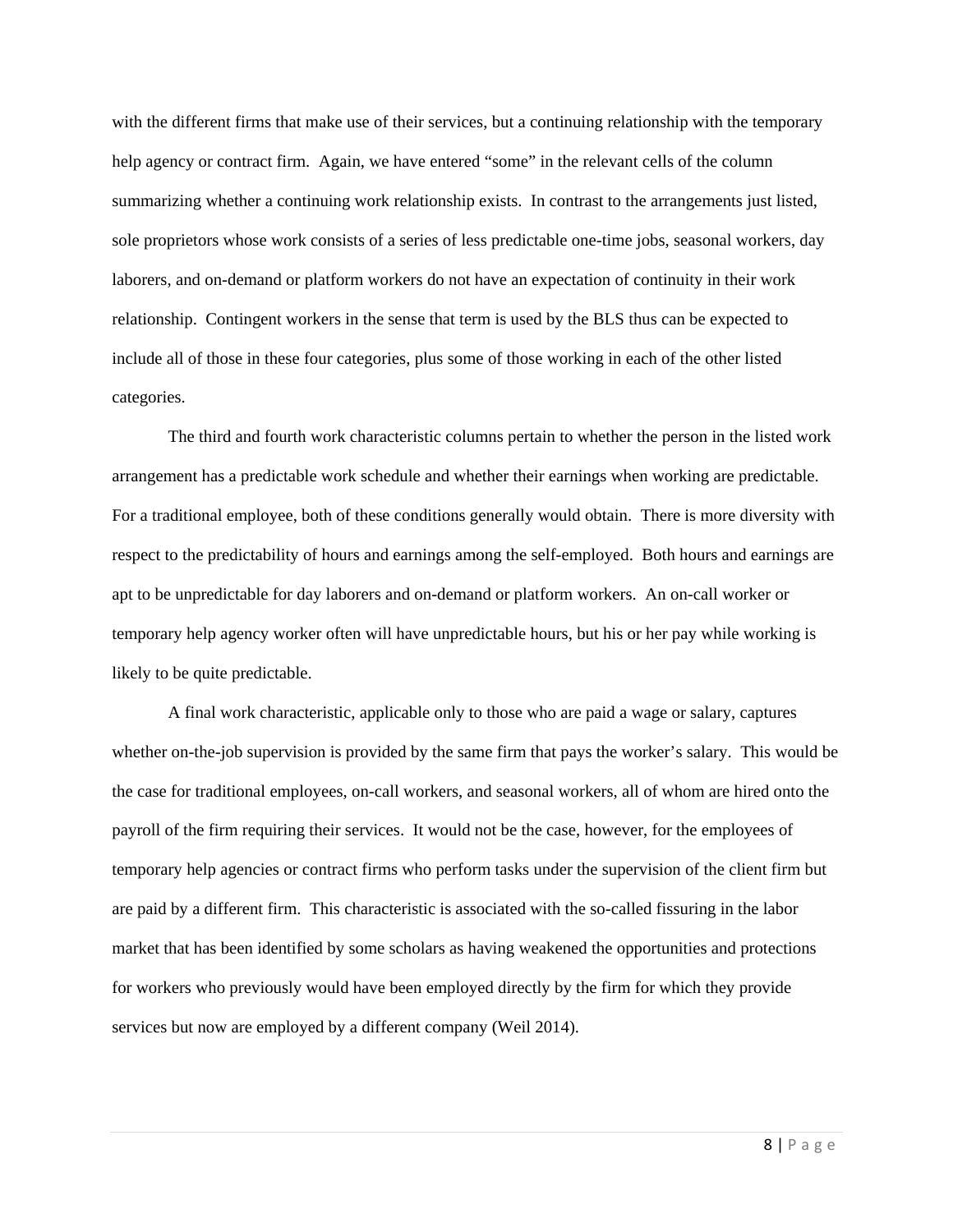#### *Capturing Different Work Arrangements in Household Survey and Administrative Data*

 The next three columns of Table 1 indicate where the different work arrangements might appear in household survey and tax data. Household surveys such as the CPS, the American Community Survey (ACS) and others commonly distinguish among wage and salary workers, the incorporated self-employed and the unincorporated self-employed. In addition to traditional employees, on-call workers, seasonal workers, temporary help agency workers and contract firm workers generally should be categorized as wage and salary in these data. The incorporated self-employed also typically are treated as wage and salary workers in published household survey data, but if a different breakout is desired it is possible to identify them separately. Work arrangements for which the table's first column indicated not being paid a wage or salary generally should be categorized as unincorporated self-employment in the household survey data; this includes partnerships, sole proprietorships, most independent contractors, day laborers, and on-demand or platform workers.

 Tax data permit distinctions to be made between wage and salary work and self-employment work. Any job on which the person who holds it earns \$600 or more in wages or salary during the year should generate the filing of a Form W-2. If the recipient is required to file a tax return, that income will be reported on their Form 1040. This includes the owners of incorporated businesses who pay themselves a wage or salary. Incorporated business owners also may receive distributions of business profits reported on a Form W-2, a Schedule K1, or payments of dividends reported on a Form 1099-DIV. Assuming that the individual is required to file a tax return, that income will be reported on their Form 1040. Proceeds flowing from a partnership business to the individual partners are reported to the recipient on a Schedule K1 and, when the individual partners file their tax return, these proceeds are reported on their Form 1040s.

 In contrast to wage and salary workers, the owners of incorporated businesses and partners in partnership businesses, a substantial share of the payments made to sole proprietors and others doing nonemployee work generate no associated information return. If there is an information return, it is likely to be a Form 1099-MISC (for payments of non-employee compensation of \$600 or more made by a business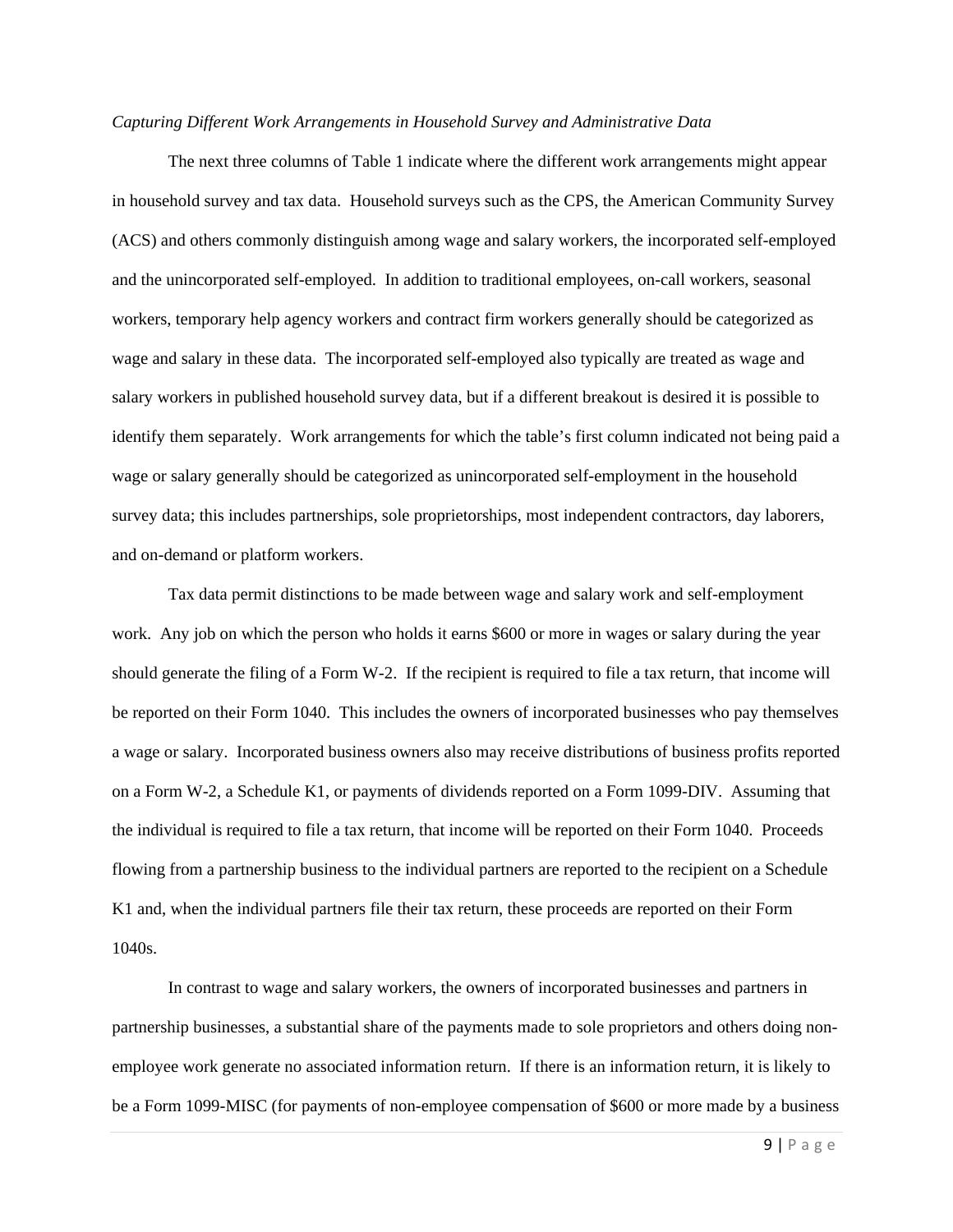during the year) or, since 2011, possibly a Form 1099-K (for settlement of payment card transactions or of transactions conducted through third-party networks such as PayPal that exceed certain thresholds). While self-employment earnings are only partially covered by information return reporting, anyone receiving non-wage payments in return for services provided is expected to report those payments on Schedule C of their Form 1040. This is true even if they received no information returns associated with those payments and even if their business expenses fully offset the gross payments received. In addition, anyone with net self-employment earnings in excess of \$433 over the course of the year is required to file a Schedule SE, the form used to calculate liability for payroll taxes on self-employment earnings.

We also are interested in where we should expect gig employment to appear in household survey and administrative data. To answer this question, we first need to define what we mean by a gig worker. The term "gig" originated in the music industry, where musicians go into the studio to record one song or play in a band for one performance. The musicians with such gigs have no expectation of recording at the same studio the following day or playing with the same band the following night. Borrowing from the music industry, we define "gig employment" as one-time jobs where workers are employed on a particular task or for a defined period of time. In terms of the work arrangement characteristics examined in Table 1, a gig worker is not paid a wage or salary; does not have an implicit or explicit contract for a continuing work relationship; and does not have a predictable work schedule or predictable earnings when working. Applying this definition, some sole proprietors, some independent contractors, and anyone who is a day laborer or on-demand/platform worker should be considered a gig worker.

 In household survey data, gig workers are included among the unincorporated self-employed, but that group is broader than gig workers. Because many household surveys focus on main jobs to the exclusion of supplemental employment, however, they may not capture gig work that is taken on as a supplement to a person's primary employment. In tax data, some gig workers may receive a Form 1099- MISC, but the same form also may be used to report payments to other self-employed individuals who are not gig workers. The same is true of payments reported on a Form 1099-K. We would need to know more about the reason a payment was received – specifically, whether it was a payment to an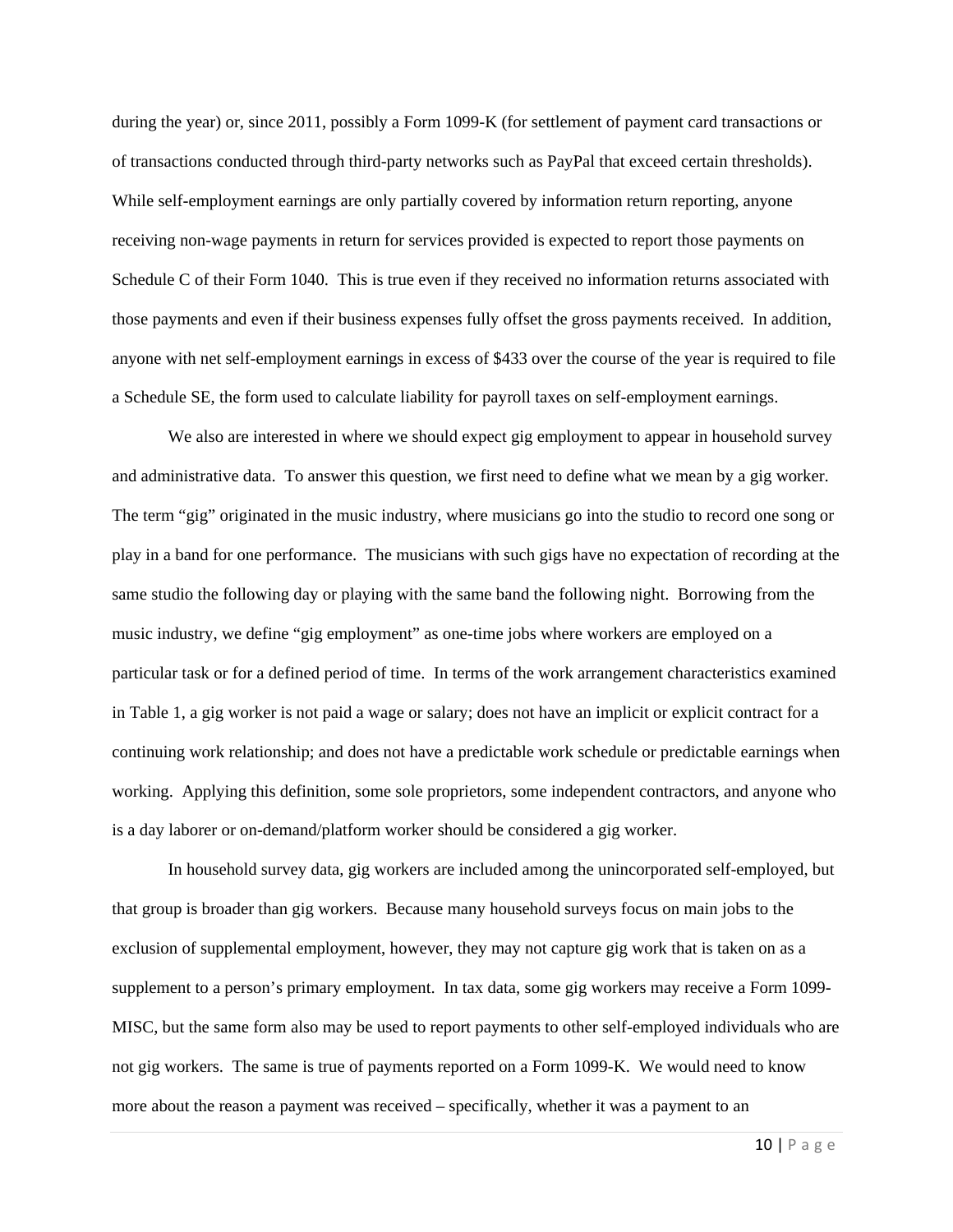unincorporated self-employed worker performing one-time jobs – to determine whether the recipient was a gig worker. Further, not all gig work generates either a Form 1099-MISC or Form 1099-K. All gig workers should file a Schedule C and Schedule SE to report their earnings from the gig job, but not all Schedule C or Schedule SE filers are gig workers.

 In both household survey and tax data, then, we are able to identify the number of unincorporated self-employed. In the case of some household surveys, this may encompass only those for selfemployment is their primary work activity. Where both primary and secondary employment as an unincorporated self-employed worker is captured, the size of this group is an upper bound of the number of gig workers. Trends in unincorporated self-employment, which are publicly available from multiple sources, thus are a first place to look for suggestive evidence of whether gig employment has been growing over time.

### **III. Historical Data on Non-Employee Work Arrangements**

 Several household surveys conducted by the U.S. Census Bureau produce regular information about the prevalence of self-employment among working Americans. The monthly Current Population Survey (CPS), conducted by the Census Bureau for the Bureau of Labor Statistics, is the source of official statistics about the U.S. labor market. It is an interviewer-administered household survey that includes questions about labor market activity during a specific reference week. CPS data can be used to characterize the *main* job each household member held during the reference week as self-employment or wage-and-salary employment. Each spring, the Annual Social and Economic (ASEC) supplement to the CPS collects information about income and employment over the prior calendar year, including information on the longest job and on calendar year self-employment earnings and wage-and-salary earnings. Finally, since 2005, the American Community Survey (ACS), a large mixed-mode survey conducted on a rolling basis throughout the year, has been another source of published self-employment estimates. These refer to the main job during the survey's reference week (described to the respondent as "last week").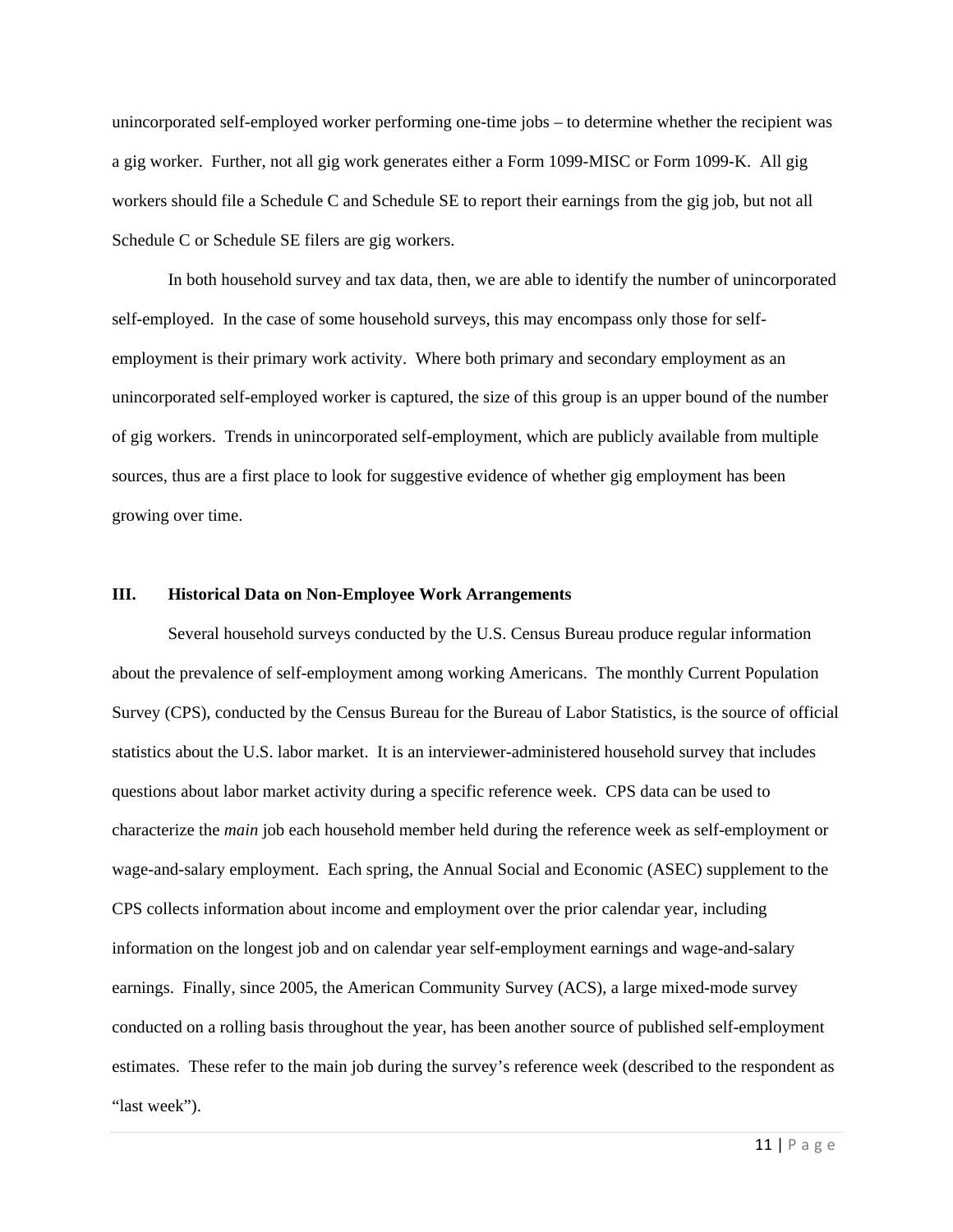More recently, analysts have turned to tax records in an effort to learn about the prevalence and nature of non-employee work. Sole proprietors, general partners and farmers who have net earnings at or above a fairly low threshold (set since 1994 at \$433) are required to file a Schedule SE, Self-Employment Tax. The Master Earnings File (MEF) database maintained by the Social Security Administration incorporates information on self-employment income from the Schedule SE together with information on wage earnings from any Form W-2's a person has received during the year. The U.S. Census Bureau receives an extract (called the Detailed Earnings Record, or DER) that includes MEF records for each CPS respondent for whom a Protected Identity Key (PIK), an encrypted Social Security Number, is available and this extract can be used to produce an estimate of the number of Schedule SE recipients. In addition, unincorporated self-employed individuals with any gross non-employee or business income on their individual tax return are required to file a Schedule C. Schedule C information is a key ingredient in the construction of the master list of non-employer businesses maintained by Census. Whereas both Schedule SE and Schedule C are filed by the recipients of self-employment income, Form 1099-MISC is filed by businesses that make payments of non-employee income of \$600 or more to any entity or individual during the calendar year. Tracking entities or people who received one or more Form 1099- MISC's during a calendar year offers another perspective on trends in self-employment, though the use of these data is complicated by the fact that some Form 1099-MISC's report payments made to businesses rather than individuals and a considerable amount of self-employment income has no associated Form 1099-MISC.<sup>2</sup> Since 2011, Form 1099-K has been used to report settlement of payment card transactions or settlement of third-party network transactions that exceed \$20,000 or 200 transactions per year. Some self-employed individuals may receive a Form 1099-K, but this is relatively unusual and most Form 1099-Ks are not issued to unincorporated self-employed individuals.

<sup>&</sup>lt;sup>2</sup> The Data Appendix provides additional details about the various household survey and administrative data sources just described. Although occasional supplements to the monthly CPS have asked more probing questions about the nature of individuals' employment arrangements, these questions have not been asked routinely and consideration of the data generated by these occasional supplements is deferred to later in the paper.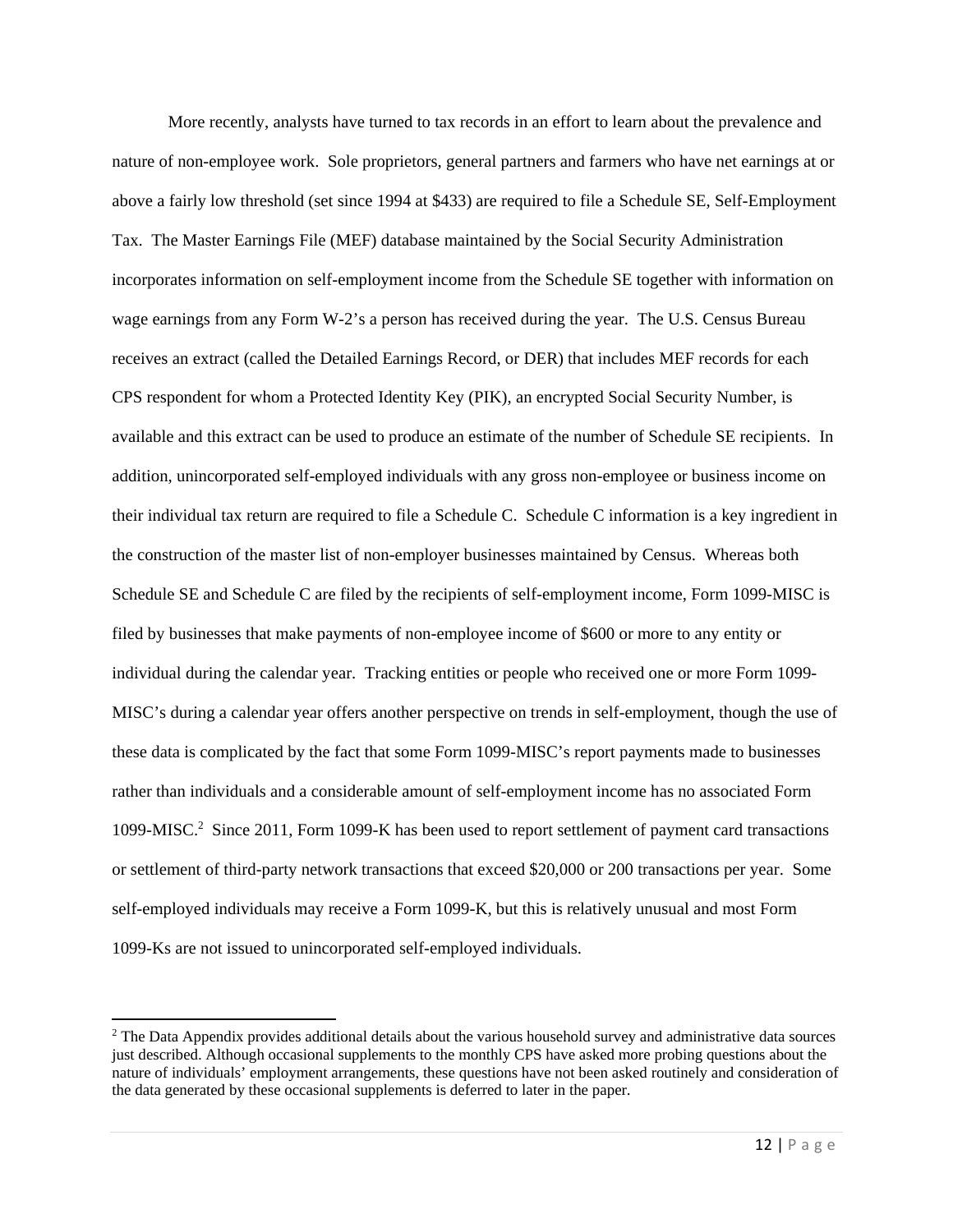Figure 1 shows the trend in a number of different measures of the self-employment rate (the number self-employed under different definitions as a percent of the corresponding total employment measure).<sup>3</sup> The four series at the bottom of Figure 1 all derive from household survey data. The longest of these series, based on the monthly CPS, captures the percent of employed people who are selfemployed on the main job held during the survey reference week, averaged across the twelve months of the year. This series has trended steadily downwards, falling from 8.3% in 1996 to 6.7% in 2012. The main job series based on ACS data is conceptually comparable to the monthly CPS series and, although somewhat lower in level, shows a similar downward trend over the years for which it is available. The remaining two household survey measures, derived from the annual CPS-ASEC, show the percent of people with any employment during the year whose longest job was in self-employment and the percent of people in the same group who reported any self-employment income. Again, both series exhibit a clear downward trend. By construction, the first three of these series do not capture self-employment that is supplemental to a primary job. In principle, however, the CPS-ASEC series based on having earned any self-employment income during the year should pick up income-generating self-employment activity whether it is a person's primary activity or supplemental to a primary job and that measure behaves very similarly to the others.

 Five self-employment series based on administrative data series appear in the upper part of Figure 1. These series are most comparable in concept to the CPS-ASEC series based on earnings during the calendar year. The numerator in each case is some measure of the number of people or entities with selfemployment earnings during the year; the denominator for all of the measures is the number of individuals with earnings from any source in the DER. The share of persons with any earnings in the DER who have self-employment earnings has trended steadily upwards, rising from 9.5% in 1996 to 11.3% in 2012. Census counts of non-employers are available from 1997 through 2014 (2015 Nonemployer statistics will be released in May 2017); sole-proprietor non-employers are identified

<sup>&</sup>lt;sup>3</sup> In Figure 1 and throughout this paper, all analysis that presents results from the CPS-ASEC or from the DER is based upon the weighted CPS-DER linked data.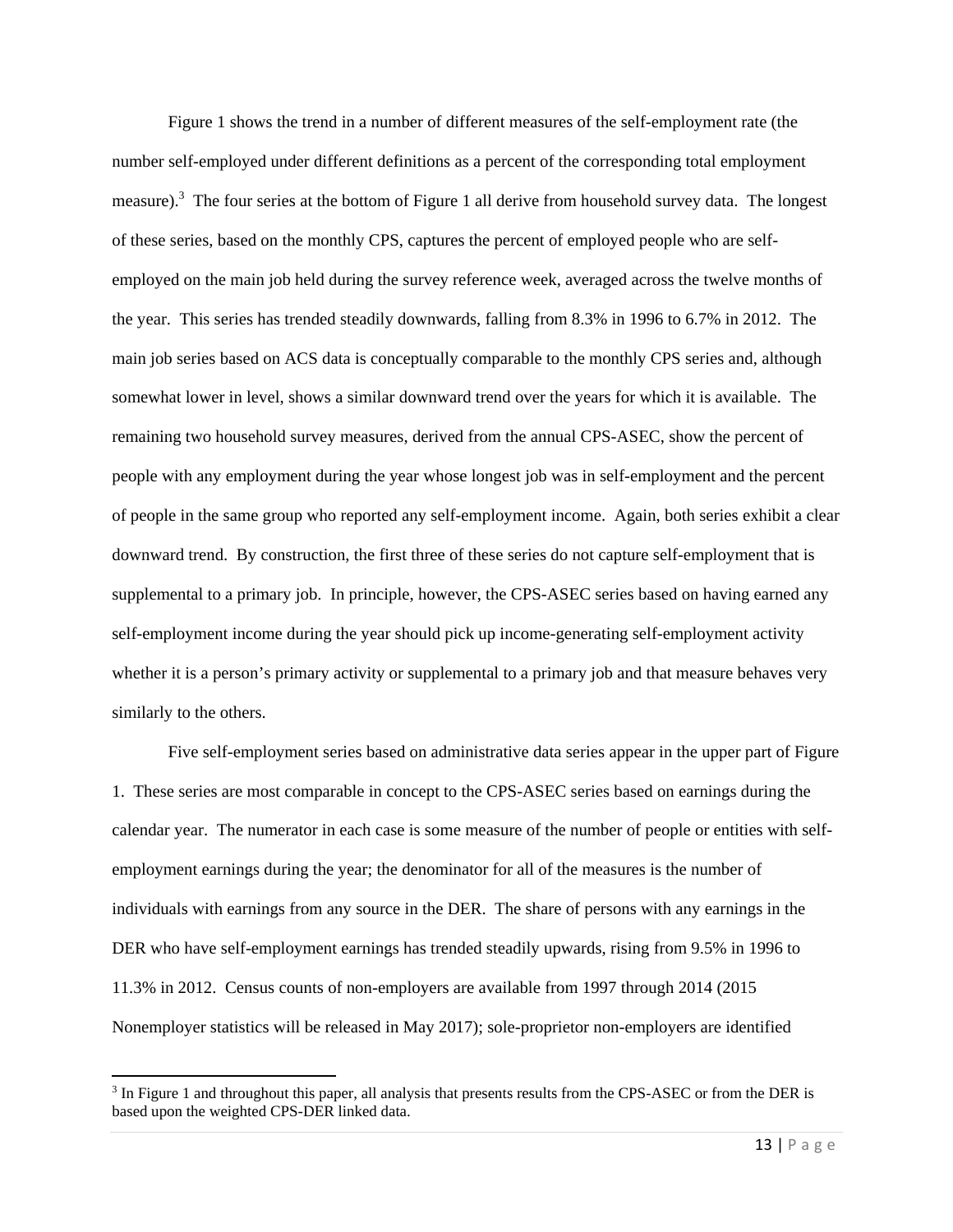separately in published data beginning in 2004. Both of these series have trended upwards as a percent of the number of earners and, over the years where both are available, sole-proprietor non-employers have represented a fairly steady fraction of the overall non-employer population. Finally, the number of entities receiving non-employee compensation reported on a Form 1099-MISC, taking individuals and businesses together, and the number of individuals for whom such compensation was reported are available for the period 2000-2012. These measures also have shown growth relative to the number of people with earnings.

 Figure 1 makes clear that published data sources provide quite different answers to the simple question of what is the level and trend of self-employment in the U.S. economy. Others have noted divergences between specific series; Katz and Krueger (2016), for example, show the divergent trends in estimates of self-employment based on monthly CPS data and IRS Schedule C filings. Figure 1 shows that this divergence is quite general. Household surveys consistently show lower levels of selfemployment than administrative data sources and a relatively flat long-term trend in self-employment as contrasted with the upward trend that is evident in administrative data.

 It would be nice to be able to say that one or the other type of measure – estimates based on household survey data or estimates based on tax data – accurately represents the prevalence and evolution of self-employment over time. In truth, however, measures of both types suffer from potential weaknesses. On the one hand, constraints on the length of the monthly CPS and ACS questionnaires mean that neither survey instrument probes deeply about household members' work arrangements. This may lead to a variety of reporting errors. For example, a household member who is doing work for a business may be reported as an employee of that business, even in cases where further probing might reveal that the person is in fact an independent contractor. To take another example, a household survey respondent might simply fail to mention informal work that they do not think of as a job, something that, again, further probing might recover. To the extent that non-traditional work arrangements are of growing importance, these problems could have become more serious over time.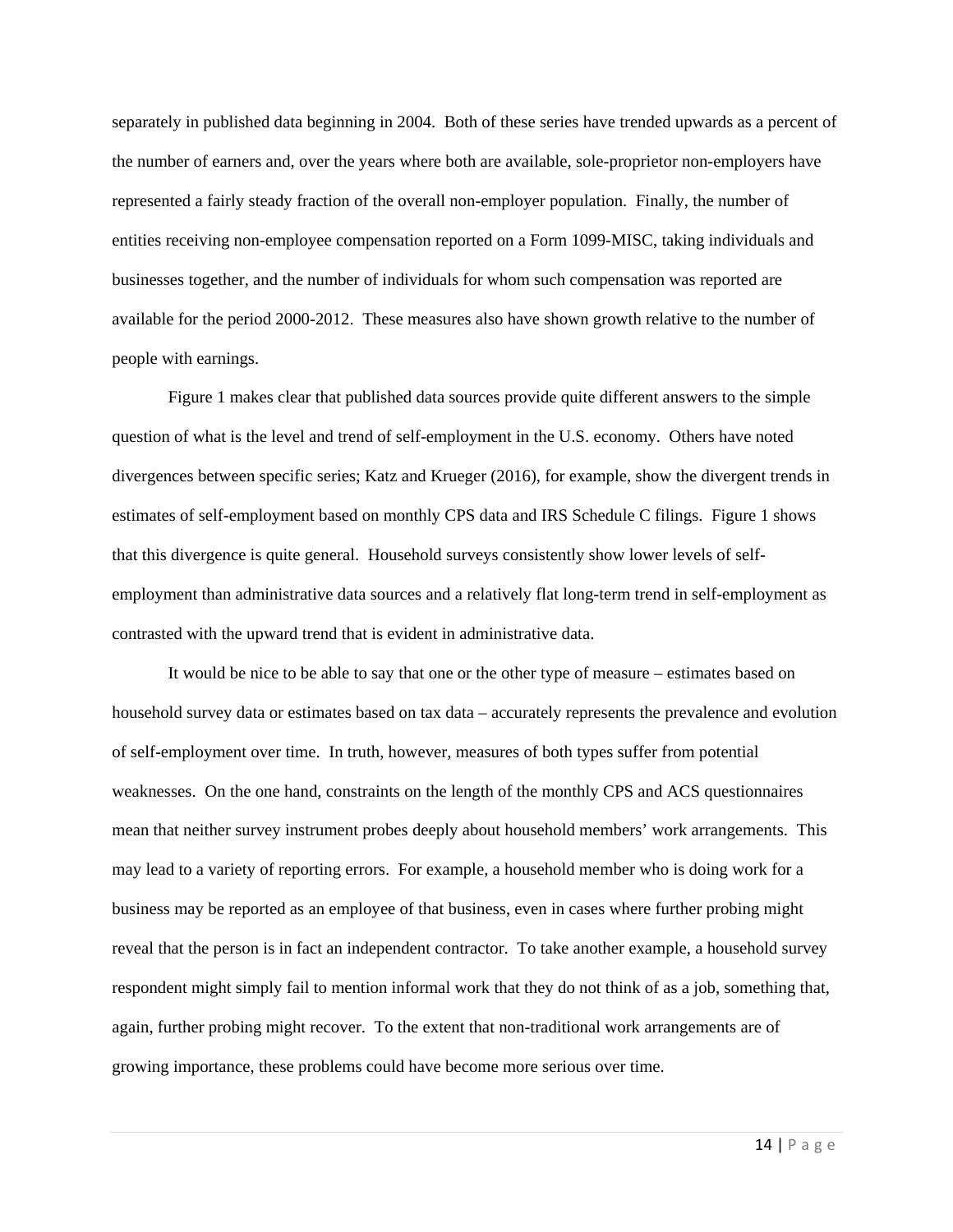On the other hand, administrative data capture only the information that is reported to the tax authorities on tax or information returns. Non-reporting or under-reporting of income to the tax authorities is an acknowledged issue, especially with regard to self-employment and other hard-to-verify types of income. As already noted, anyone who makes payments of wage or salary income of \$600 or more to an employee over the course of the year is required to file a Form W-2 documenting that payment with the IRS. In contrast, the tax reporting required for payments to self-employed individuals is much less complete. Businesses that make payments of \$600 or more to a self-employed individual for services rendered are required to report them on a Form 1099-MISC. In 2011, business tax forms were modified so that business owners must certify that all required Form 1099-MISCs have been filed. Also taking effect in 2011 was the requirement that payment settlement entities that process electronic payments to businesses must report those payments to the IRS on a Form 1099-K if they exceed certain thresholds. There is no requirement, however, that households paying for services file a 1099-MISC. Despite efforts by the Congress to tighten the requirements for information reporting, a great deal of self-employment income generates no associated information return (GAO 2007, Slemrod et al 2015). Further, any information return that is filed captures only the gross payment made. It is equally important to be able to gauge the expenses incurred in connection with this gross income to determine net self-employment earnings, but these expenses are generally not subject to required information reporting (GAO 2007, Slemrod et al 2015). Not surprisingly, tax audit studies have shown that virtually all wage and salary income is reported on individual tax returns, but that a much smaller share of net non-farm proprietor income and net farm income is reported (Slemrod and Bakija 2008).

 One question is whether changes in information reporting requirements, such as those introduced in 2011, could have affected the reported prevalence and amounts of self-employment income. Research to date has not identified discontinuities in the administrative time series related to self-employment associated with changes in reporting requirements. With respect specifically to the changes introduced in 2011, this may be in part because the relatively minor increases in reported gross self-employment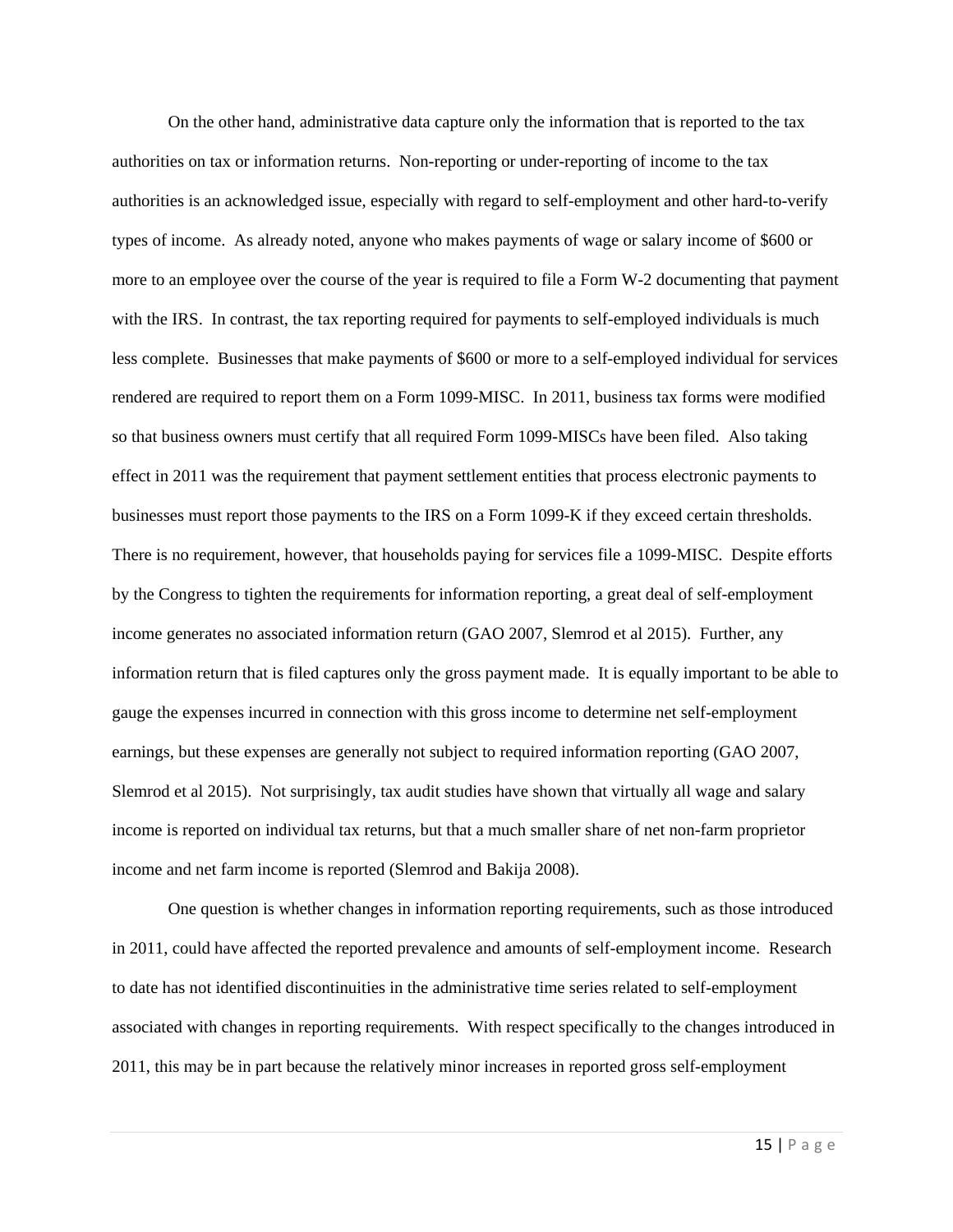income that the changes appear to have induced were offset by the reporting of increased expenses (Slemrod et al 2015).

 Another potential issue to flag is that, in the household survey data we have examined, our attention has been focused on the unincorporated self-employed. One reason for this is that the unincorporated self-employed as measured in the CPS and ACS are conceptually most comparable to the measure of self-employment that we are able to produce using data from the DER. Were it the case that a growing share of the self-employed are now choosing to incorporate, the trend in unincorporated selfemployed in the household survey data could be misleading (Hipple and Hammond 2016). To check on this possibility, we have recomputed each of the four household survey self-employment series with the incorporated self-employed included. Although these data show that the self-employed have become somewhat more likely to incorporate, including them in the series does not change the conclusion that self-employment as measured in the household survey data has been at a lower level and steady or declining, rather than increasing as is the case in the tax-based administrative data.

#### **IV. Reconciling Household Survey and Administrative Estimates of Nonemployee Work**

 The most straightforward approach to understanding the discrepancies between household survey estimates and administrative data estimates of self-employment is to compare information from the two sources for the same set of people. Using an internal Census Bureau identifier—the Protected Identify Key or PIK—we have linked records covering the years 1996 through 2012 from the Annual Social and Economic Supplement to the CPS (the ASEC files) to administrative records from the DER. In both of the linked data sets, we identify self-employment based on reports of any earnings from unincorporated self-employment during the calendar year, meaning that they are conceptually comparable.

 We have used these data to ask how well the CPS-ASEC and the DER agree with respect to the classification of individuals as self-employed. Table 2, taken from Abraham et al (in progress), displays a weighted cross-tabulation of self-employment status in the CPS-ASEC with self-employment status in the DER, using data that are pooled across the years 1996-2012. Despite the comparability of the definition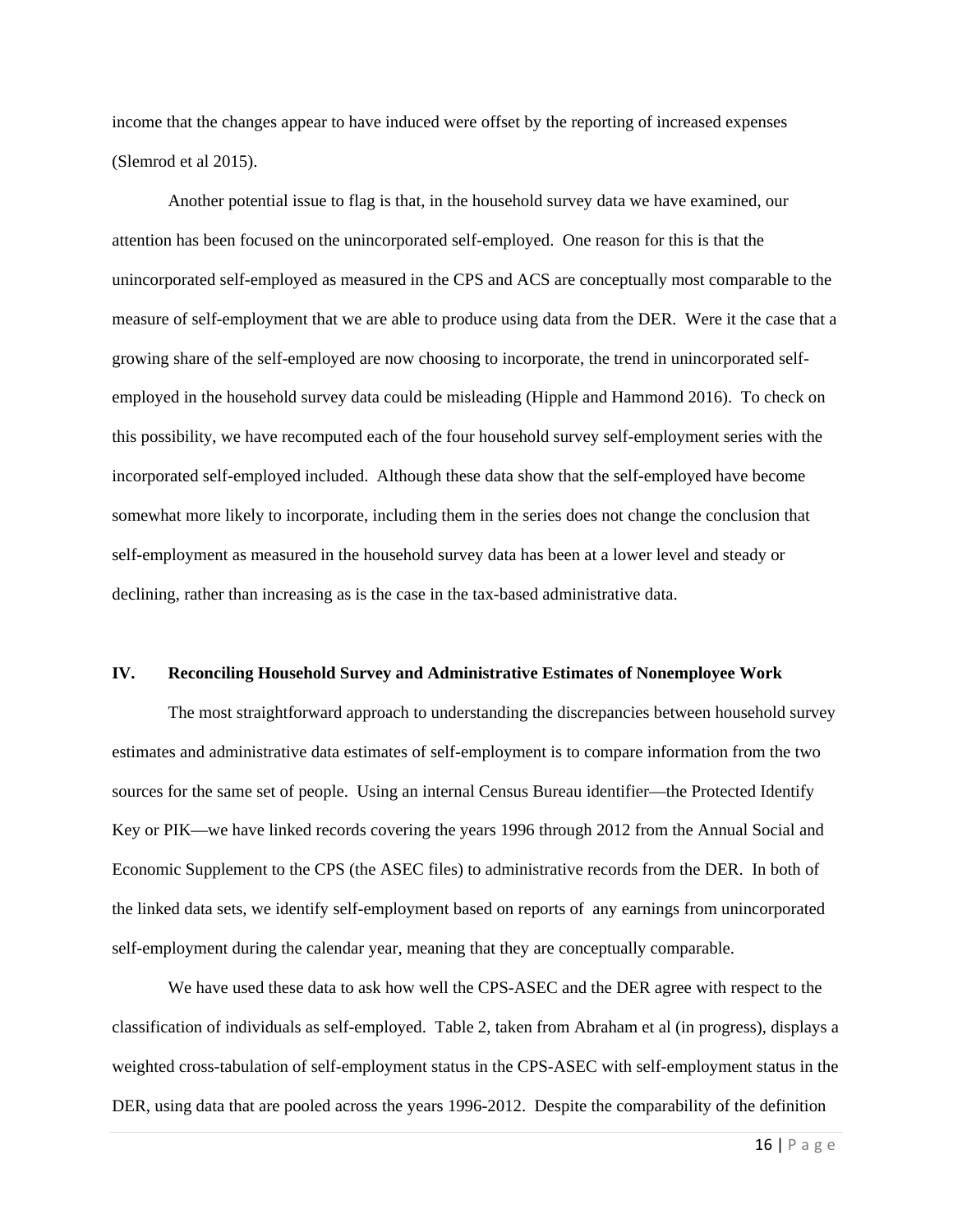of self-employment in the two data sources, there is substantial disagreement between them regarding individuals' self-employment status. On average over the 17 years for which we have data, approximately 65% of those with self-employment income in the DER do not report any self-employment income in the CPS. Conversely, approximately 51% percent of those with self-employment income in the CPS-ASEC do not report any self-employment income in the DER.

 The fact that there is disagreement between the household survey and administrative data employment measures is not surprising. In earlier research, we found that, on average over the period 1996-2003, about 6% of individuals who had unemployment insurance (UI) earnings during the first quarter of the year reported no CPS wage-and-salary employment in a UI-covered sector during the year's first three months; conversely, about 18% of individuals reporting CPS wage-and-salary employment in a UI-covered sector during the first three months of the year had no first-quarter UI earnings (Abraham et al 2013). Similarly, in weighted tabulations using the linked data file that we are using to explore the sources of discrepancy in alternative self-employment series, about 9% of those with DER wage-andsalary income had no reported CPS-ASEC wage-and-salary income for the same year; conversely, about 12% of those with reported CPS-ASEC wage-and-salary income for a year had no DER wage-and-salary income for that same year.

 What is surprising, however, is the size of the off-diagonal cells in the tabulations shown in Table 2. Whether taking the DER self-employed or the CPS self-employed as the base, a majority of those who are categorized as self-employed in the data set in question are not so categorized in the other data set. At least to some extent, this reflects the complexity of self-employment activity. There are many different types of self-employment work and a highly heterogeneous set of arrangements under which such work might occur. Neither the household survey data nor the administrative data may be ideally suited to pick up all of that activity.

 We also are interested in how the discrepancy between the CPS-ASEC and the DER measures of self-employment has changed over time. Figure 2A displays the number of self-employed people as measured in the CPS-ASEC annual earnings data and the corresponding measure based on earnings data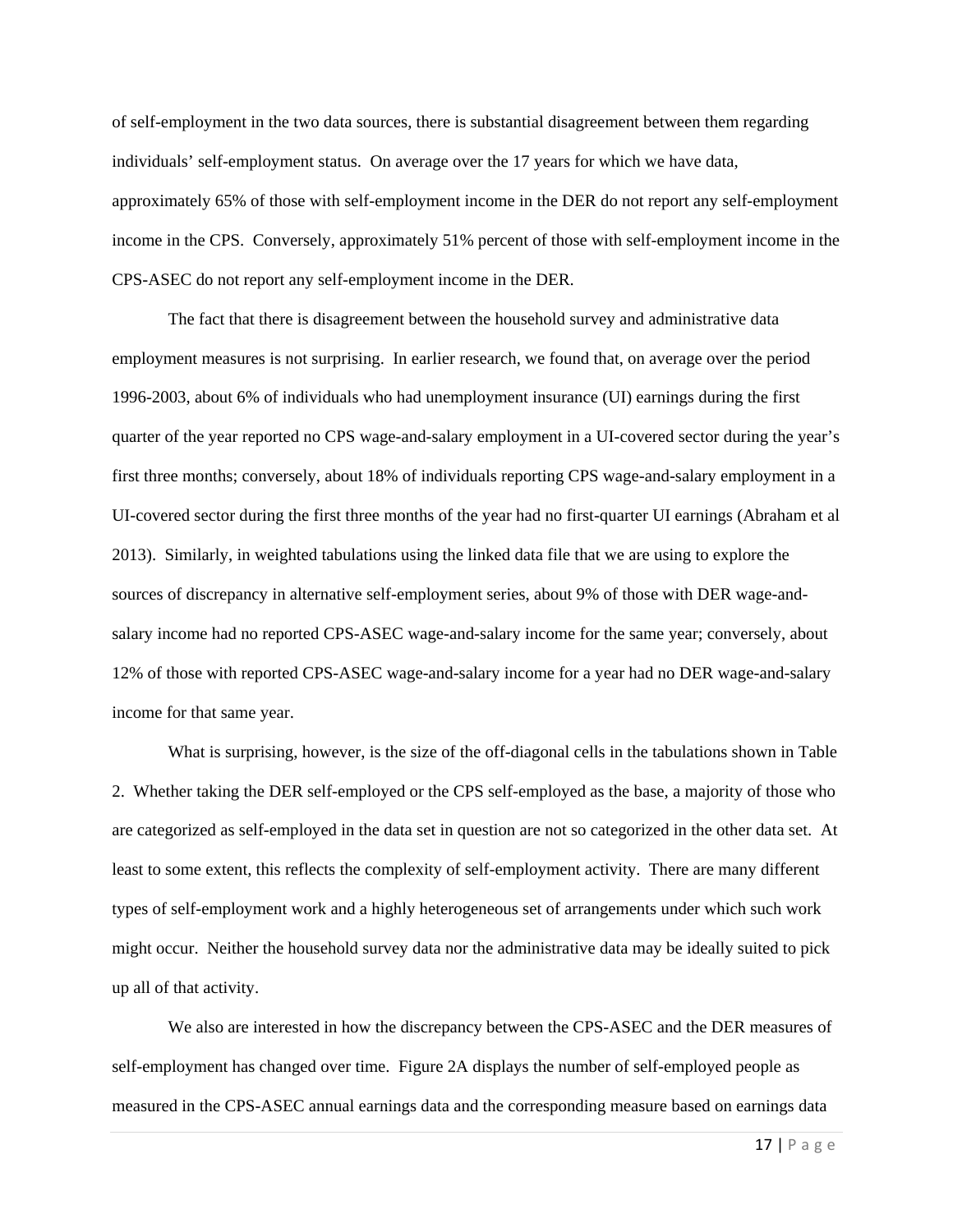from the DER. While self-employment based on the DER grew markedly between 1996 and the mid-2000s, the corresponding CPS-ASEC measure has been stagnant. Figure 2B shows the off-diagonals associated with cross-tabulating the CPS-ASEC and DER data on a year-by-year basis. That is, it plots the number of people who are self-employed in the DER but not the CPS-ASEC and, separately, the number who are self-employed in the CPS-ASEC but not the DER. It is apparent that virtually all of the growth in DER self-employment relative to CPS-ASEC self-employment can be attributed to growth in the share of people who are self-employed in the DER but not in the CPS-ASEC.

 To further explore the discrepancy between the two measures of self-employment, we have looked a bit more closely at these off-diagonals. We have grouped those who are self-employed in the DER but not the CPS-ASEC into three mutually exclusive categories:

- 1) No CPS employment: No employment income in the CPS-ASEC; self-employment income in the DER.
- 2) Self-employment second job not reported in CPS: Only wage-and-salary income in the CPS-ASEC; both wage-and-salary income and self-employment income in the DER.
- 3) CPS job wage and salary, classification issue: Only wage-and-salary income in the CPS-ASEC; only self-employment income in the DER.

Those in the first two groups may be people performing self-employment work who do not think of themselves (or are not thought of by the CPS respondent in their household) as self-employed, whether because the activity in question generated only a small amount of earnings or for some other reason. The third group may be capturing those who think of themselves as employees and may in fact be employees according to the relevant legal criteria, but are paid as non-employees and classified that way in the administrative data. Given the growing concerns about worker misclassification (see, e.g., Leberstein 2012), this group may for some purposes be the most interesting.

 We also have grouped those who are self-employed in the CPS-ASEC but not in the DER into three mutually exclusive categories: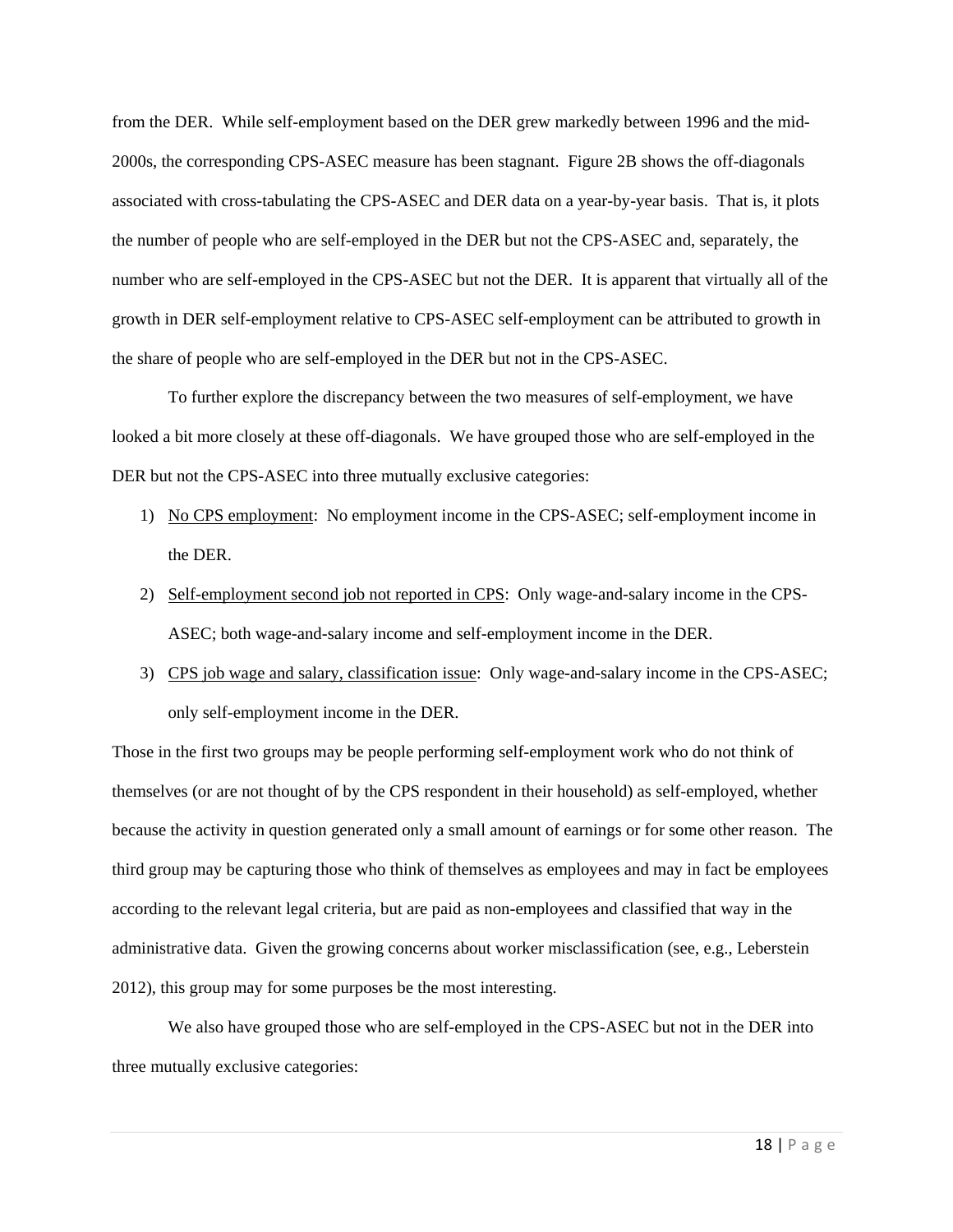- 4) No DER employment: No employment income in the DER; self-employment income in the CPS-ASEC.
- 5) Self-employment second job not recorded in the DER: Only wage-and-salary income in the DER; both wage-and-salary income and self-employment income in the CPS-ASEC.
- 6) CPS job self-employed, classification issue: Only wage-and-salary income in the DER; only selfemployment income in the CPS-ASEC.

The fourth and fifth categories capture self-employment income that is reported in the CPS but does not appear in the administrative data, either work generating too little income to trigger tax reporting requirements or off-the-books work. Category six may be capturing individuals who are indeed selfemployed but operate an incorporated business, meaning that they should not have been counted in the CPS measure of non-incorporated self-employment and would appear in the administrative data as having wage and salary income, but not self-employment income.

Figure 3A shows the evolution of the three groups within the DER{SE=1}/CPS-ASEC{SE=0} category; Figure 3B shows the evolution of the three groups with the CPS-ASEC{SE=1}/DER{SE=0} category. Whereas there has been growth in all three of the DER{SE=1}/CPS-ASEC{SE=0} groups, employment in the three CPS-ASEC{SE=1}/DER{SE=0} has changed very little.

 One way to summarize the information presented in these figures is to ask what share of the growing discrepancy between the number of people with self-employment income according to the DER and the number of self-employed people according to the CPS-ASEC is accounted for by each of the groups. For this purpose, we have averaged the numbers for the two starting years and the two ending years in our data series, then calculated the overall change in the discrepancy between those averaged endpoints. Note that either *increases* in the size of the DER{SE=1}/CPS-ASEC{SE=0} groups or *decreases* in the size of the CPS-ASEC{SE=1}/DER{SE=0} groups may add to the overall discrepancy.

 The percentages of the growth in the overall discrepancy accounted for by each of the six groups described above are shown in Table 3. As was apparent from Figure 2, the growing discrepancy between the DER and CPS-ASEC estimates of self-employment is accounted for entirely by the growing number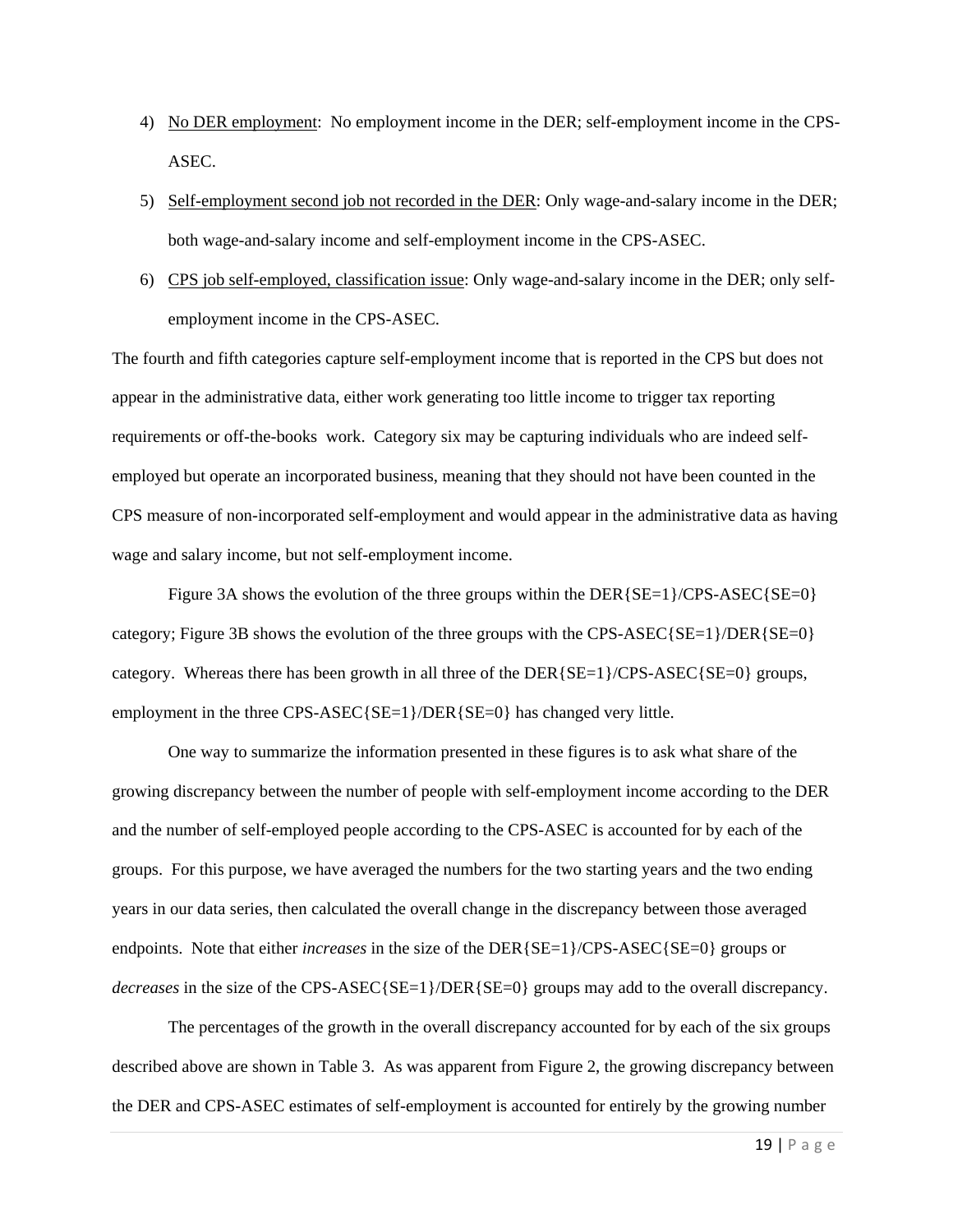of people identified as self-employed in the DER who are not so identified in the CPS-ASEC. This growth is split roughly evenly between the three DER{SE=1}/CPS-ASEC{SE=0} groups. The net effect of changes in the size of the CPS-ASEC{SE=1}/DER{SE=0} of f-diagonals is small and works in the direction of slightly offsetting the growing size of the DER{ $SE=1$ }/CPS-ASEC{SE=0} off-diagonals. In other words, the main issue would appear to be that there are people who are earning self-employment income and reporting that income to the tax authorities, but are not answering the questions on the CPS in such a way that this work can be identified in those data.

## **V. Improving Household Survey Measures of Non-Employee Work**

 The preceding discussion shows clearly that the standard CPS-ASEC questions asked about calendar year earnings miss a significant and increasing amount of self-employment activity. Because this series has behaved so similarly to other series based on household survey data, there is every reason to suspect that the same is true of other household survey measures of self-employment.

 One way to improve on the existing household survey measures of self-employment and alternative work arrangements more generally would be to add questions to these surveys that probe more directly regarding these arrangements, either as part of the core survey or (perhaps more plausibly) on periodic supplements. Three household surveys on which such additional questions have been asked and thus are potential sources for national estimates of the prevalence of alternative work arrangements are listed in Table 4. The Contingent Worker Supplement (CWS) to the CPS, fielded on several occasions between 1995 and 2005, takes as given the responses to core questions regarding whether a person was employed and then asks further questions about the nature of any main job reported. The same basic approach has been adopted by Katz and Krueger for the Rand-Princeton Contingent Work Survey (RPCWS) and by the Quality of Worklife Supplement to the General Social Survey. Each of the three surveys has produced estimates of the prevalence of each of four different categories of alternative work performed as a person's main job—independent contractors, on-call workers, temporary agency workers and workers at contract firms.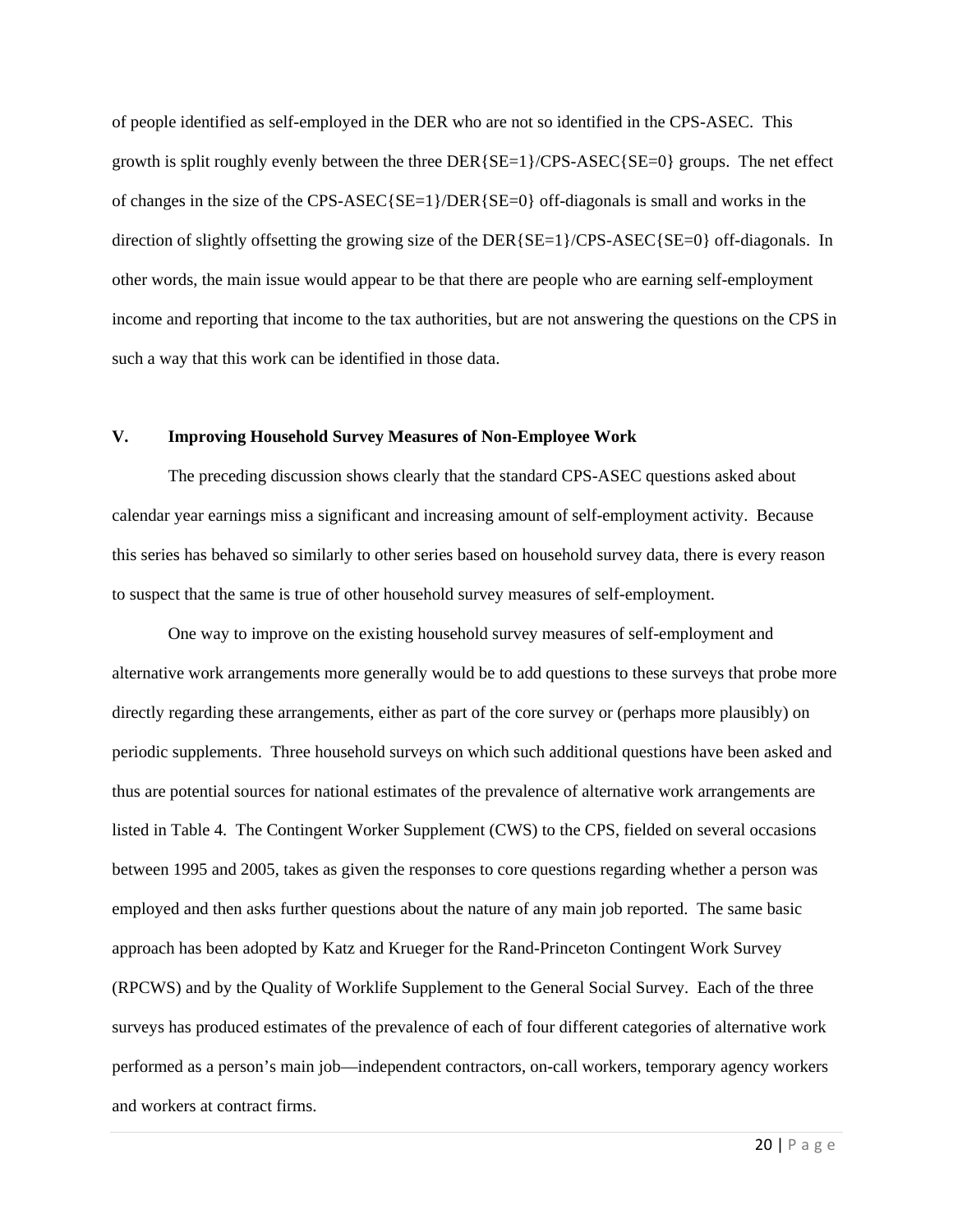Several other surveys have collected information that could shed light on the prevalence on alternative work arrangements, but for various reasons these surveys seem less useful for our purposes. The Survey of Income and Program Participation includes a category for reported work on a person's main job that cannot easily be classified as either work for an employee or self-employment, but these data do not allow different arrangements within the "other" category to be distinguished.<sup>4</sup> The Enterprising and Informal Work Activities (EIWA) Survey (Robles and McGee 2016) and the McKinsey Global Institute (MGI) independent work survey (Manyika et al 2016) are recent one-time efforts that attempted to capture all informal or independent work, whether it represented a person's primary work or was supplemental to a primary job. The EIWA survey was designed to collect detailed information about those performing informal work, but because anyone who did not report such work in response to the initial screener items was not questioned further, it is not suitable for estimating the overall share of employed individuals who are engaged in informal work. The independent work concept applied in the MGI survey is not comparable to that applied in other research.

 The CWS was first fielded as a supplement to the CPS in February 1995 (Polivka 1996a, 1996b; Cohany 1996) and then repeated in February of 1997, 1999, 2001 and 2005. In addition to collecting information on contingent employment (main jobs in which the individual lacks an explicit or implicit contract for long-term employment), the CWS also included questions to identify those employed on their main job in any of four alternative work arrangements (working as an independent contractor, employee of a temporary help firm, employee of a contract firms, or on-call worker). Due to budget pressures, the CWS has not been repeated since 2005, though it is scheduled to be fielded again in May  $2017$ <sup>5</sup> Katz and Krueger (2016) arranged for the core CWS questions to be administered on the RPCWS, fielded through

<sup>4</sup> The "other arrangement" category is a catchall that includes a heterogeneous mix of "odd jobs, on-call work, day labor, one-time jobs, and informal arrangements like babysitting, lawn mowing or leaf raking for neighbors." <sup>5</sup> As described in the Federal Register notice, BLS is proposing to add four new questions to the end of the CWS. These new questions will explore whether individuals obtain customers or online tasks through companies that

electronically match them, often through mobile apps, and examine whether work obtained through electronic matching platforms is a source of secondary earnings.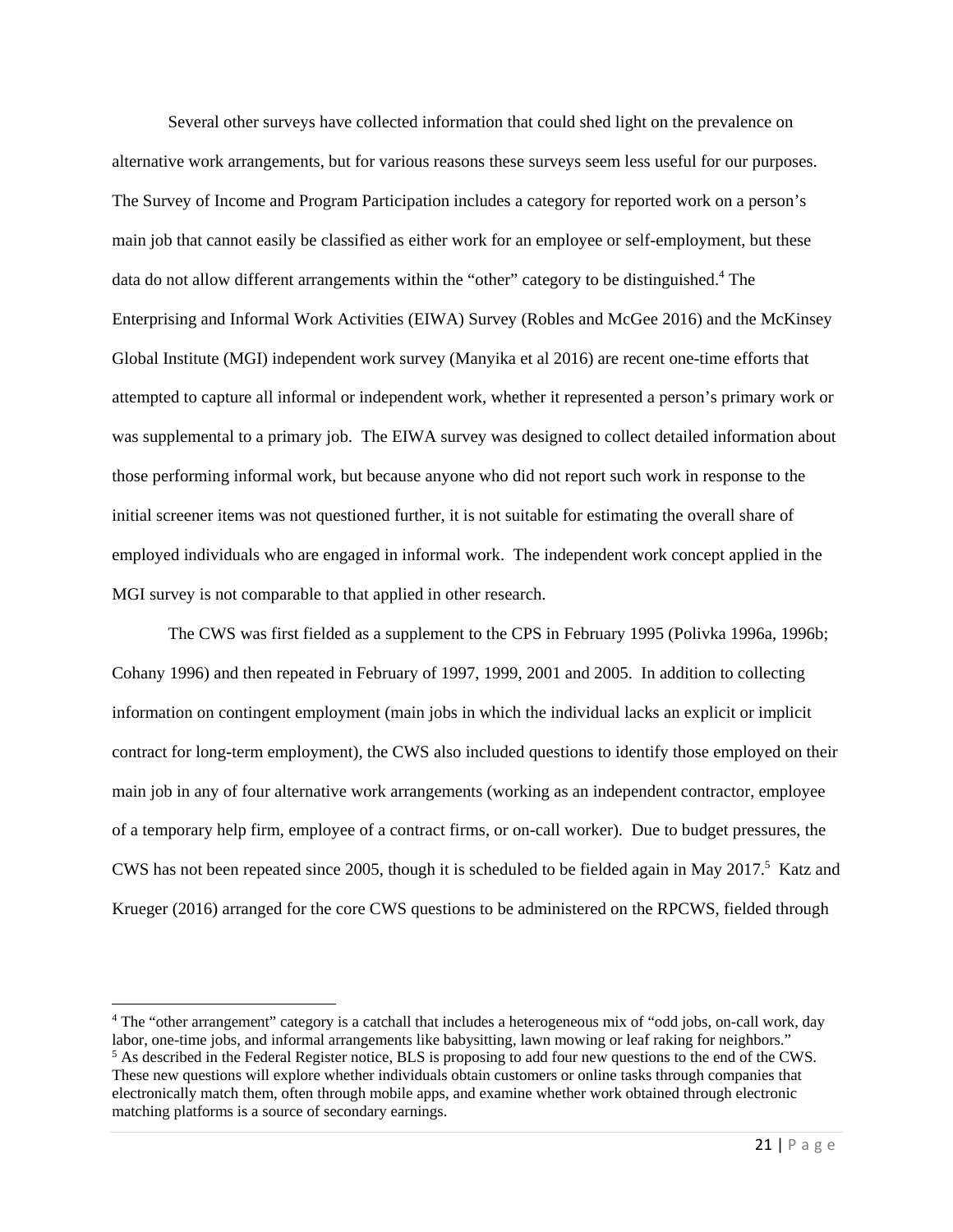the Rand Corporation's online American Life Panel during October and November 2015. The intention was to produce estimates for 2015 that could be compared to the CWS estimates for earlier years.

 Estimates based on the CWS and the RPCWS are shown in the upper panels of Table 5. The first set of CWS estimates are those originally published by the BLS; the second set are those recomputed by Katz and Krueger to be conceptually comparable to the numbers it was possible to produce using the RPCWS.<sup>6</sup> Taken at face value, comparison of the RPCWS numbers with those from the earlier CWS surveys suggests that there has been dramatic growth in three of the four types of alternative work arrangements, (independent contractor, on-call worker and, especially, contract firm employee). This finding has received extensive press coverage, but there is reason to be skeptical about the comparability of estimates from the RPCWS to those from the original CWS. Although Katz and Krueger have produced estimates based on microdata from the original CWS that are comparable *in concept* to those based on the RPCWS microdata, the very different underpinnings of the RPCWS and CWS surveys may mean they are not comparable *in practice*.

 One reason for concern about the comparability of the RPCWS estimates with the earlier CWS estimates is that that RPCWS data were collected through an online panel, the ALP, whose members are assembled from a variety of sources with an unknown response rate. This means that the RPCWS sample may be less representative of the population than the CPS in ways that reweighting based on observables cannot correct.<sup>7</sup> Second, the CWS asks respondents to provide information for all household members, whereas the RPCWS asks respondents to report only for themselves. To the extent that respondents report more fully about their own experience than about the experiences of others in their household, this

<sup>&</sup>lt;sup>6</sup> One difference is that the Katz and Krueger CWS estimates do not restrict contract workers to those "who are usually assigned to only one customer and usually work at the customer's worksite." In addition, because the RPCWS question about day laborers was not strictly comparable to the question on the original CWS, this small group was excluded from the Katz and Krueger CWS on-call worker estimates. Finally, the Katz and Krueger calculations impose the requirement that an individual have worked during the survey reference week, excluding those with a job but not at work.

<sup>&</sup>lt;sup>7</sup> The technical documentation for the American Life Panel available on the RAND website at https://alpdata.rand.org/index.php?page=panel includes information on the observable characteristics of panel members and on survey completion rates for those in the panel, but no information on the rate at which potential sample members from different sources were successfully recruited into the panel initially.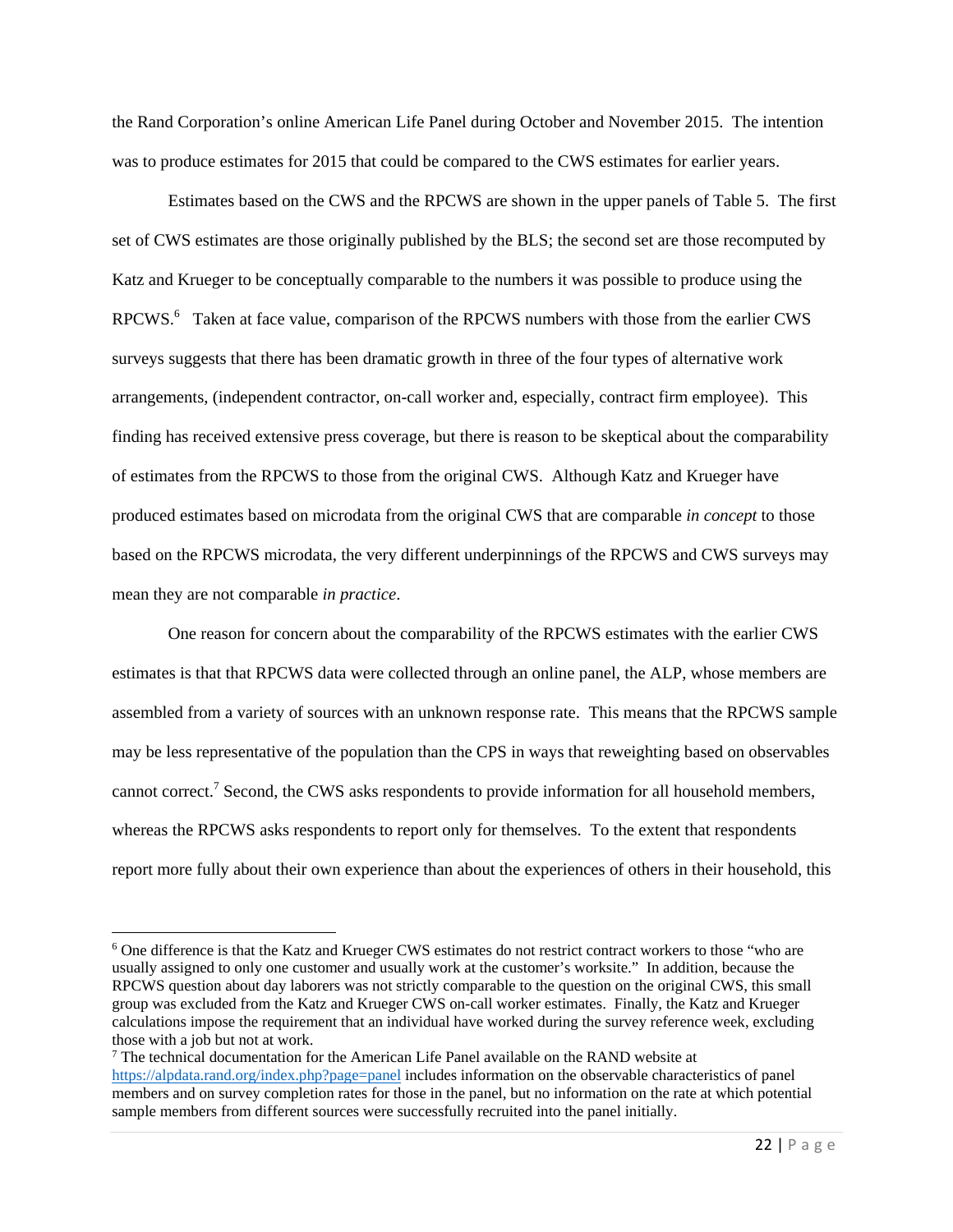could mean that the RPCWS responses are more accurate than the CWS responses, but by the same token also could mean that the RPCWS reports of non-employee work are elevated compared to the corresponding CWS responses. Third, though this seems less likely to matter very much, the RPCWS and the CWS have different reference periods, with the CWS asking about work during a mid-February reference week and the RPCWS asking about work during reference week during October or November. These differences between the RPCWS and the earlier CWS surveys suggest caution in drawing strong conclusion about trends in the prevalence and nature of non-employee work arrangements based on comparisons between the two.

 Estimates of alternative work arrangements for 2002, 2006, 2010 and 2014 from the Quality of Worklife Supplement to the General Social Survey (GSS) are reported in the bottom panel of Table 5. In contrast to the significant growth for several of these arrangements implied by a comparison of the RPCWS estimates for 2015 with the CWS estimates for 2005, the GSS measurements based on a consistent methodology show no consistent pattern of growth. This provides further grounds for caution about making too much of the comparison between the RPCWS and CWS estimates.

 One feature of the surveys discussed thus far is that, by design, they ask only relatively simple questions about work arrangements and inquire only about each person's main job. This implies that they could be missing a significant amount of non-employee work. In the linked data described in the previous section of the paper, there are a significant number of people for whom no self-employment is recorded in the household data but who have self-employment income that is captured in the DER. These are divided between people with no employment at all in the CPS (19%, averaged across all years); with a CPS main job that is wage and salary but a secondary self-employment job in the DER (45%, averaged across all years); and people who have only wage and salary income in the CPS and only self-employment income in the DER (36%, averaged across all years). The typical household survey probes for learning about alternative work arrangements, such as those in the CWS and the Quality of Worklife Survey in the GSS, would not ask about self-employment for the first two sets of cases. Focusing narrowly on the nature of reported CPS main jobs is likely to miss important ongoing changes.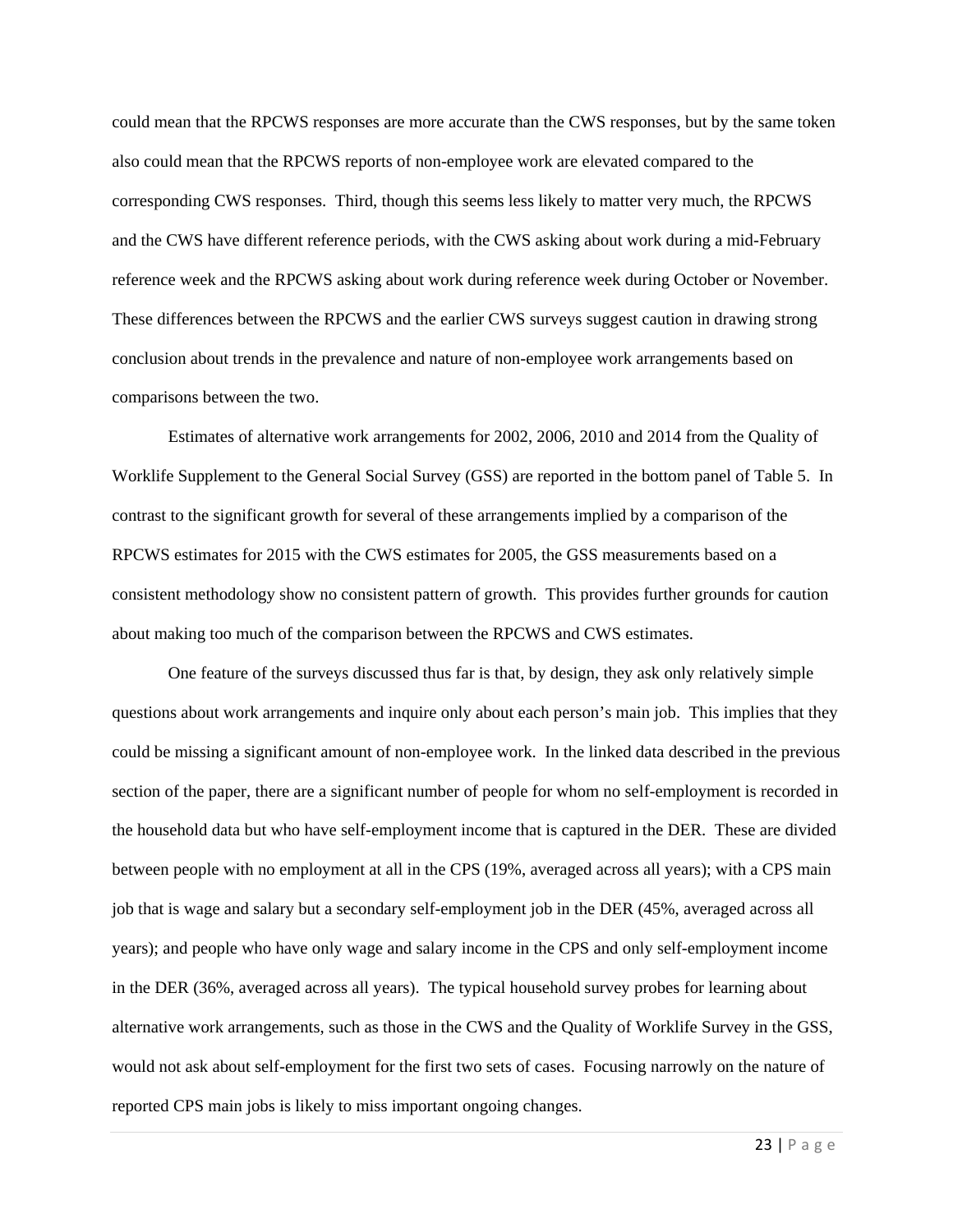As described in greater detail in Abraham and Amaya (in progress), a recent survey experiment provides some new information about how different approaches to probing for informal employment might affect the share of people for whom employment activity is reported (the employment rate) and the share of those with employment for whom more than one job is reported (the multiple job holding rate). The data collected as part of the experiment also shed light on potential differences in effects between a person reporting for themselves and a person reporting as a proxy for others in the household.

 The experiment was embedded in a survey carried out for the 2016 Joint Program in Survey Methodology (JPSM) practicum. Subjects for the survey were recruited using Mechanical Turk, Amazon's crowdsourcing platform. Respondents were younger and considerably more educated than the population as a whole. In addition, the fact that all of the respondents are Turkers means that, even were the data to be reweighted to match the observable demographic characteristics of the overall population, the employment estimates derived from the survey responses could not be generalized to the population as a whole. The survey findings should be informative, however, about the sensitivity of survey estimates to asking more probing questions or structuring the probes in different ways.

 The first section of the survey collected information on the characteristics of all members of a respondent's household, including standard questions concerning age, marital status, race and ethnicity, education and relationship to the household respondent. The second section of the survey asked questions to identify each household member's employment status and, for those who were employed, whether they held more than one job. With the exception of some special questions concerning sexual orientation and gender identify included for testing, all of the questions about household members' characteristics and employment status were taken directly from the Current Population Survey (CPS) questionnaire. The use of the CPS employment questions on the JPSM practicum survey means that the responses can be used to construct CPS-like measures of both employment and multiple job holding during the survey reference week ("last week," defined as the most recent completed week beginning on a Sunday and ending on a Saturday).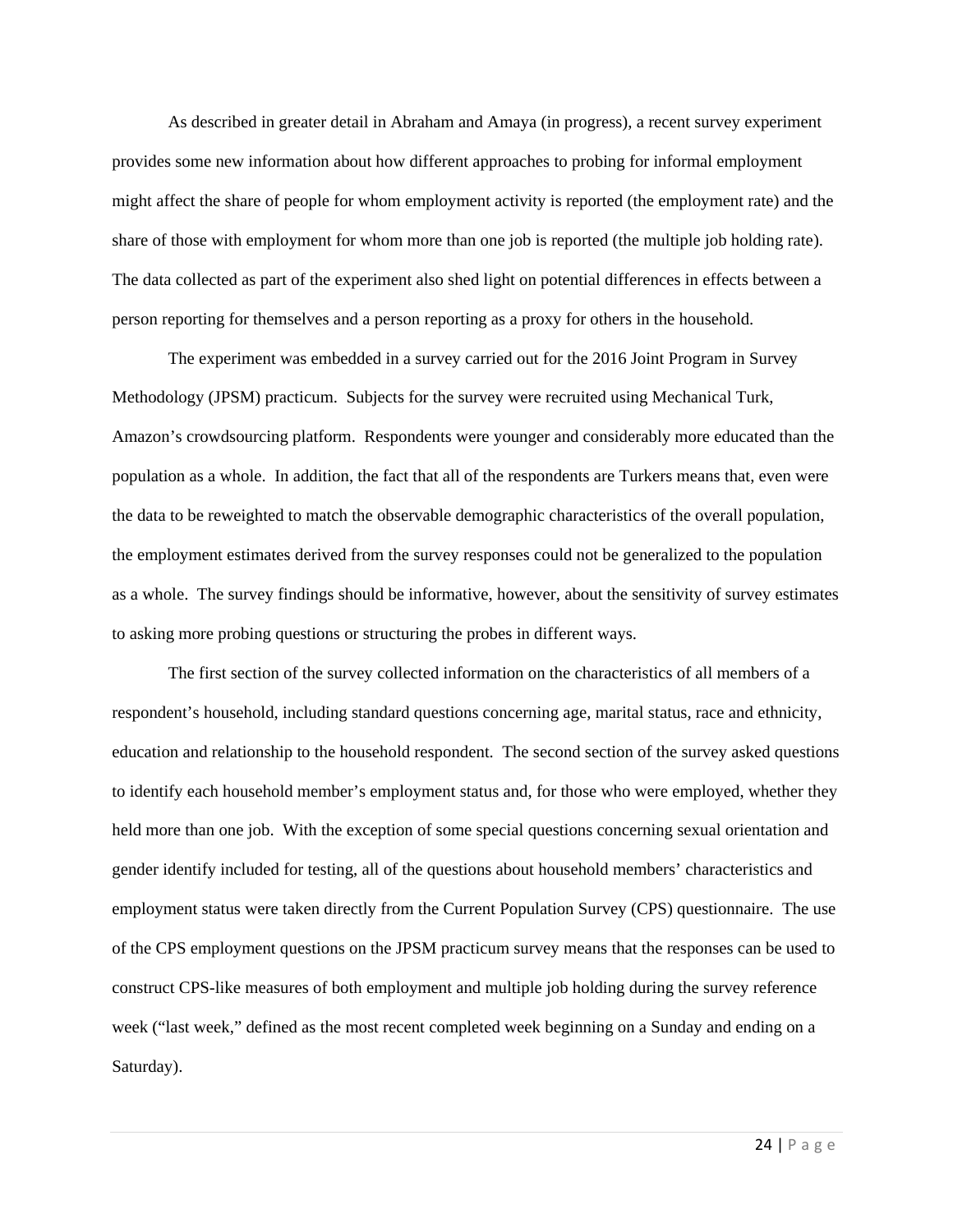Additional questions about informal or gig employment were asked about one randomly-selected member of each survey respondent's household. In one version, randomly assigned to half of the cases, respondents were asked a global yes/no gig employment question (the *global* question). In the second version, respondents were asked about each of six different possible types of gig employment, with examples provided for each of them, and to indicate whether any other type of gig work had been performed (the *detailed* question).<sup>8</sup> In cases where CPS employment had been reported for the person to whom the question applied, the respondent was asked to indicate whether the activity reported in response to the gig employment question had been included in the CPS job count.

 The first step in analyzing the data was to construct measures of the employment rate (the percent of people in the sample who were employed) and the multiple job holding rate (the percent of employed persons with two or more jobs) based on the responses to the standard CPS questions. Next, these measures were recomputed taking into account the additional information provided in response to the probes for whether the person in question had done informal work for pay during the survey reference week. Finally, a measure of the difference between the two measures was constructed. In these calculations, multiple job-holders are defined as those for whom more than one job was reported in response to the CPS questions or for whom one CPS job plus some additional informal employment not included in the CPS job count was reported.

 The first row in the upper panel of Table 6 displays the employment rate that is estimated based on the standard CPS questions; the second row displays the augmented employment rate that incorporates the additional information provided in response to the informal employment probe; and the third row shows the difference between the two estimates. Estimates are shown separately for respondents asked to report for themselves and respondents asked to report for another member of their household, in each case differentiated by whether the respondent received the global gig employment question or the more

<sup>&</sup>lt;sup>8</sup> The exact wording of the questions asked is displayed in Appendix B.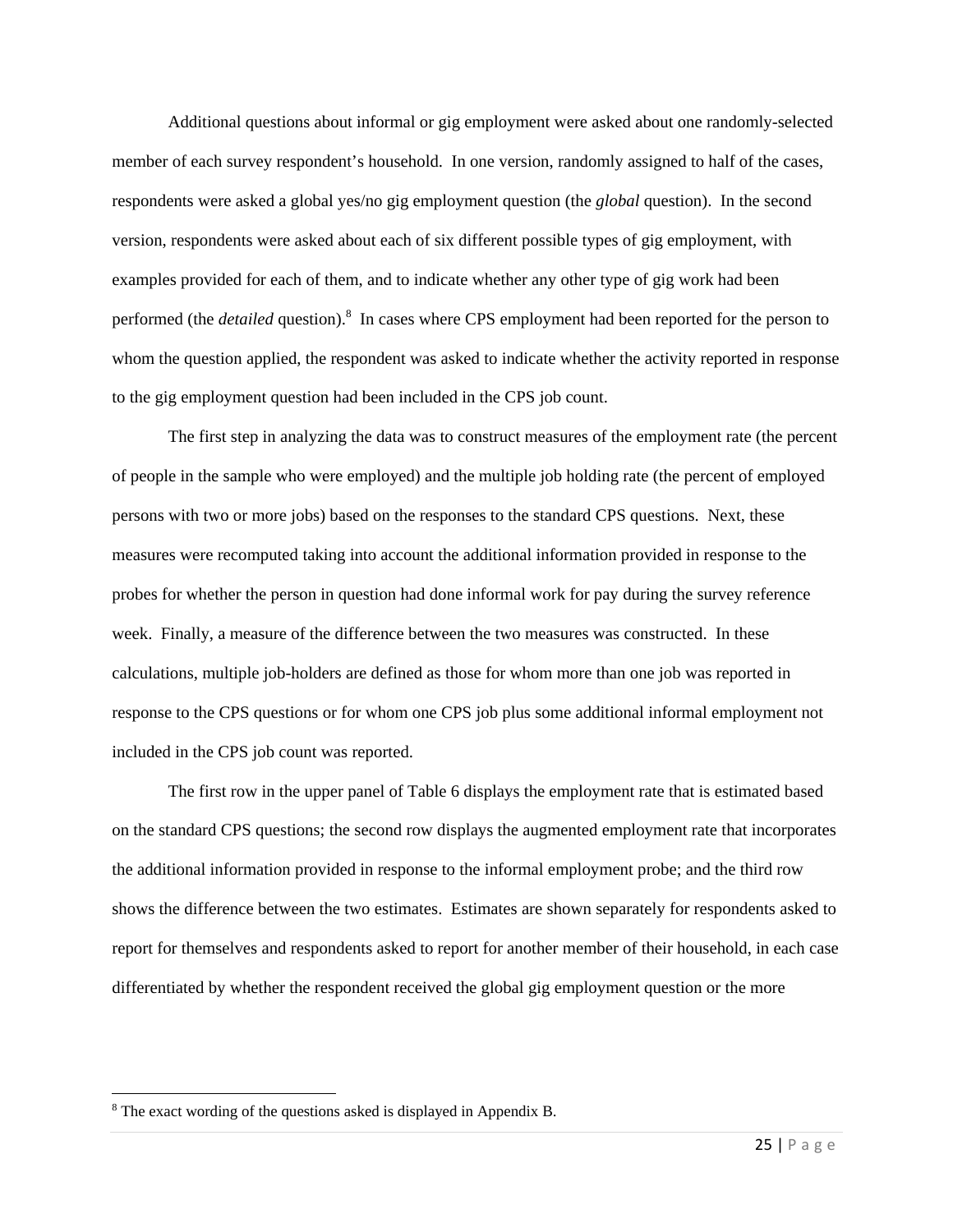detailed gig employment question. The second panel of Table 6 reports similar information on the multiple job-holding rate for those identified as employed based on the standard CPS questions.

 One clear message conveyed by the findings shown in Table 6 is that probing to ask about possible gig employment leads to higher estimated employment rates and higher multiple job-holding rates. This is true both when respondents are reporting for themselves and when they are reporting for other members of their household. Although little can be concluded from the magnitude of these estimates, the fact that probing consistently raises the estimates does suggest that learning about informal work arrangements is likely to require asking more than the standard employment questions.

 A second clear message concerns the differential impact of asking the global question about possible gig employment versus asking the more detailed question listing different types of work someone might have done. For those reporting about their own work activity, the two forms of the question have very comparable impacts, raising the estimated employment rate by a few percentage points and the multiple job-holding rate among those who are CPS employed by 24 percentage points. Looking at the answers that respondents provide for others in their household, however, the more detailed question appears to have a significantly larger impact. The detailed probe raises the estimated employment rate for other household members by about 7 percentage points versus an increase of about 3 percentage points when the global question is asked. It raises the estimated multiple job-holding rate among other household members who are CPS employed by about 11 percentage points versus an increase of about 3 percentage points when the global question is asked. Again, given the way in which the survey sample was selected, comparisons between the estimates for respondents and the estimates for others in their household could be misleading, but the fact that more detailed probing makes a larger difference when the respondent is being asked about others in the household does seem meaningful.

 In summary, there has been growing recognition that standard household survey questions may miss some individuals' primary work activities if the survey respondent does not think of those activities as a job. Further, to the extent that non-employee work reflects marginal jobs or activities of individuals marginally attached to the labor force, detailed probing is likely to be needed to overcome the tendency of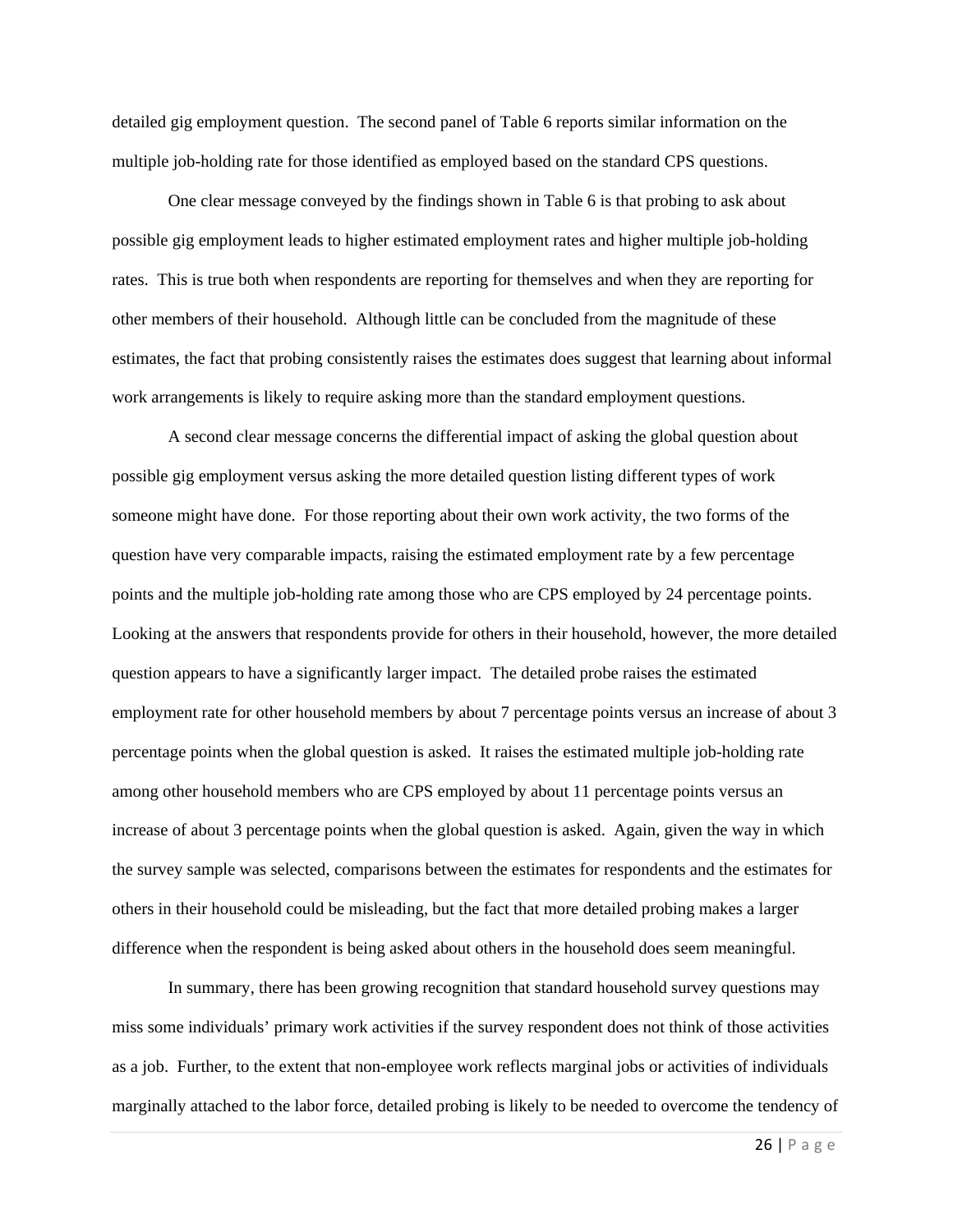individuals to focus on their primary activities in their survey responses, whether that primary activity is employee work, being a student, being engaged in childcare or care of other family members, or transitioning to retirement from the workforce. Devising an appropriate set of more probing questions that could be asked at regular intervals on ongoing household surveys would allow trends in work activity and work arrangements to be gauged more accurately.

### **VI. Other Sources of Information on Non-employee Work**

In additional to household survey data and administrative data derived from tax returns, useful information about non-employee work could be gleaned from employer surveys, records of information reporting for tax purposes, private financial data or other private sector data. We discuss each of these potential data sources briefly in turn. A core theme of our discussion is that integration of these additional types of data with survey and administrative data has the potential to add important new insights to our understanding of the changing nature of work.

 Employer Surveys. A natural approach to learning about alternative work arrangements would be to ask employers. Efforts to date suggest on the one hand that this approach has potential, but on the other hand suggests that it faces a number of challenges. Dey, Houseman and Polivka (2012) used a longitudinal version of the Occupational Establishment Survey to generate estimates of the extent to which Temporary Help Service (THS) and Professional Employee Organizations (PEO) were placing workers at manufacturing firms. They found a significant volume of such activity and showed that accounting for it had an impact not only on manufacturing employment but also in turn on measures of labor productivity in manufacturing. In spite of these findings suggesting that there is an important issue to be addressed, however, both BLS and Census have faced challenges in developing more systematic survey approaches to capturing THS and PEO activity for official statistics. At BLS, a study of the feasibility of collecting the industries where workers were placed from THS and PEO firms in the Current Establishment Survey (CES) was carried out in 2005. Many firms were unable or unwilling to provide this information. Likewise, at Census, questions added to the 2002 Economic Census on employee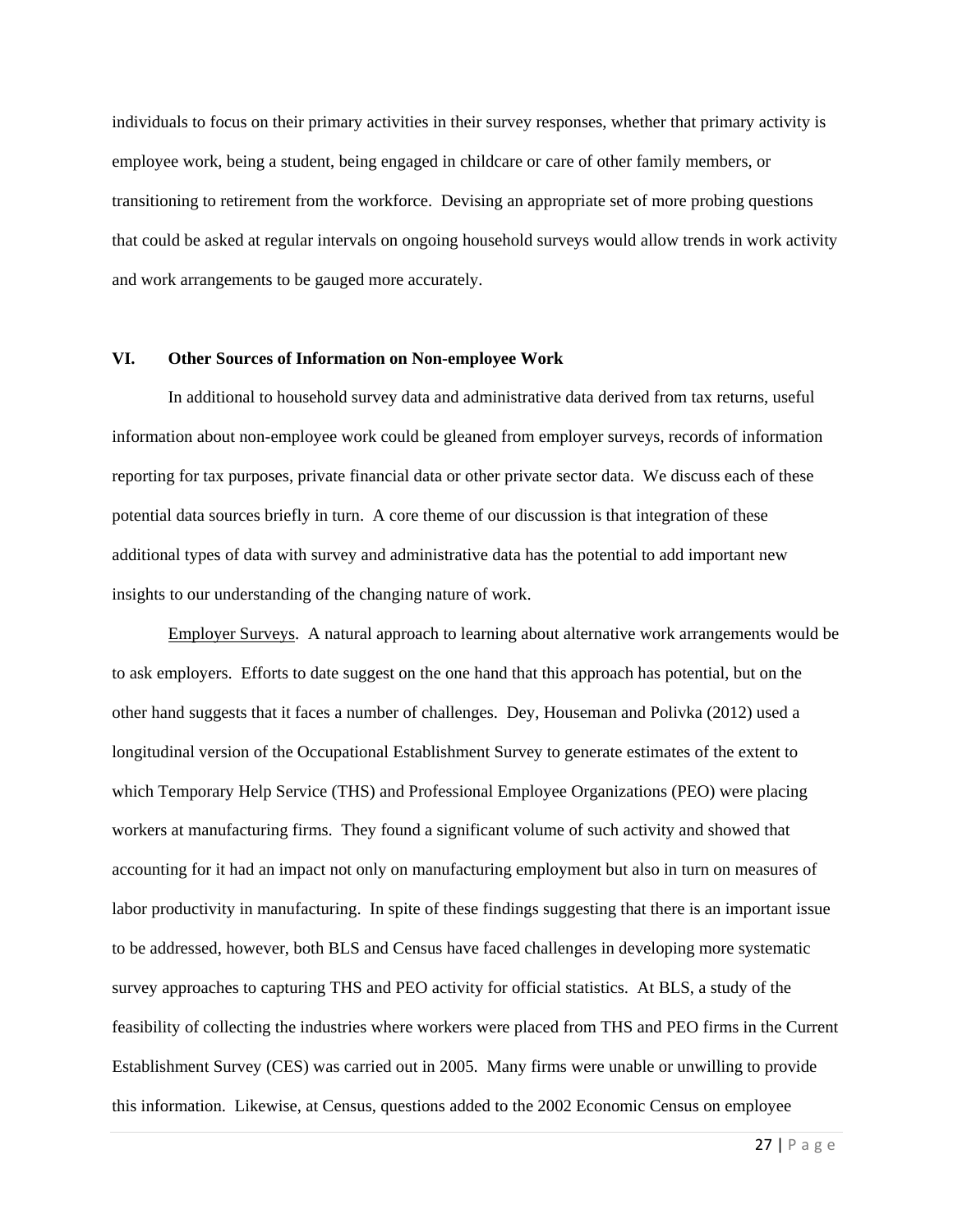leasing activity also yielded low response rates. In both of these cases, the primary objective was to improve the allocation of employment by industry which is an important but limited objective. Even had they been successful, these approaches would not have gotten at payments to non-employees or information on their hours worked.

 Another approach that may have promise is to add modules to existing employer surveys that provide more information about the extent of non-employee work at different types of firms. A module along these lines was included in the 2015 Annual Survey of Entrepreneurs (ASE).<sup>9</sup> The 2015 ASE module includes questions on types of workers, such as full time, part time, and contractors, independent contractors, or outside consultants, as well as questions regarding the types of tasks performed by each type of worker. For our purposes, this approach is especially interesting since it offers the possibility of insights into the use of non-employee workers by young businesses that may be innovative in their workforce organizational structure. The tabulations for the 2015 ASE and the underlying micro data have not yet been made available for research purposes so we don't yet know about the success of this approach or the new insights that may emerge from these data.

 Tax Data. The integration of the CPS with the DER already shows the value added of integrated survey and administrative data. The further integration with the full LEHD data infrastructure based on the UI wage records has great potential for analyzing how non-employee work fits into the career paths of workers. Integration of the Form 1099-MISC data into this infrastructure also would be very valuable. Being able to track the longitudinal relationship between individuals identified through their PIKs (SSNs) and the EINs issuing the Form 1099-MISC's to those individuals would be especially interesting. Some individuals may have longstanding relationships with one firm; these would be reflected in the individual receiving a 1099-MISC from only one firm for many years consecutively. Other individuals may be receiving multiple 1099-MISC's from multiple EINs with considerable turnover in the latter. These two patterns imply quite different work arrangements from the perspective of both the individual and the firm.

<sup>9</sup> The ASE is a survey of approximately 290,000 employer firms, where roughly 47% of these firms are less than 10 years old. See Foster and Norman (2016) for more detail about the ASE.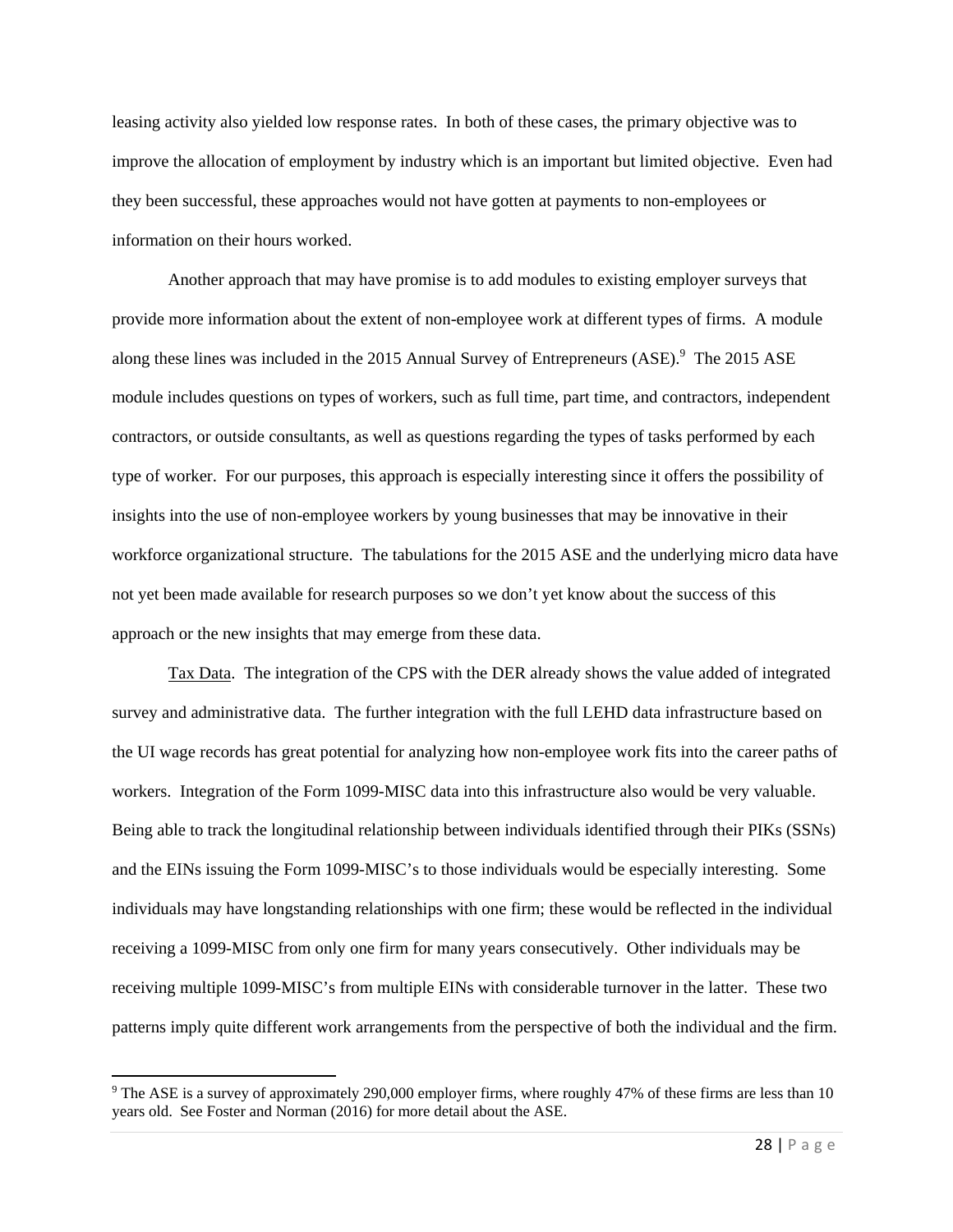Financial Data. Another potential source of information about certain forms of non-employee work consists of anonymized individual-level financial records. In an interesting recent study, Farrell and Greig (2016) use data from customers with Chase banking and credit card accounts to examine flows of income that come through online platforms. Their findings suggest that online platform workers reflect a small but rapidly growing sector of the workforce. However, their findings also suggest that such work is mostly a secondary source of income for most households. At this point, however, no long time series of such data exists and there are questions about the generalizability of findings from this sort of private data source that have yet to be answered. Greater access by the research community to these type of private data would greatly facilitate what we can learn from them. Even better would be integration in an appropriately secure environment of such data at an individual level with the type of survey and administrative data discussed above.

 Private Sector Company Data. Researchers increasingly are gaining access through a variety of arrangements to individual company level data for research purposes. This has included researchers interested in the rise of the online platform economy who have obtained access to personnel data from companies in the online platform sector to gain insights about the nature of work for non-employee workers. Hall and Krueger (2015), for example, have analyzed administrative data on Uber's "driver/partners" derived from the company's records. In addition, to enhance the administrative data, they also carried out a survey of these driver/partners. To help provide perspective on their findings, they compare patterns of activity of drivers/partners to information from the ACS on taxi drivers and chauffeurs. They find, for example, that Uber drivers/partners work fewer hours per week than taxi drivers and chauffeurs. In this respect, their findings are consistent with those of Farrell and Greig (2016) suggesting that being an Uber driver/partner is a secondary source of income for families. Using such individual firm level data for companies that are engaged in new forms of workplace organization has great potential but also great challenges that mimic those we stated above for private financial data. Greater data access and integration with other data sources are needed.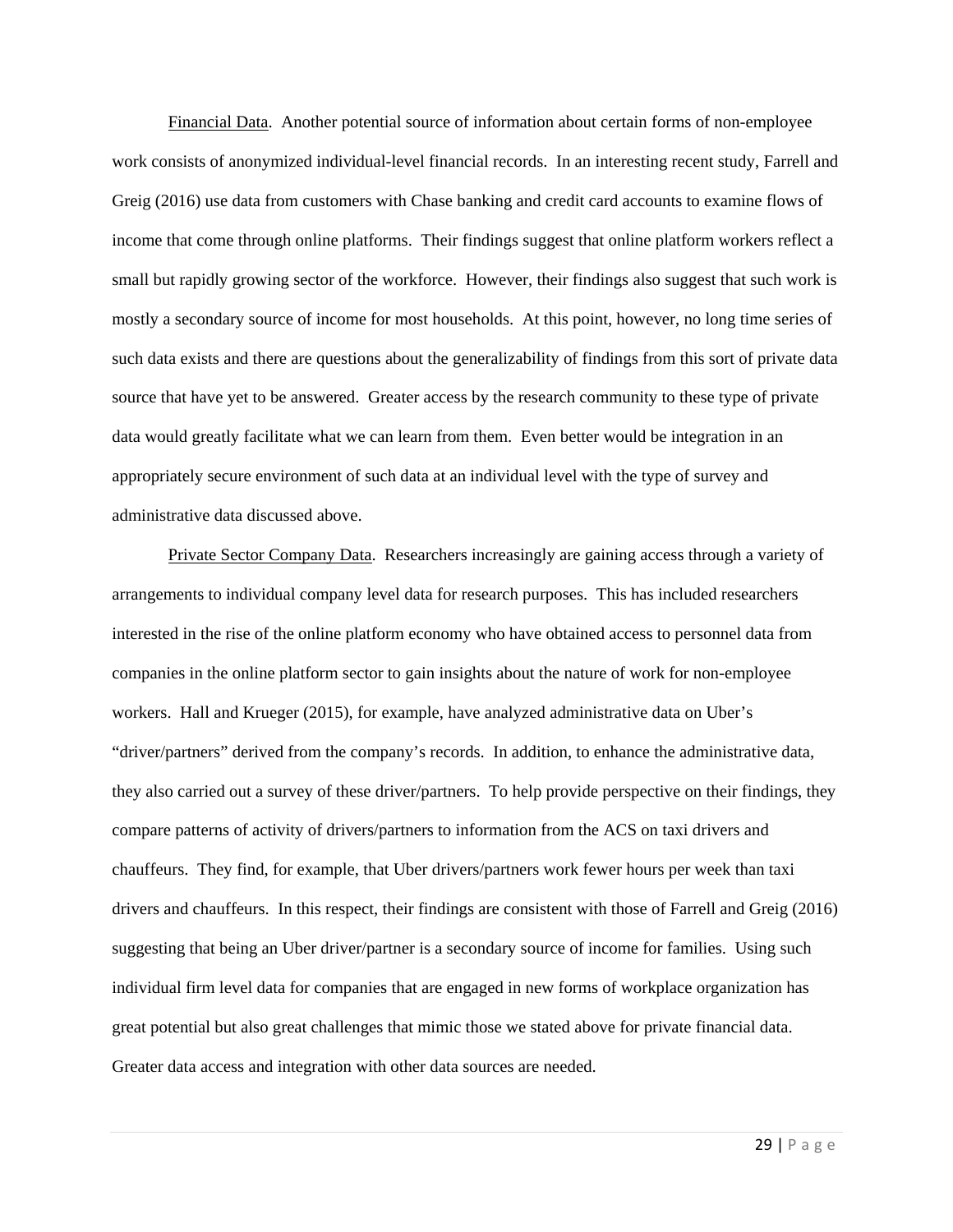#### **VII. Conclusion and A Path Forward**

 The widely perceived rise of the gig economy is as yet not well understood or well measured. Gig economy workers should be classified as self-employed, but the core traditional household surveys do not show an increase in self-employment activity. There is more evidence in the administrative data of growth in the number of individuals receiving income from self-employment activity but it is unclear to what extent this is driven by growth in gig activity as conceived in popular perception. This warrants our attention, since mismeasurement of any increase in nontraditional employment may mean that our estimates of employment growth are too low, that our estimates of aggregate productivity growth are too high, and that the pattern of productivity growth has been distorted.

. Our review of the state of knowledge in this area highlights that a challenge in understanding and measuring the rise of the gig economy is to be clear about where such activity fits into the full range of non-employee work. Identifying the key attributes that characterize different forms of non-employee work, such as independent contractors, self-employed business owners, on call workers, temporary help agency workers, and seasonal workers, help us close in on the traits of jobs that are most consistent with gig work. In the framework we have developed, gig workers are a subset of contingent workers and also are a subset of the unincorporated self-employed as identified in multiple data sources. We have discussed the challenges to quantifying the prevalence of gig employment using existing household survey data or administrative records by themselves.

 Our analysis highlights the potential payoff from improvements in economic measurement along two key dimensions. First, there is a high potential payoff from survey modules conducted at regular intervals on ongoing surveys that probe more deeply about non-employee work activities. This should not be surprising, since gig employment is often a secondary source of income that does not occur regularly. This means it is likely not to be mentioned by respondents for whom gig work is not their primary activity and who may not understand the subtle differences in terms such as self-employment, contract worker, and independent contractor. To the extent that job attributes define the various types of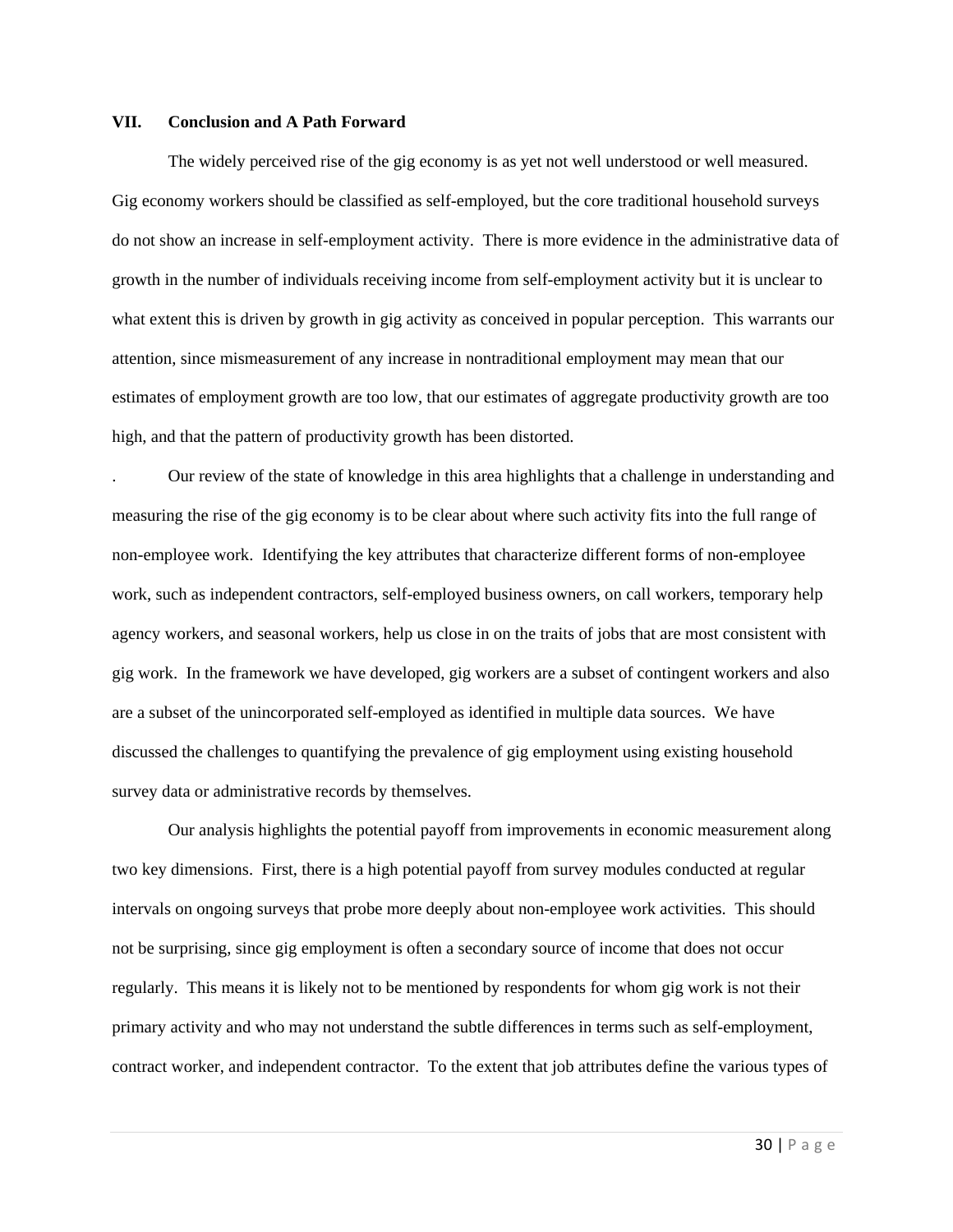non-employee work arrangements, one possible path forward is to supplement employment probes with questions relating to job attributes.

 A second improvement in economic measurement would be to develop estimates based on survey and administrative data that have been integrated at the individual level. Such integration offers great potential for understanding the changing nature of work, particularly for non-traditional work activities that are inherently difficult to define and measure. Our analysis shows that tax data measures an increasing amount of self-employment activity that is missed in household surveys, yet this tax data by itself is not informative about who these workers are. Linking tax data with household survey data gives us not only the worker's demographic characteristics, but also the worker's family characteristics – something that is crucially important for understanding how gig employment is related to family income and health insurance coverage.

 A key missing piece of the puzzle is to understand where non-traditional work fits into the career paths of workers. This issue is of general interest but especially important in terms of understanding the role of the gig economy in changing the nature of work in the future. One view, which the current limited evidence seems to support, is that much of the online platform/on-demand non-employee work is supplemental in nature. That is, there is not yet compelling evidence that the primary activity over the course of an individual's career is increasingly taking the form of non-employee work. This inference must be drawn with great caution, however, because the type of survey and administrative data integration that we are advocating is at a very early stage. Longitudinal matched employer-employee data that also fully integrates non-employee work activity is needed to address these questions. Developing such data infrastructure is a challenge but one we believe can be surmounted by building on the work we have already carried out using the CPS-DER and LEHD data infrastructures. Pushing in this direction would be greatly facilitated by full integration of Form 1099-MISC data that includes identifiers for both the recipients and the providers of the reported payments of non-employee compensation. More generally, the objective should be to develop the survey and administrative data so that the full taxonomy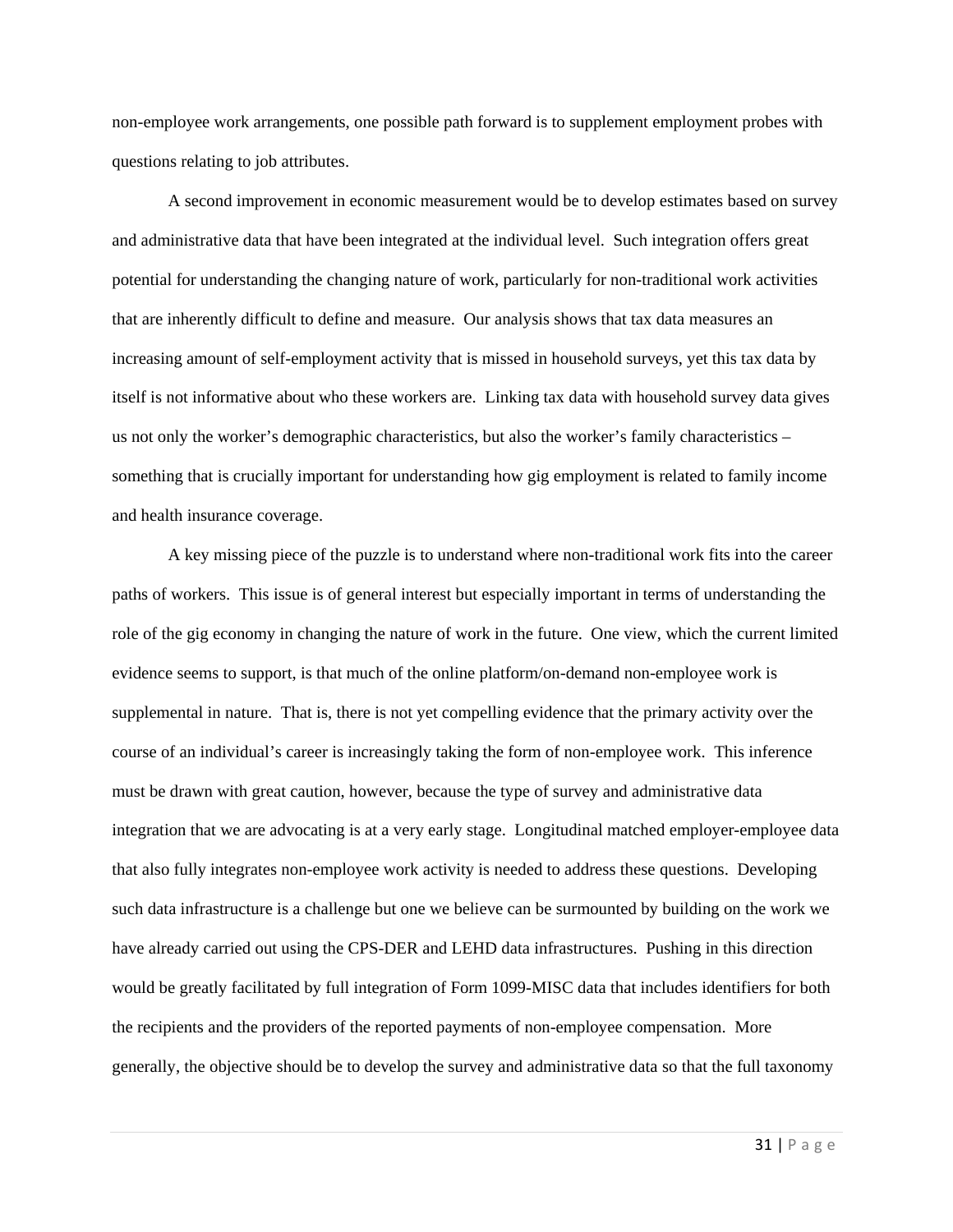of non-employee work as characterized in Table 1 could be measured and analyzed in the context of the career paths of workers over their life cycle.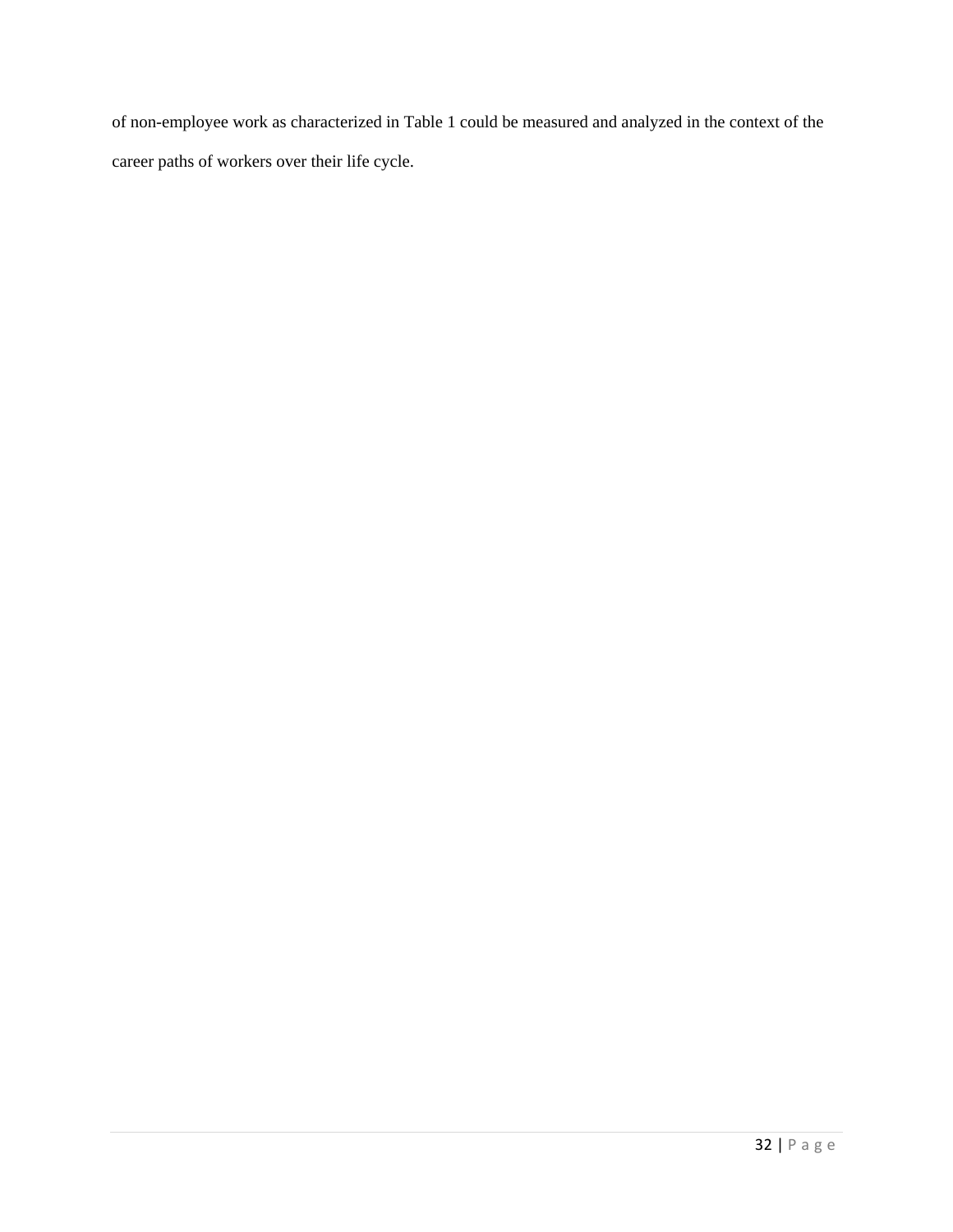### **References**

- Abraham, Katharine G. 1988. "Flexible Staffing Arrangements and Employers' Short-term Adjustment Strategies," in R.A. Hart, ed., *Employment, Unemployment and Labour Utilization*, London: Unwin Hyman, 288-311.
- Abraham, Katharine G. 1990. "Restructuring the Employment Relationship: The Growth of Market-Mediated Work Arrangements," in K.G. Abraham and R.B. McKersie, eds., *New Developments in the Labor Market: Toward a New Institutional Paradigm*, Cambridge, Massachusetts: MIT Press, 85-119.
- Abraham, Katharine G. and Ashley Amaya. In progress. "Probing for Informal Work Activity," unpublished working paper.
- Abraham, Katharine G., John Haltiwanger, Kristin Sandusky and James R. Spletzer. 2013. "Exploring Differences in Employment between Household and Establishment Data," *Journal of Labor Economics*, 31(2) S129-S172.
- Abraham, Katharine G., John Haltiwanger, Kristin Sandusky and James R. Spletzer. In progress. "Is the Gig Economy Growing?: Divergent Trends in Alternative Self-Employment Series," unpublished working paper.
- Abraham, Katharine G. and Susan K. Taylor. 1996. "Firms' Use of Outside Contractors: Theory and Evidence," *Journal of Labor Economics*, 14(3) 394-424.
- Barker, Kathleen and Kathleen Christensen. 1998. *Contingent Work: American Employment Relations in Transition*, Ithaca, New York: Cornell University Press.
- Cohany, Sharon R. 1996. "Workers in alternative employment arrangements," *Monthly Labor Review*, October, 31-45.
- Dey, Matthew, Susan Houseman, and Anne Polivka. 2012. "Manufacturers' Outsourcing to Staffing Services," *Industrial and Labor Relations Review*, 65(3) 533–559.
- Dube, Arindrajit and Ethan Kaplan. 2010. "Does Outsourcing Reduce Wages in the Low-Wage Service Occupations? Evidence from Janitors and Guards," *Industrial and Labor Relations Review*, 63(2) 287–306.
- Farrell, Diana and Fiona Greig. 2016. "Paychecks, Paydays, and the Online Platform Economy," J.P. Morgan Chase Institute Report, February.
- Foster, Lucia, John C. Haltiwanger and C.J. Krizan. 2001. "Aggregate Productivity Growth: Lessons from Microeconomic Evidence," in C. R. Hulten, E. R. Dean and M. J. Harper, eds., *New Developments in Productivity Analysis*, Chicago: University of Chicago Press, 303 – 372.
- Foster, Lucia and Patrice Norman. "The Annual Survey of Entrepreneurs: An Introduction." CES Working Paper #15-40R, May 2016. ftp://ftp2.census.gov/ces/wp/2015/CES-WP-15-40R.pdf (accessed January 31, 2017).
- Fort, Teresa. 2016. "Technology and Production Fragmentation: Domestic Versus Foreign Sourcing", *Review of Economic Studies*, (forthcoming).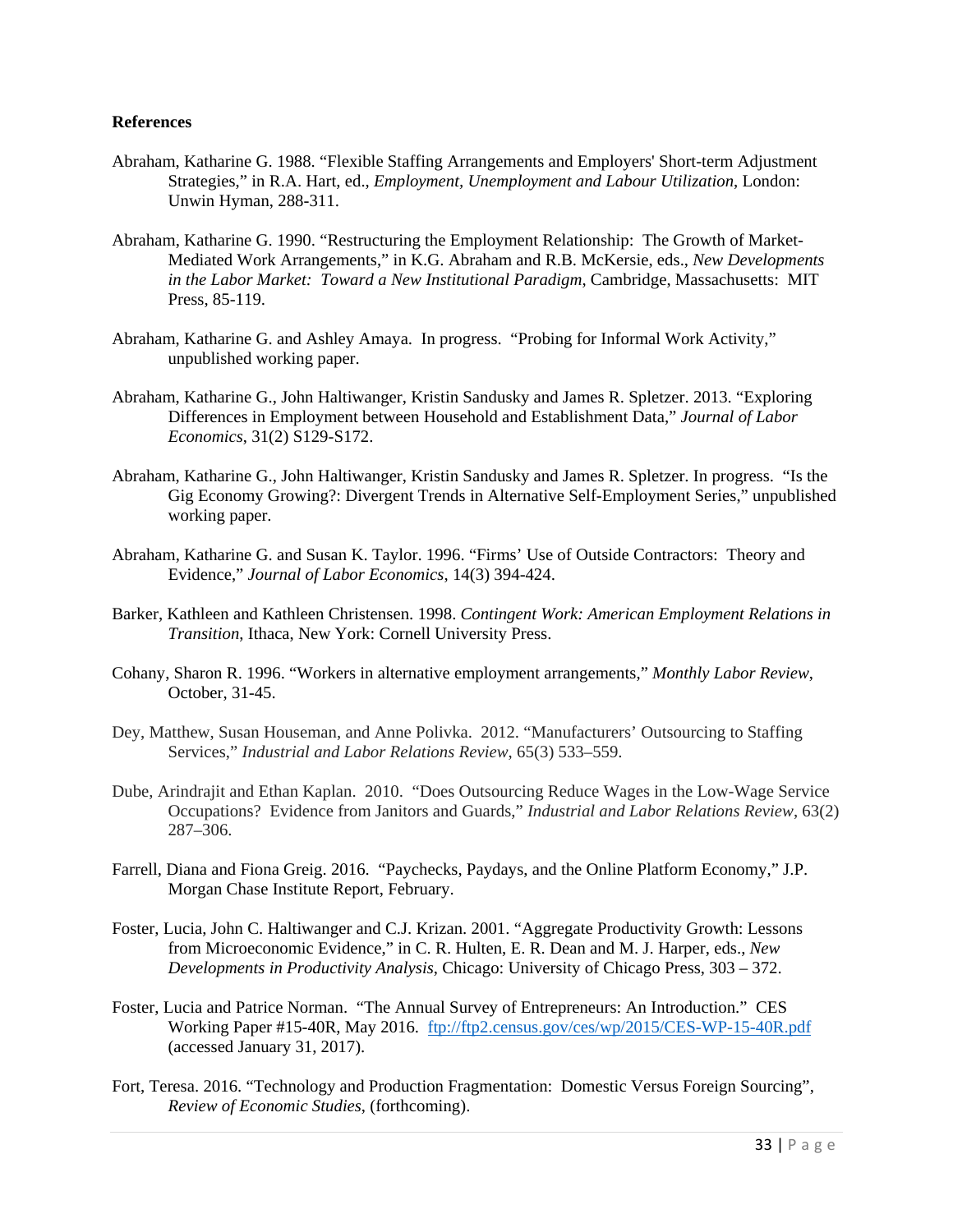- Government Accountability Office. 2007. "A Strategy for Reducing the Gap Should Include Options for Addressing Sole Proprietor Noncompliance," GAO-07-1014, Report to the Committee on Finance, U.S. Senate.
- Goldschmidt, Deborah and Johannes F. Schmieder, 2015. "The Rise of Domestic Outsourcing and the Evolution of the German Wage Structure," *Quarterly Journal of Economics*, forthcoming.
- Hall, Jonathan and Alan Krueger. 2015. "An Analysis of the Labor Market for Uber's Driver-Partners in the United States," Industrial Relations Section Working Paper, January.
- Harris, Seth D. and Alan B. Krueger. 2015. "A Proposal for Modernizing Labor Laws for Twenty-First-Century Work: The 'Independent Worker'," Hamilton Project Discussion Paper 2015-10, December.
- Hipple, Steven F. and Laurel A. Hammond. 2016. "Self-Employment in the United States," Bureau of Labor Statistics, Spotlight on Statistics, March. https://www.bls.gov/spotlight/2016/selfemployment-in-the-united-states/home.htm (accessed January 31, 2017).
- Hurst, Erik and Benjamin Wild Pugsley. 2011. "What Do Small Businesses Do?" *Brooking Papers on Economic Activity*, Fall 2011, 73-118.
- Hyatt, Henry R. and James R. Spletzer. 2017. "The Recent Decline in Single Quarter Jobs." *Labour Economics*, forthcoming.
- Jackson, Emilie, Adam Looney, and Shanthi Ramnath. 2017. "The Rise of Alternative Work Arrangements: Evidence and Implications for Tax Filing and Benefit Coverage," Office of Tax Analysis Working Paper 114. January.
- Katz, Lawrence F. and Alan B. Krueger. 2016. "The Rise and Nature of Alternative Work Arrangements in the United States, 1995-2015," unpublished working paper.
- Leberstein, Sarah. 2012. "Independent Contractor Misclassification Imposes Huge Costs on Workers and Federal and State Treasuries," National Employment Law Project. August.
- Manyika, James, Susan Lund, Jacques Bughin, Kelsey Robinson, Jan Mischke, and Deepa Mahajan. 2016. "Independent work: Choice, necessity, and the gig economy." McKinsey Global Institute. October. Available at http://www.mckinsey.com/global-themes/employment-andgrowth/independent-work-choice-necessity-and-the-gig-economy (accessed January 31, 2017).
- National Academies Press. 2017. *Information Technology and the Workforce: Automation, Augmentation and Transformation*, Washington, DC.
- Polivka, Anne E. 1996a. "Contingent and alternative work arrangements, defined," *Monthly Labor Review*, October, 3-9.
- Polivka, Anne E. 199b. "A profile of contingent workers," *Monthly Labor Review*, October, 10-21.
- Robles, Barbara and Marysol McGee. 2016. "Exploring Online and Offline Informal Work: Findings from the Enterprising and Informal Work Activities (EIWA) Survey," Finance and Economics Discussion Series 2016-089. Washington: Board of Governors of the Federal Reserve System.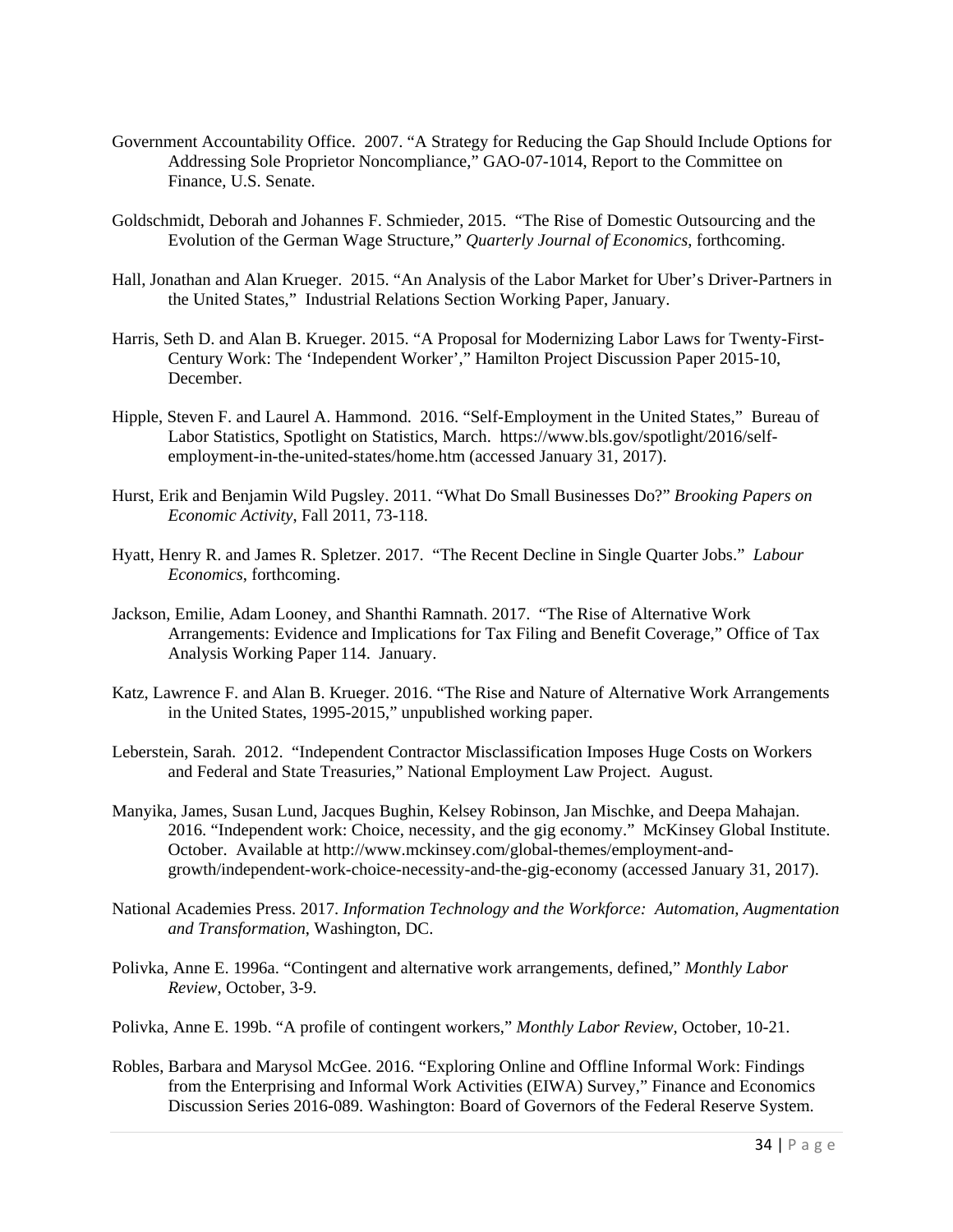- Slemrod, Joel, Brett Collins, Jeffrey Hoopes, Daniel Reck, and Michael Sebastiani, 2015. "Does creditcard information reporting improve small-business tax compliance?," NBER Working Paper No. 21412. July.
- Slemrod, Joel and Jon Bakija. 2008. *Taxing Ourselves: A Citizen's Guide to the Debate over Taxes*, *Fourth Edition*, Cambridge, Massachusetts: MIT Press.
- U.S. Department of the Treasury. 2015. Letter from Anne Wall, Assistant Secretary for Legislative Affairs, to Senator Mark Warner. October 27. Published in Tax Notes Today: Treasury Tax Correspondence, November 18, 2015.

Weil, David. 2014. "The Fissured Workplace." Cambridge MA: Harvard University Press.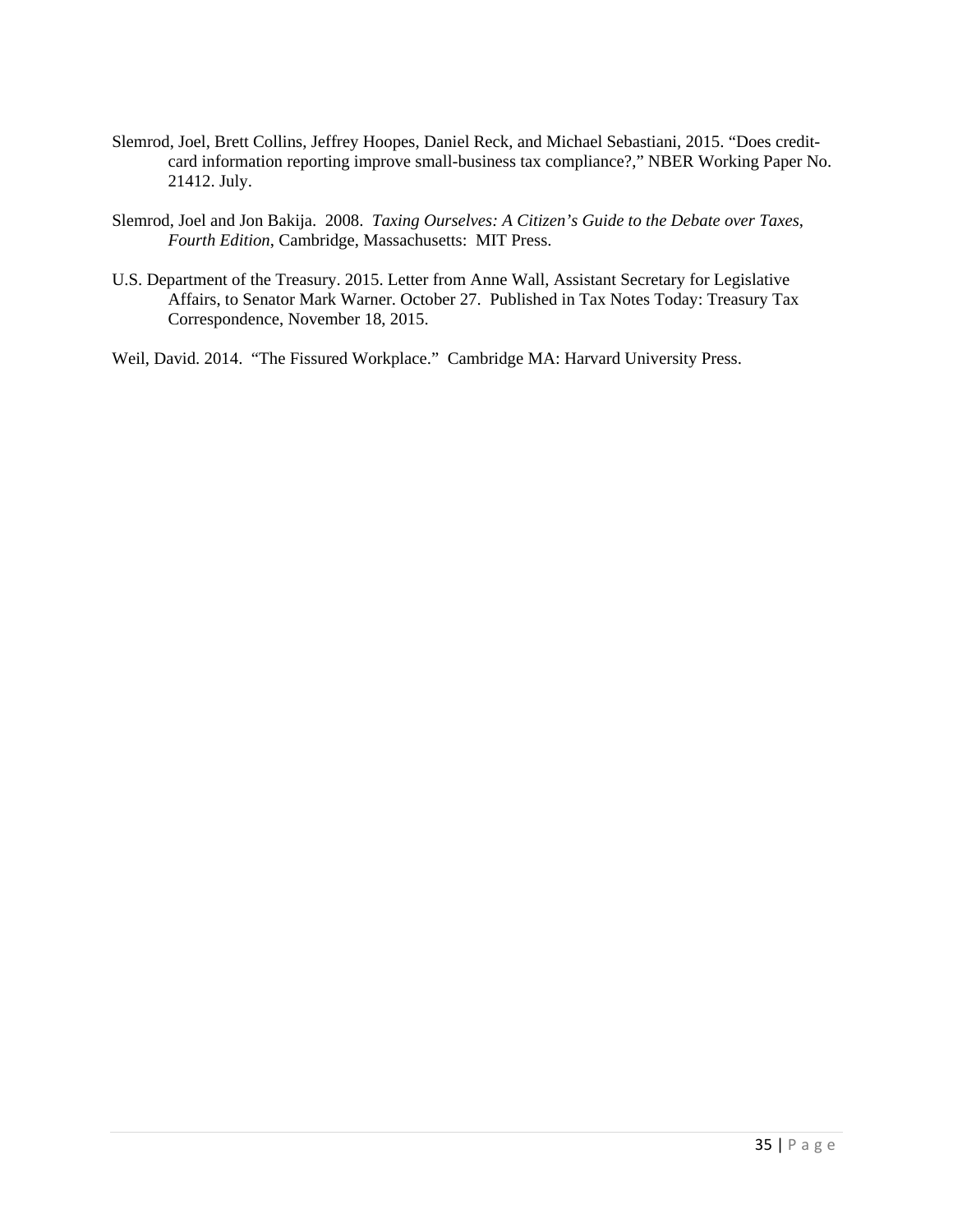#### **Appendix A: Available Household Survey and Administrative Self-Employment Data Series**

 Household survey data on self-employment. The Current Population Survey (CPS) is a monthly household survey with a sample that represents the civilian population of the United States. The basic monthly CPS questionnaire collects relatively rich information on the characteristics of all members of selected households age 16 and older, including their age, sex, race, ethnicity, nativity, disability status, and education. The monthly instrument also contains questions to determine whether household members were employed during the survey reference week (normally the week that includes the  $12<sup>th</sup>$  of the month) and, if so, whether each person had more than one job during that week. For those categorized as employed, the CPS asks about the occupation and industry of the main job, hours on the main job, and combined hours on any other jobs. Additional questions are asked that allow the main job to be categorized as a wage and salary, self-employed or unpaid family worker position. In published Bureau of Labor Statistics (BLS) statistical series on self-employment, individuals who operate an incorporated business are categorized as wage and salary workers rather than as self-employed, but both the incorporated and the unincorporated self-employed can be identified in the underlying microdata. Information on the industry, occupation and type of employment for any reported *second* jobs is collected for just a quarter of the sample—those in the so-called outgoing rotation groups—and is not collected at all for any additional jobs. Finally, for the quarter of the sample in the outgoing rotation groups, the monthly CPS collects information on earnings on the main job. All of these data are available on a consistent basis beginning in 1994, the year of the most recent major CPS redesign.

 The Annual Social and Economic (ASEC) supplement that is administered each spring to CPS households collects information for the preceding calendar year. Respondents are asked about the number of weeks during the year worked by each member of the CPS household, the number of jobs held at different times during the year, and the industry, occupation and type of the longest job.10 These data

 $10$  Individuals who hold two jobs simultaneously rather than in sequence are instructed to report holding just one job.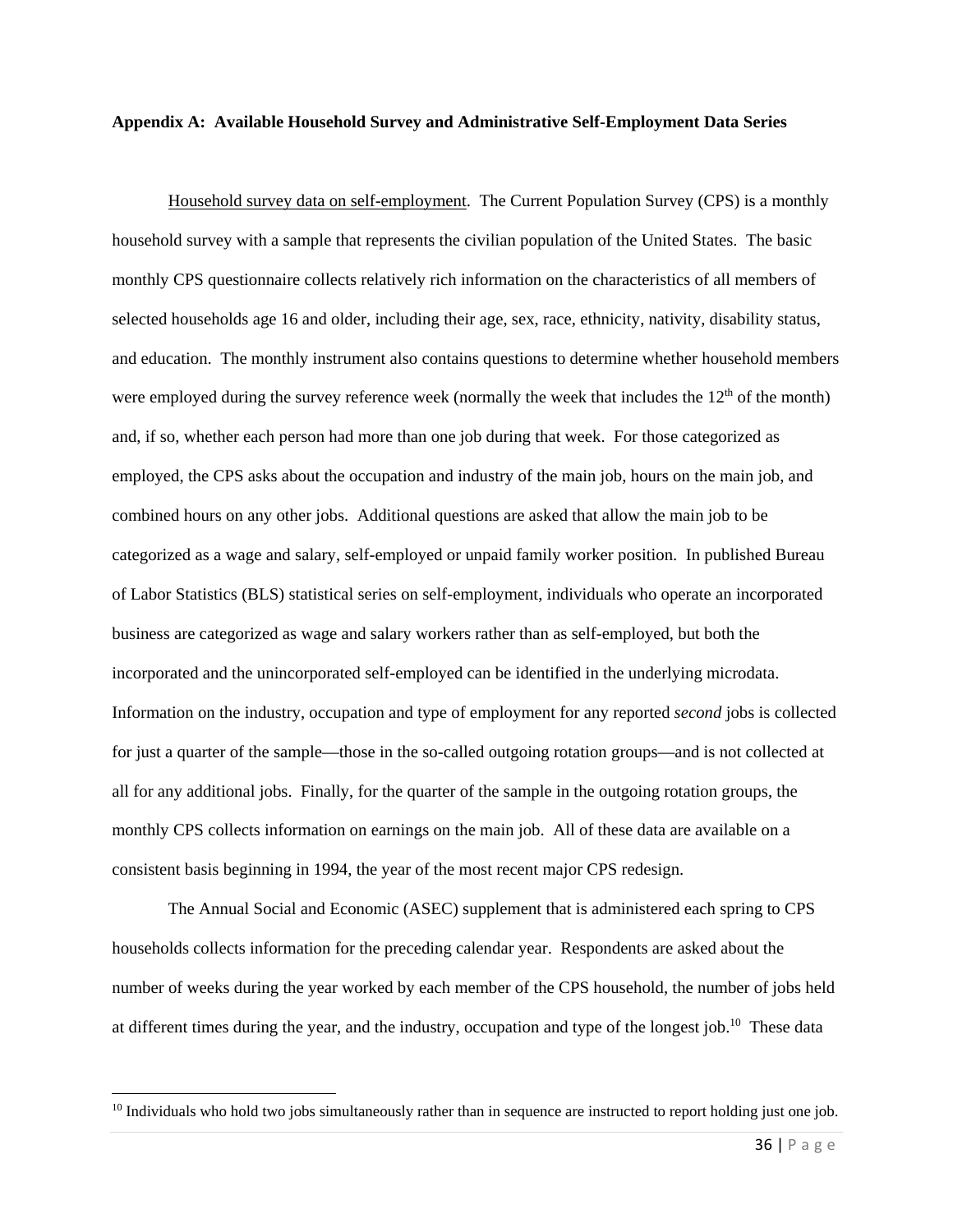allow the longest job held during the year to be categorized as self-employed or wage-and-salary. In addition, the CPS-ASEC supplement contains questions intended to identify business income and wage and salary income received during the year. Business income consists of income from both incorporated and unincorporated self-employment. Data from the CPS-ASEC supplement are available beginning in 1962.

 The American Community Survey (ACS) is a Census Bureau survey with a very large sample that represents the U.S. civilian population. For each household member age 15 years or older, the ACS asks whether the person worked for pay during the prior seven days ("last week"). For those who are reported to have worked, additional questions collect information about the main job held during the reference week—the industry and occupation of the work and whether the person was an employee, selfemployed with an incorporated business, self-employed with an unincorporated business, or an unpaid family worker. In addition, the ACS requests the total amounts of self-employment income and employee compensation earned by each household member over the prior 12 months that could in principle be used to construct a measure of self-employment activity based on receipt of business income that is similar to that based on CPS-ASEC data. ACS estimates of self-employment on the main job are available from 2005 through the present. Some ACS data were collected beginning in 2001, the survey was not fully implemented until 2005 and that is the first year for which published estimates are available.

 Tax data on self-employment. The Master Earnings File (MEF) maintained by the Social Security Administration (SSA) is one source of administrative data on self-employment earnings. The MEF includes information on each W-2 a person received for a calendar year, for 1978 onward, including the earnings reported on the W-2 and the employer from whom those earnings were received, and on the total self-employment earnings reported for the year on a Schedule SE filed by a taxpayer. A Schedule SE is required of sole proprietors, general partners and farmers with gross self-employment earnings above a defined threshold that has been set effectively at \$433 over the period covered by our analysis. More than 85 percent of Schedule SE filers are sole proprietors (Jackson, Looney and Ramnath 2016). The MEF records are not public, but an extract called the Detailed Earnings Record (DER) covering all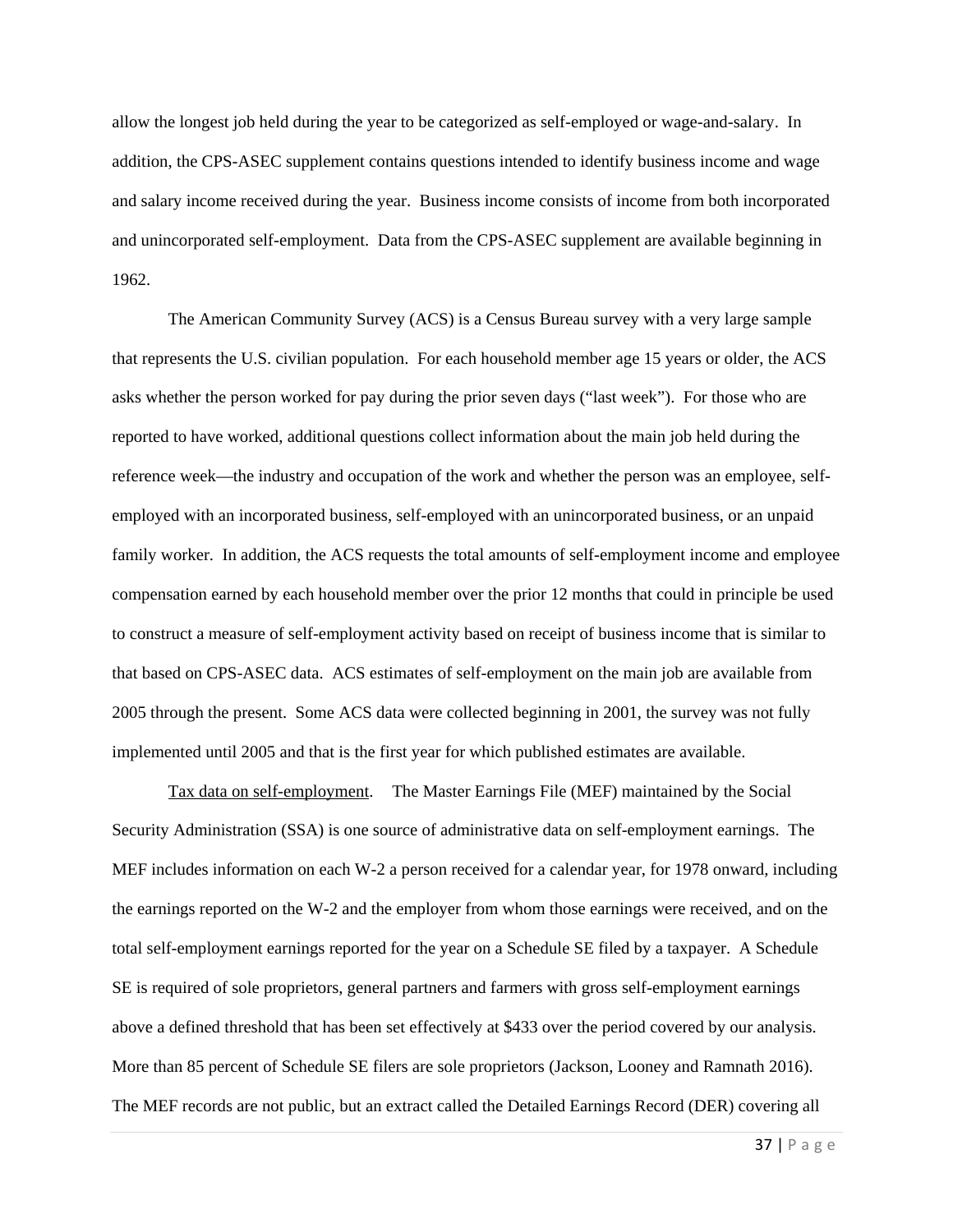linked CPS-ASEC and SIPP respondents between 1991 and the present have been provided to the Census Bureau for specified statistical uses.

The Census Bureau's Business Register (BR) is the master business list that the Census Bureau maintains for use as a sample frame for all of its business surveys as well as a source that is tabulated directly to produce a variety of business statistics. The BR is based primarily on administrative data from business income and payroll tax returns. It includes records for both employer businesses and nonemployer businesses. Each record on the file is assigned a detailed industry code. Employer businesses are those with positive payroll in a year while non-employer businesses are those with qualifying business revenue but no paid employment. As stated on the Census Bureau's website, "most nonemployers are self-employed individuals operating unincorporated businesses (known as sole proprietorships), which may or may not be the owner's principal source of income." To be included in the non-employer universe for tabulation, other than in construction, a business must have at least \$1,000 in revenue. Businesses with more than some maximum amount of annual revenue are excluded from the non-employer universe on the grounds that businesses with revenues over the threshold amount are likely to have employees and thus to appear on the list of employer businesses. The upper revenue threshold is determined based on the business's legal form of organization (sole proprietorship, partnership or corporation) and industry. The information about payroll and business costs recorded in the BR make it possible to distinguish between sole proprietors who are running an independent business (with or without employees) versus those who are engaged in the type of non-employee work that is the focus of this analysis.<sup>11</sup> The Census nonemployer data are available beginning in 1997.

One challenge in making the non-employer microdata useful for person-level analysis is the ability to cleanly identify the owner of the business. Non-employer businesses most frequently are sole proprietorships and are thus identified based on the filing of a Schedule C. Individuals with any gross

<sup>&</sup>lt;sup>11</sup> The revenue and cost data for sole proprietors are from the Form 1040 Schedule C. Our approach for distinguishing business owners from non-employee workers is similar in spirit to that employed in work in progress by Jackson, Looney and Ramnath (2016).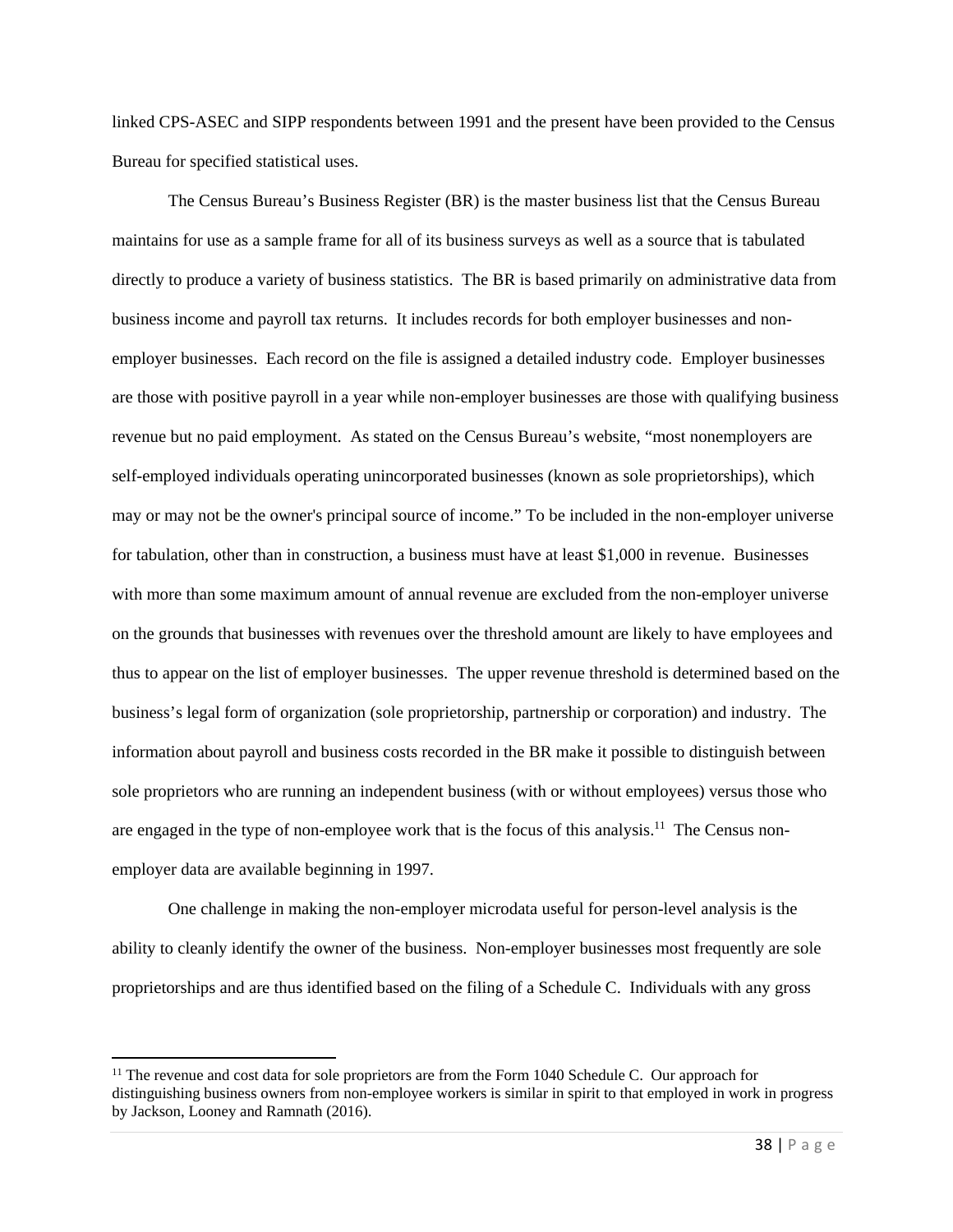non-employee or business income on their individual tax return are required to file a Schedule C. For these sole proprietorships, Census integrates information from the Schedule SE filed by the owner (roughly 75 percent of Schedule C filers also submit a Schedule SE). In these cases, it is straightforward to identify the business owner. Among the 25 percent of Schedule C filers who do not submit a Schedule SE, it is also straightforward to assign ownership if the Schedule C does not accompany a 1040 submitted by a married and jointly filing household. Among Schedule Cs filed by married and jointly filing households with no accompanying Schedule SE information, Census uses all observed ownership history as well as wage and salary work history to impute which spouse to associate with the Schedule C. Finally, roughly twenty percent of active non-employer entities file as partnership or incorporated entities. In these cases, the identity of the owner is currently not observed.

 The Form 1099-MISC also contains information relevant to assessing trends in self-employment income. This is the tax form used by businesses to report payments of non-employee compensation. Applicable regulations require that a Form 1099-MISC be filed by business payers when nonemployee compensation paid to any source equals or exceeds \$600 over the course of a year; applicable amounts are recorded in Box 7 of the form. One complication is that a Form 1099-MISC may be issued either to an individual (using an SSN) or to a business (using an EIN). Further, the dollar amounts reported on the Form 1099-MISC are gross payments rather than the net amounts earned by the recipient after expenses. Individuals or businesses performing work for a homeowner rather than for a business will not receive a Form 1099-MISC.<sup>12</sup> Staff at the Department of the Treasury have compiled counts of the number of individuals and the number of businesses receiving Form 1099-MISCs that had positive amounts reported in Box 7, Non-employee Compensation, for each year from 2000 through 2012. These counts are available from U.S. Department of the Treasury (2015).

 Linked Household-Administrative Data File. Individuals in our linked sample were interviewed by the CPS-ASEC in at least one year between 1997 and 2013 and provide employment and earnings

<sup>&</sup>lt;sup>12</sup> See U.S. Department of the Treasury (2015) for a more detailed discussion of Form 1099-MISC reporting.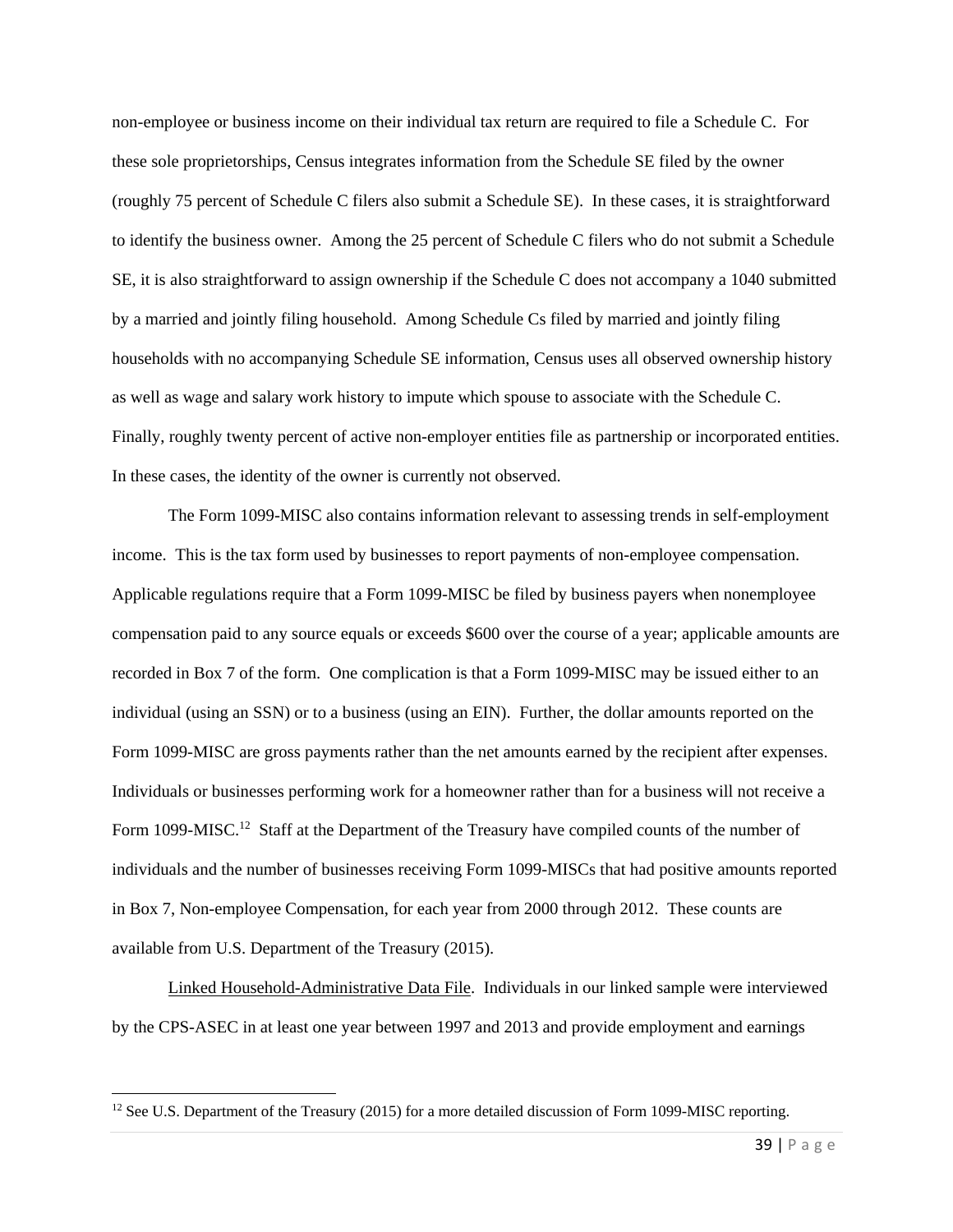information for the prior calendar year, 1996 through 2012. These CPS-ASEC individuals were linked to W-2 and Schedule SE earnings information provided to the Census Bureau by the Social Security Administration (SSA) in the form of the Detailed Earnings Record (DER), an extract from the SSA Master Earnings File. This linking is performed using a Protected Identity Key (PIK), which is a replacement identifier for the SSN. We restrict our analysis sample to the set of CPS respondents with a PIK.

 One complication in creating the linked file is that the PIK is missing for 20 to 30 percent of ASEC respondents, depending on the year. We use propensity score methods to reweight the sample of people for whom we have a PIK so that they represent the population as a whole. For each year, we estimate a regression model in which an indicator for having a PIK is regressed on indicators for age group, gender, race, education, marital status, foreign-born status, state of residence, and whether the person reported being employed in the relevant CPS-ASEC. The coefficients from this model are used to calculate each individual's probability of having a PIK and a weight adjustment equal to the inverse of this probability is applied to the CPS-ASEC estimation weight. Individuals with a PIK are retained in our sample regardless of whether we are able to locate any W-2 or Schedule SE earnings for them in the DER.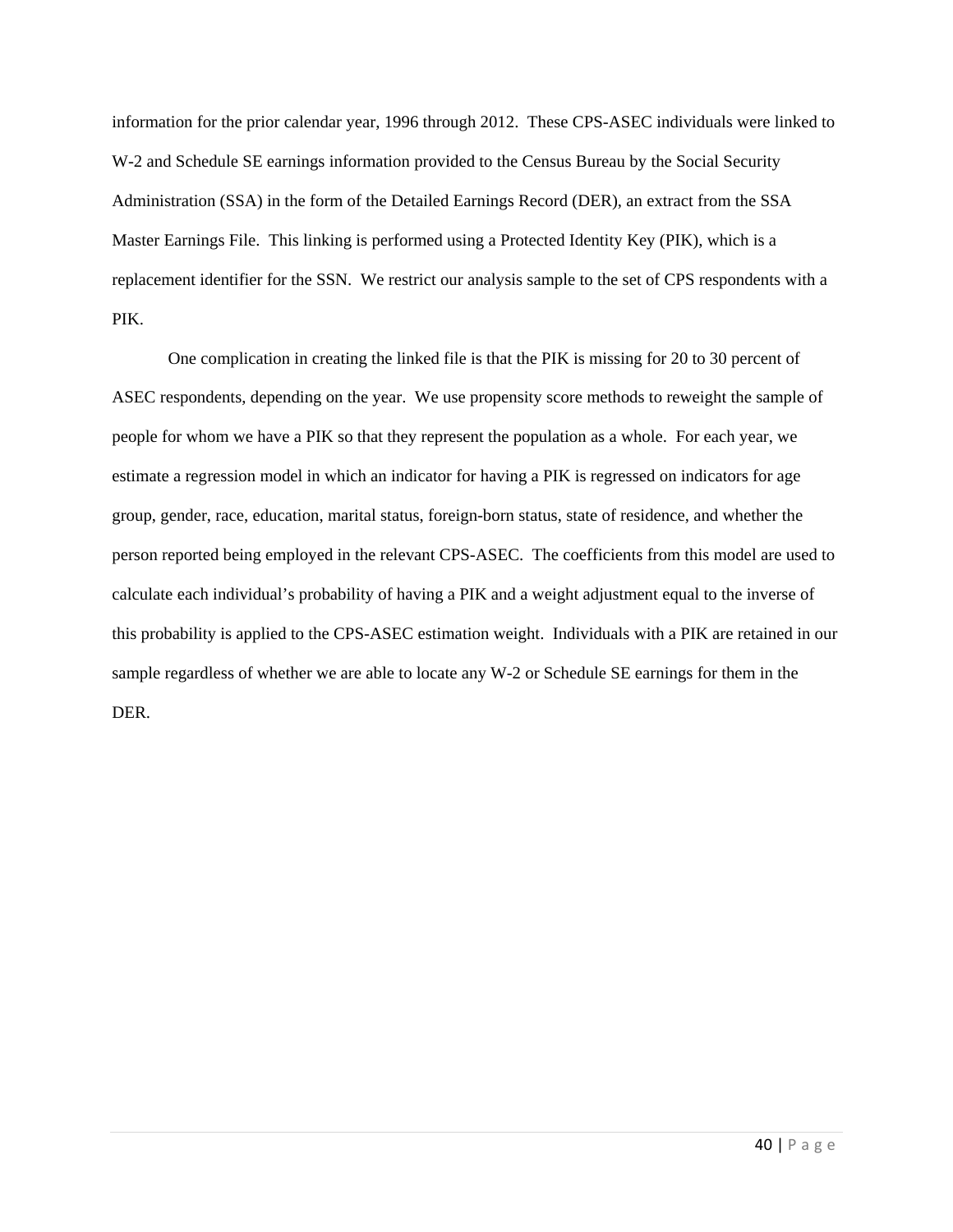## **Appendix B: Questions about Informal Employment, JPSM Practicum Survey Experiment**

### Version 1 (global question):

Sometimes, in addition to working at a job where there is a definite arrangement for work on a continuing basis, people do other things to earn money. Outside of a job, did [NAME] do other things to earn money **last week**?

[*This might include work you've already told us about.*]

### Version 2 (detailed question):

Sometimes, in addition to working at a job where there is a definite arrangement for regular work on a continuing basis, people do other things to earn money. Outside of a job, did [NAME] do any of the things listed below to earn money **last week**?

*[This might include work you've already told us about.]* 

If you're not sure where to put work [NAME] did, choose the category that seems to fit best. Choose *more than one category only if you are reporting more than one type of work.* 

|                                                                                                                                                                                                                                               | Yes | N٥ |
|-----------------------------------------------------------------------------------------------------------------------------------------------------------------------------------------------------------------------------------------------|-----|----|
| a. Provided services to other people (for example, babysitting, house sitting, dog walking,<br>yard care, housecleaning, tutoring, picking up dry cleaning, running errands, assembling furniture, or<br>providing other personal assistance) |     |    |
| b. Provided services to a self-employed individual or business (for example,<br>consulting on a project, editing, setting up or maintaining a computer system, building maintenance or<br>repairs)                                            |     |    |
| c. Performed as an actor, musician or entertainer (for example, singing at a wedding,<br>entertaining at a children's party or juggling at a street fair)                                                                                     |     |    |
| d. Drove for a ride sharing service (for example, Uber, Lyft, Sidecar, or a local limousine<br>company)                                                                                                                                       |     |    |
| e. Assisted with medical, marketing or other research (for example, participating in a<br>medical study, responding to a survey, or being part of a focus group)                                                                              |     |    |
| f. Posted videos, blog posts, or other content online (for example, running a travel<br>blog or You Tube channel that generate ad revenues or commissions)                                                                                    |     |    |
| g. Did other informal work or side job (please specify)                                                                                                                                                                                       |     |    |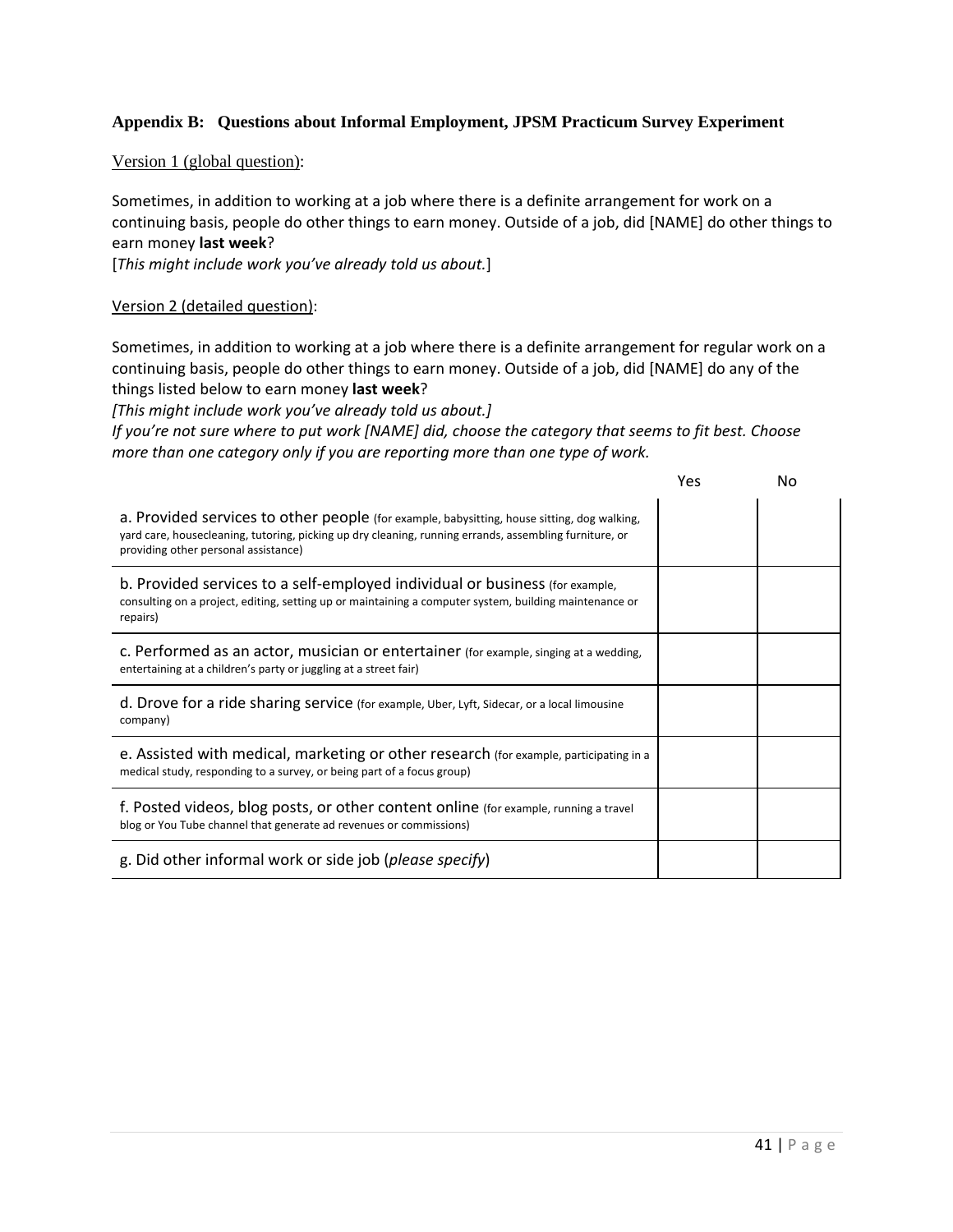



Source: "CPS Monthly, Main Job Last Week' is downloaded from the BLS website.

"ACS, Main Job Last Week" is downloaded from the Census Bureau website.

"CPS ASEC, All Jobs Last Year" is authors' calculations from integrated CPS and DER data.

 "CPS ASEC, Longest Job Last Year" is authors' calculations from integrated CPS and DER data. 'Nonemployers' is downloaded from the Census Bureau website.

'Nonemployer Sole Proprietors' is downloaded from the Census Bureau website.

"1099-MISC, Indiv + Business" is from U.S. Department of Treasury (2015).

"1099-MISC, Individuals" is from U.S. Department of Treasury (2015).

"DER Self Employed" is authors' calculations from integrated CPS and DER data.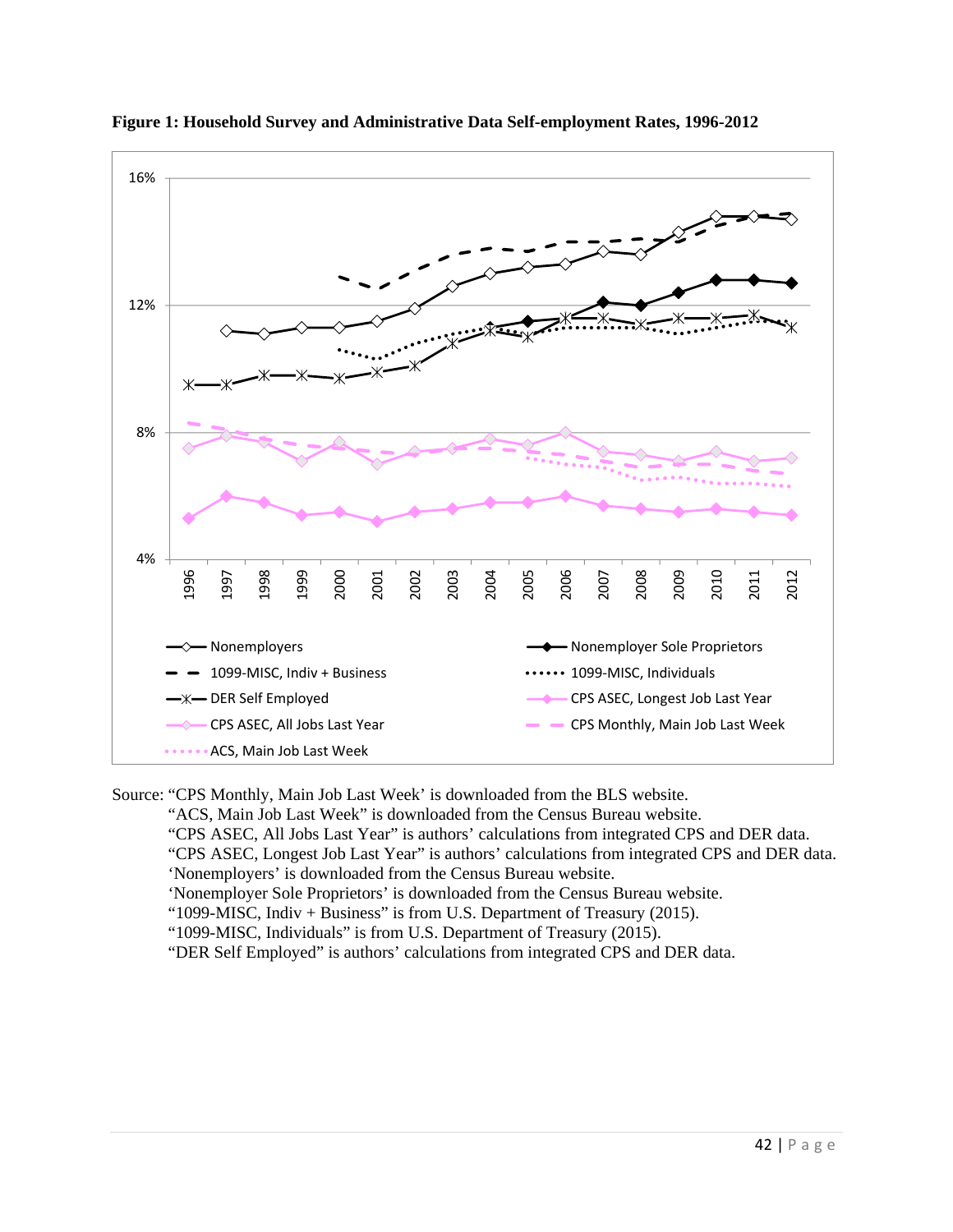

**Figure 2A: Self-employment in the CPS and the DER** 

Note: Tabulations by authors from integrated CPS and DER data.

**Figure 2B: "Off-Diagonal" Patterns of Self-employment from the CPS and DER** 



Note: Tabulations by authors from integrated CPS and DER data. The dashed line is the set of individuals who have positive self-employment in the CPS but no self-employment in the DER. The solid line is the set of individuals who have positive self-employment in the DER but no self-employment in the CPS.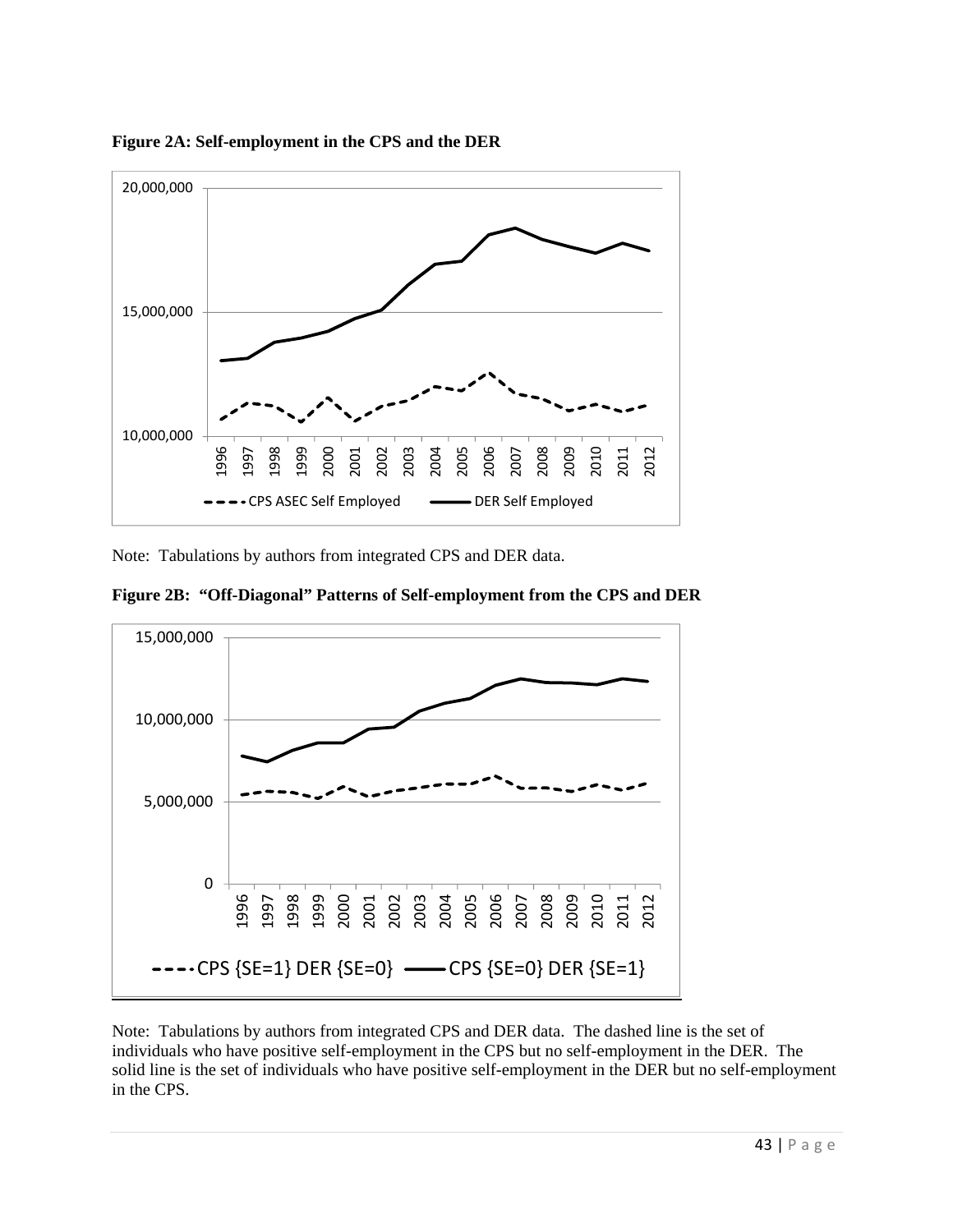

**Figure 3A: Decomposing the Off-Diagonal of DER (SE=1), CPS (SE=0)** 





Source: Tabulations by authors from integrated CPS and DER data.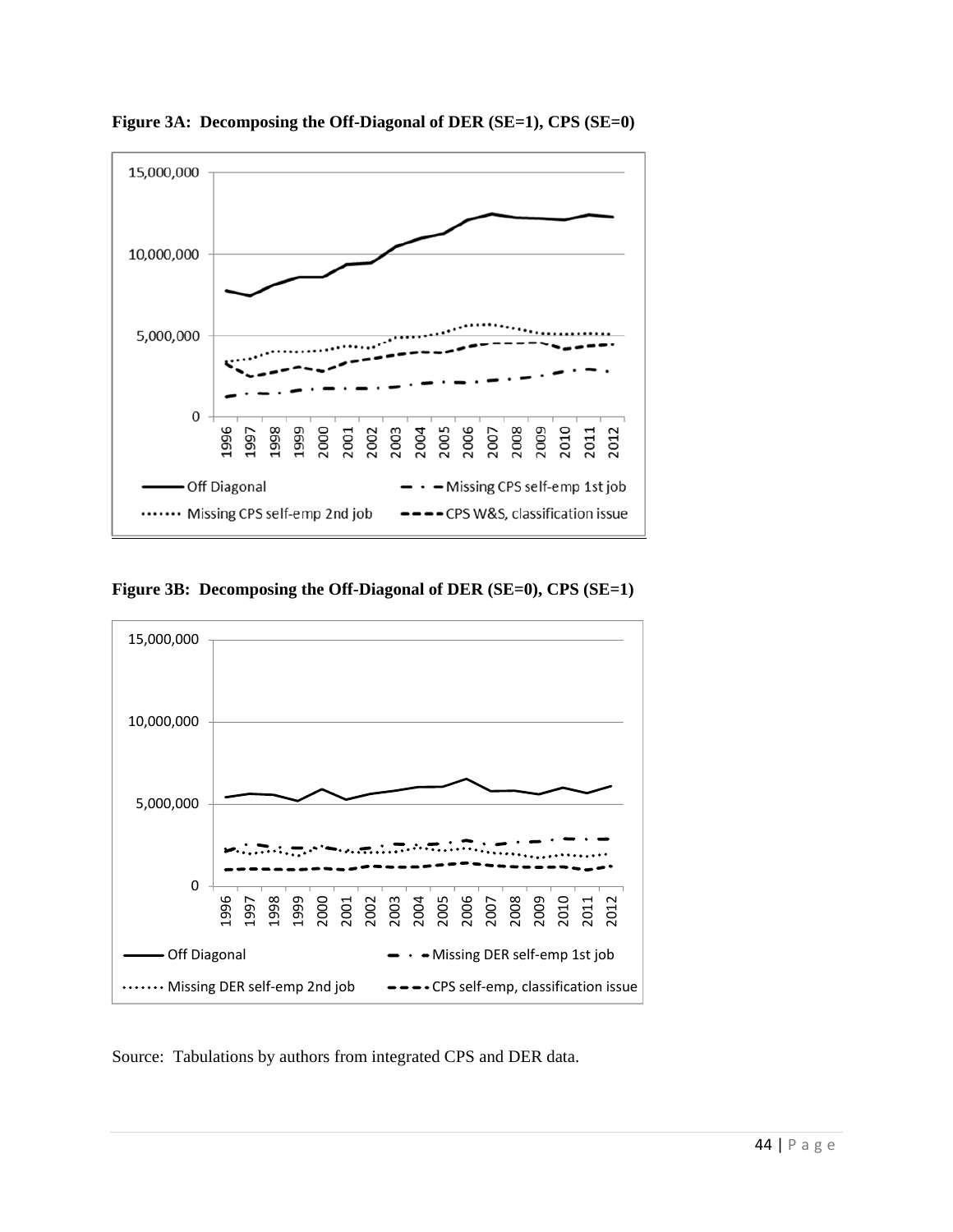#### **Table 1: Work Arrangement Types and Characteristics**

|                                      | <b>Work Arrangement Characteristic</b> |               |               |               | <b>How Work Arrangement Reported</b> |                      |                    |                   |             |
|--------------------------------------|----------------------------------------|---------------|---------------|---------------|--------------------------------------|----------------------|--------------------|-------------------|-------------|
|                                      |                                        | Implicit or   |               |               |                                      |                      | <b>Information</b> |                   |             |
|                                      |                                        | explicit      |               |               | <b>Work</b>                          |                      | return on          | Tax form that     |             |
|                                      |                                        | contract for  |               | Predictable   | supervised by                        | <b>Classified as</b> | which payer        | worker should     |             |
|                                      | Paid a wage                            | continuing    | Predictable   | earnings when | the firm that                        | self-employed        | may report         | file with the IRS |             |
| Work arrangement type                | or salary                              | relationship  | work schedule | working       | pays the salary                      | in HH surveys        | earnings [1]       | $[2]$             | Gig Worker? |
| <b>Traditional employee</b>          | Yes                                    | Some          | Yes           | Yes           | Yes                                  | No                   | W <sub>2</sub>     | 1040              | <b>No</b>   |
| On-call worker                       | Yes                                    | Some          | No            | Yes           | Yes                                  | No                   | W <sub>2</sub>     | 1040              | No          |
| Seasonal worker                      | Yes                                    | No            | Some          | Yes           | Yes                                  | <b>No</b>            | W <sub>2</sub>     | 1040              | <b>No</b>   |
| Temporary help agency worker         | Yes                                    | Some          | No            | Yes           | No                                   | No                   | W <sub>2</sub>     | 1040              | No          |
| Contract firm worker                 | Yes                                    | Some          | Yes           | Yes           | No                                   | No                   | W <sub>2</sub>     | 1040              | No          |
| Self-employed                        |                                        |               |               |               |                                      |                      |                    |                   |             |
|                                      |                                        |               |               |               |                                      |                      | W2, K1 or          |                   |             |
| Incorporated business owner          | Some                                   | Some          | Some          | Some          | <b>NA</b>                            | Inc. SE              | 1099-DIV           | 1040              | <b>No</b>   |
| Partnership                          | No                                     | Some          | Some          | Some          | <b>NA</b>                            | Uninc. SE            | K1                 | 1040              | No          |
| Unincorporated sole proprietor       |                                        |               |               |               |                                      |                      |                    |                   |             |
| Established business/regular clients | No                                     | Some          | Some          | Some          | <b>NA</b>                            | Uninc. SE            | 1099               | Sched C, SE       | <b>No</b>   |
| One-time jobs                        | No                                     | $\mathsf{No}$ | No            | No            | <b>NA</b>                            | Uninc. SE            | 1099               | Sched C, SE       | Yes         |
|                                      |                                        |               |               |               |                                      | Inc. SE or           |                    |                   |             |
| Independent contractor               | Some                                   | Some          | Some          | Some          | <b>NA</b>                            | uninc. SE            | Varied             | Varied            | Some        |
| Day laborer                          | No                                     | No            | No            | No            | <b>NA</b>                            | Uninc. SE            | 1099               | Sched C, SE       | Yes         |
| On-demand/platform worker            | No                                     | No            | No            | No            | <b>NA</b>                            | Uninc. SE            | 1099               | Sched C, SE       | Yes         |

[1] Information returns are required to be filed with the IRS only by certain types of payers and only for payments that exceed certain thresholds. Depending on the arrangements

under which they work, those receiving non‐employee compensation could receive <sup>a</sup> 1099‐MISC or, since 2011, possibly <sup>a</sup> 1099‐K.

[2] Individuals with incomes that are sufficiently low may not be required to file an income tax return.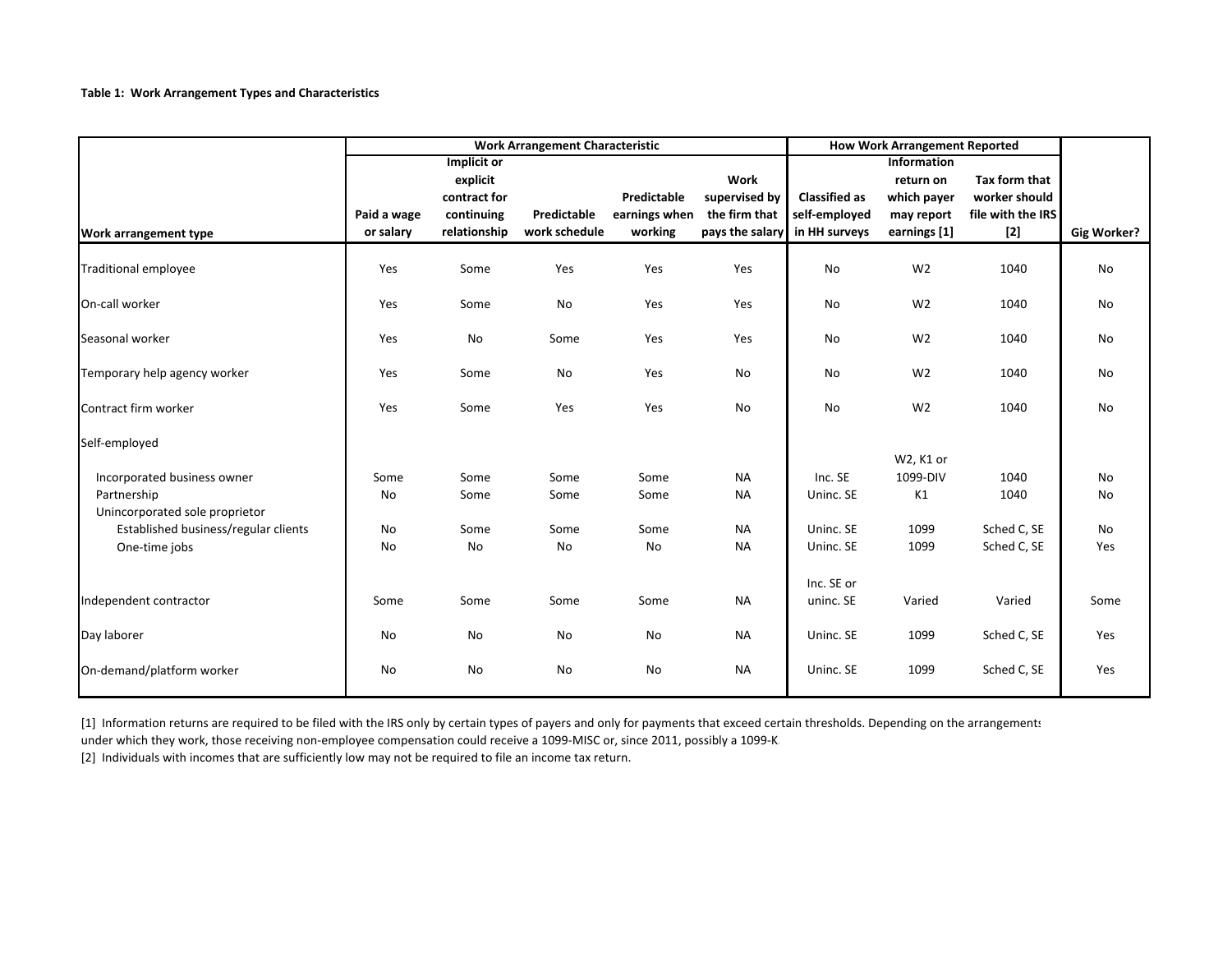|                          | Not self-employed |                      |             |  |  |  |
|--------------------------|-------------------|----------------------|-------------|--|--|--|
|                          | in DER            | Self-employed in DER | Total       |  |  |  |
|                          |                   |                      |             |  |  |  |
| Not self-employed in CPS |                   |                      |             |  |  |  |
| Number                   | 202,311,037       | 10,459,170           | 212,770,208 |  |  |  |
| Row Share                | 95.1%             | 4.9%                 | 100.0%      |  |  |  |
| Column Share             | 97.2%             | 65.4%                | 95.0%       |  |  |  |
| Self-employed in CPS     |                   |                      |             |  |  |  |
| Number                   | 5,776,887         | 5,531,764            | 11,308,651  |  |  |  |
| Row Share                | 51.1%             | 48.9%                | 100.0%      |  |  |  |
| Column Share             | 2.8%              | 34.6%                | 5.0%        |  |  |  |
| Total                    |                   |                      |             |  |  |  |
| Number                   | 208,087,924       | 15,990,935           | 224,078,859 |  |  |  |
| Row Share                | 92.9%             | 7.1%                 | 100.0%      |  |  |  |
| Column share             | 100.0%            | 100.0%               | 100.0%      |  |  |  |

**Table 2: Cross‐Tabulation of Self‐Employment Status in the CPS and the DER, 1996‐2012**

Note: Weighted tabulations of linked CPS‐DER data file described in the Data Appendix. An individual is considered to be self‐employed in a given data source if any self‐ income was received during the calendar year (SE=1) and otherwise considered not to be self-employed (SE=0). Numbers reported are as a share of the population age 16 plus. Data for all years 1996‐2012 pooled.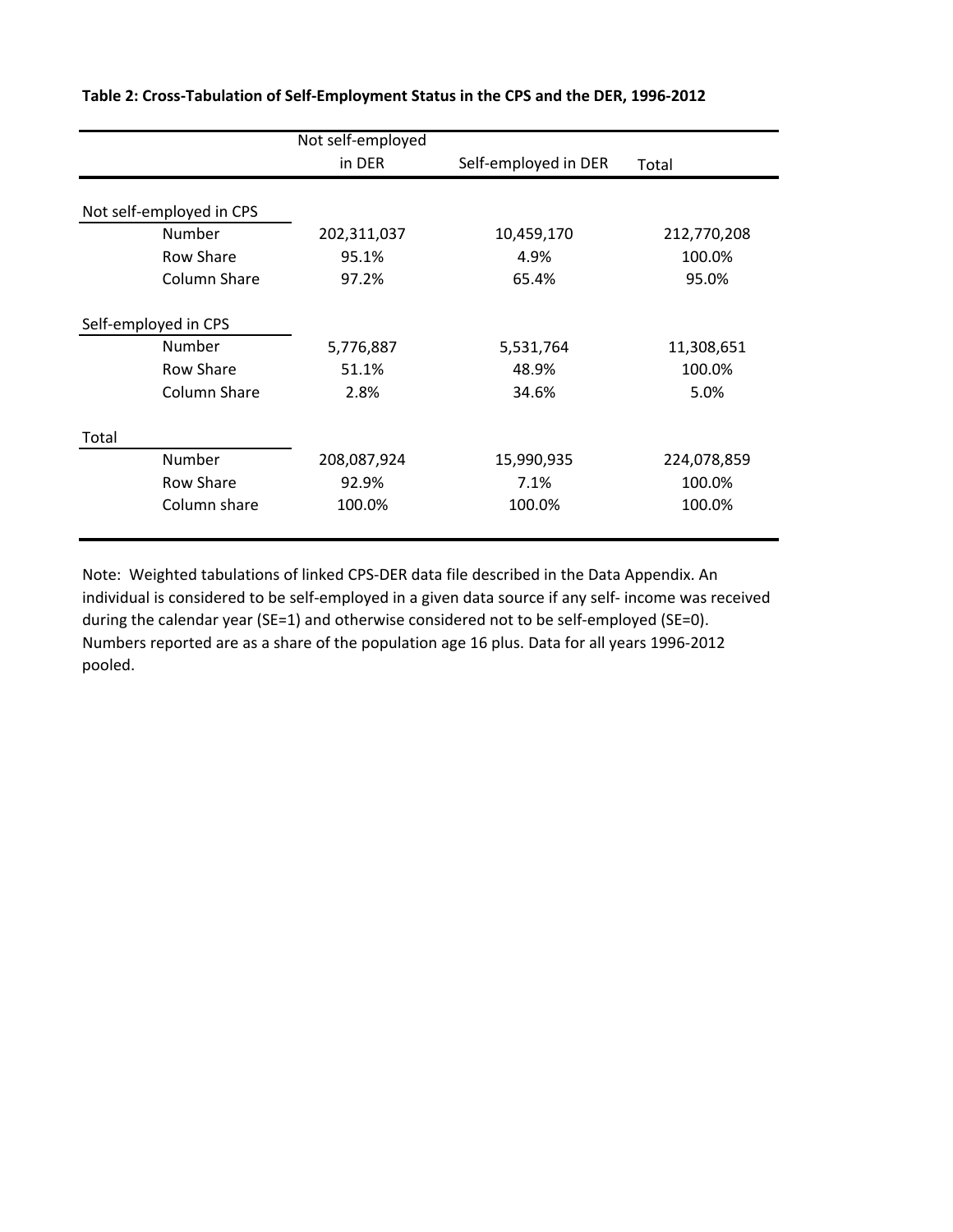# **Table 3: Accounting for Growth in Discrepancy Between CPS‐ASEC and DER Self‐Employment Estimates, 1996‐97 to 2011‐12**

| <b>Off-diagonal Category</b>                      | <b>Percent of Growth</b><br>in Discrepancy<br><b>Explained</b> |
|---------------------------------------------------|----------------------------------------------------------------|
| DER{SE=1}/CPS-ASEC{SE=0}                          |                                                                |
| 1) No CPS employment                              | 34.50%                                                         |
| 2) Self-employment second job not reported in CPS | 38.40%                                                         |
| 3) CPS job misreported as wage and salary         | 35.20%                                                         |
| CPS-ASEC{SE=1}/DER{SE=0}                          |                                                                |
| 4) No DER employment                              | -11.60%                                                        |
| 5) Self-employment second job not reported in DER | 5.20%                                                          |
| 6) CPS job misreported as self-employment         | $-1.80\%$                                                      |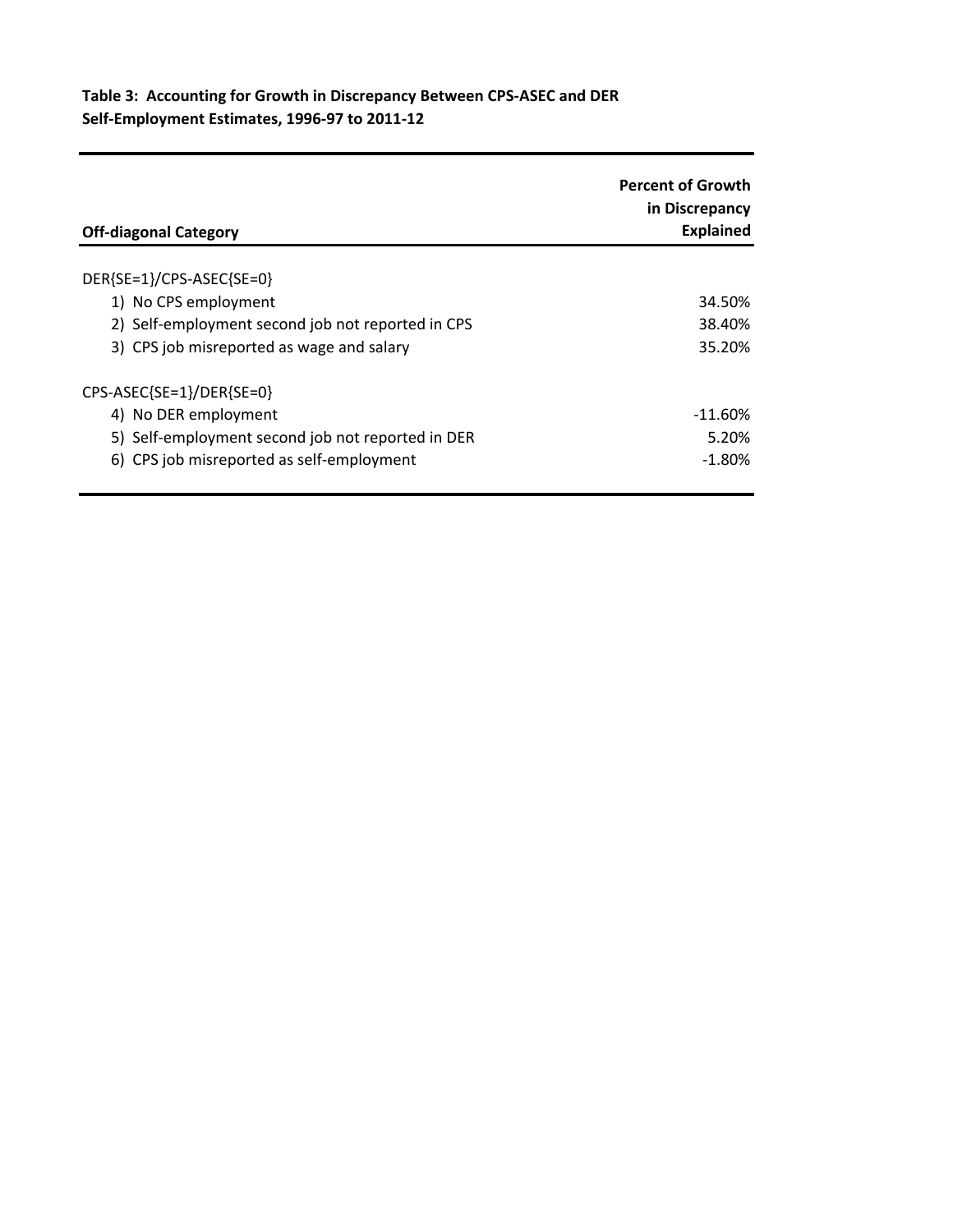#### **Table 4: Household Survey Data on Prevalence of Alternative Work Arrangements on the Main Job**

| <b>Survey Name and Survey</b><br>Sponsor                                             | Year(s)                                            | <b>Data Collected</b>                                                                                                                                                                                                                                                                                  | <b>Reference Period?</b>       | Coverage?                                          | <b>Survey Methods?</b>                                                                 | Sample Size(s) and<br><b>Response Rate(s)</b>                                                                                                                           |
|--------------------------------------------------------------------------------------|----------------------------------------------------|--------------------------------------------------------------------------------------------------------------------------------------------------------------------------------------------------------------------------------------------------------------------------------------------------------|--------------------------------|----------------------------------------------------|----------------------------------------------------------------------------------------|-------------------------------------------------------------------------------------------------------------------------------------------------------------------------|
| Contingent Work Supplement,<br><b>Bureau of Labor Statistics</b>                     | February<br>1995, 1997,<br>1999, 2001,<br>and 2005 | Survey measures contingent work, meaning a job a<br>respondent does not expect to last (several specific<br>variants defined); separately, measures number of<br>people who are independent contractors, on-call<br>workers, temporary help agency workers, and<br>workers provided by contract firms. | Survey reference<br>week       | One person reports<br>for all household<br>members | Supplement to<br><b>Current Population</b><br>Survey; phone or in-<br>person interview | Sample size of<br>approx. 50,000<br>households per<br>year; response<br>rates NA in 1995;<br>86.0% in 1997;<br>84.7% in 1999;<br>86.5% in 2001;<br>84.5% in 2005        |
| Rand-Princeton Contingent<br>Worker Survey, Katz and<br><b>Krueger (2016)</b>        | October/<br>November<br>2015                       | Survey measures contingent work, meaning a job a<br>respondent does not expect to last (three specific<br>definitions); separately, measures number of<br>people who are independent contractors, on-call<br>workers, temporary help agency workers, and<br>workers provided by contract firms.        | Survey reference<br>week       | Self only                                          | Online panel (RAND<br>American Life Panel)                                             | 3,850 responses;<br>information on<br>panel recruitment<br>needed to<br>compute a<br>response rate not<br>available                                                     |
| Quality of Worklife Module,<br>General Social Survey, NORC,<br>University of Chicago | 2002, 2006,<br>2010, and<br>2014                   | Employed persons categorized as independent<br>contractor, consultant, freelance worker; On call,<br>work only when called to work; Paid by a<br>temporary agency; Work for contractor who<br>provides workers/services; Regular, permanent<br>employee                                                | Status as of interview<br>date | Self only                                          | In-person interview                                                                    | 1,777 responses,<br>70.1% response<br>rate in 2002;<br>1,712, 71.2% in<br>2006; 1,156, 70.3%<br>in 2010; 1,240,<br>69.2% in 2014.<br>Response rates for<br>GSS overall. |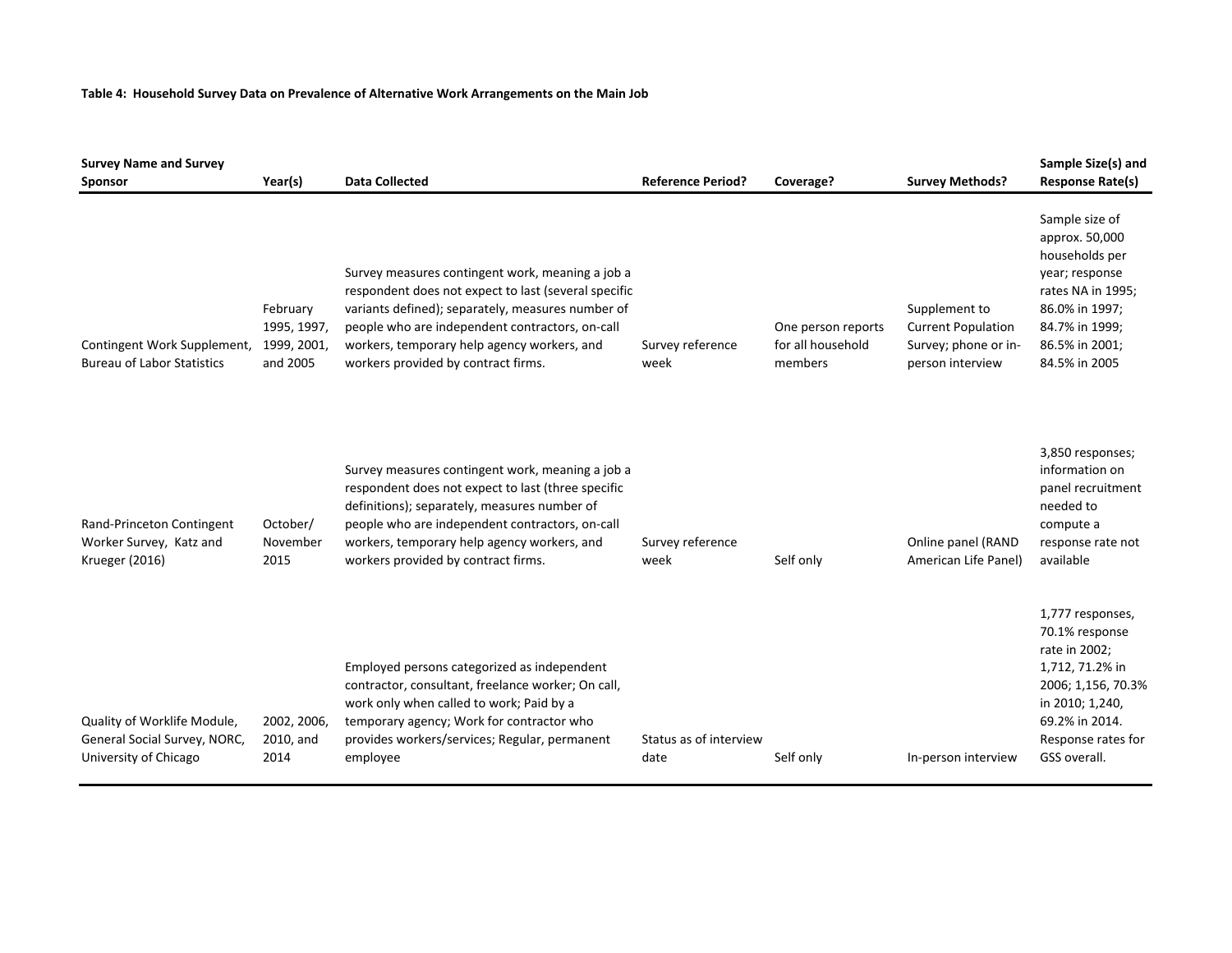# **Table 5: Estimates of the Prevalence of Selected Work Arrangements on Main Job (percent of all workers)**

|                                       |                    |                | <b>Temporary</b>    |                      |
|---------------------------------------|--------------------|----------------|---------------------|----------------------|
|                                       | Independent        | On-Call        | <b>Help Service</b> | <b>Contract Firm</b> |
| <b>Source</b>                         | <b>Contractors</b> | <b>Workers</b> | <b>Workers</b>      | <b>Employees</b>     |
|                                       |                    |                |                     |                      |
| Contingent Worker Supplement,         |                    |                |                     |                      |
| <b>Current Population Survey, BLS</b> |                    |                |                     |                      |
| estimates                             |                    |                |                     |                      |
| 1995                                  | 6.7                | 1.7            | 1.0                 | 0.5                  |
| 1997                                  | 6.7                | 1.6            | 1.0                 | 0.6                  |
| 1999                                  | 6.3                | 1.5            | 0.9                 | 0.6                  |
| 2001                                  | 6.4                | 1.6            | 0.9                 | 0.5                  |
| 2005                                  | 7.4                | 1.8            | 0.9                 | 0.6                  |
| Contingent Worker Supplement,         |                    |                |                     |                      |
| Current Population Survey, Katz and   |                    |                |                     |                      |
| Krueger estimates <sup>a</sup>        |                    |                |                     |                      |
| 1995                                  | 6.3                | 1.6            | 1.0                 | 1.3                  |
| 2005                                  | 6.9                | 1.7            | 0.9                 | 1.4                  |
| Rand-Princeton Contingent Worker      |                    |                |                     |                      |
| Survey, American Life Panel           |                    |                |                     |                      |
| 2015                                  | 8.4                | 2.6            | 1.6                 | 3.1                  |
| Quality of Worklife Supplement,       |                    |                |                     |                      |
| General Social Survey <sup>b</sup>    |                    |                |                     |                      |
| 2002                                  | 13.9               | 2.1            | 0.7                 | 2.5                  |
| 2006                                  | 13.7               | 2.6            | 1.0                 | 3.7                  |
| 2010                                  | 13.3               | 3.7            | 1.4                 | 3.1                  |
| 2014                                  | 14.1               | 3.1            | 0.5                 | 2.7                  |
|                                       |                    |                |                     |                      |

<sup>a</sup> The Katz and Krueger estimates differ from the BLS estimates based on the Contingent Worker Supplement data because Katz and Krueger require all sample members to have worked during the survey reference week; do not count day laborerers together with on‐call workers; and do not restrict contract workers to those "who are usually assigned to only one customer and usually work at the customer's worksite."

b In estimates based on the Quality of Worklife Supplement, the first response option is "work as an independent contractor, consultant or freelance worker"; the second is "on call, and work only when called to work"; the third is "paid by a temporary agency"; and the fourth is "work for a contractor who provides workers and services to others under contract."